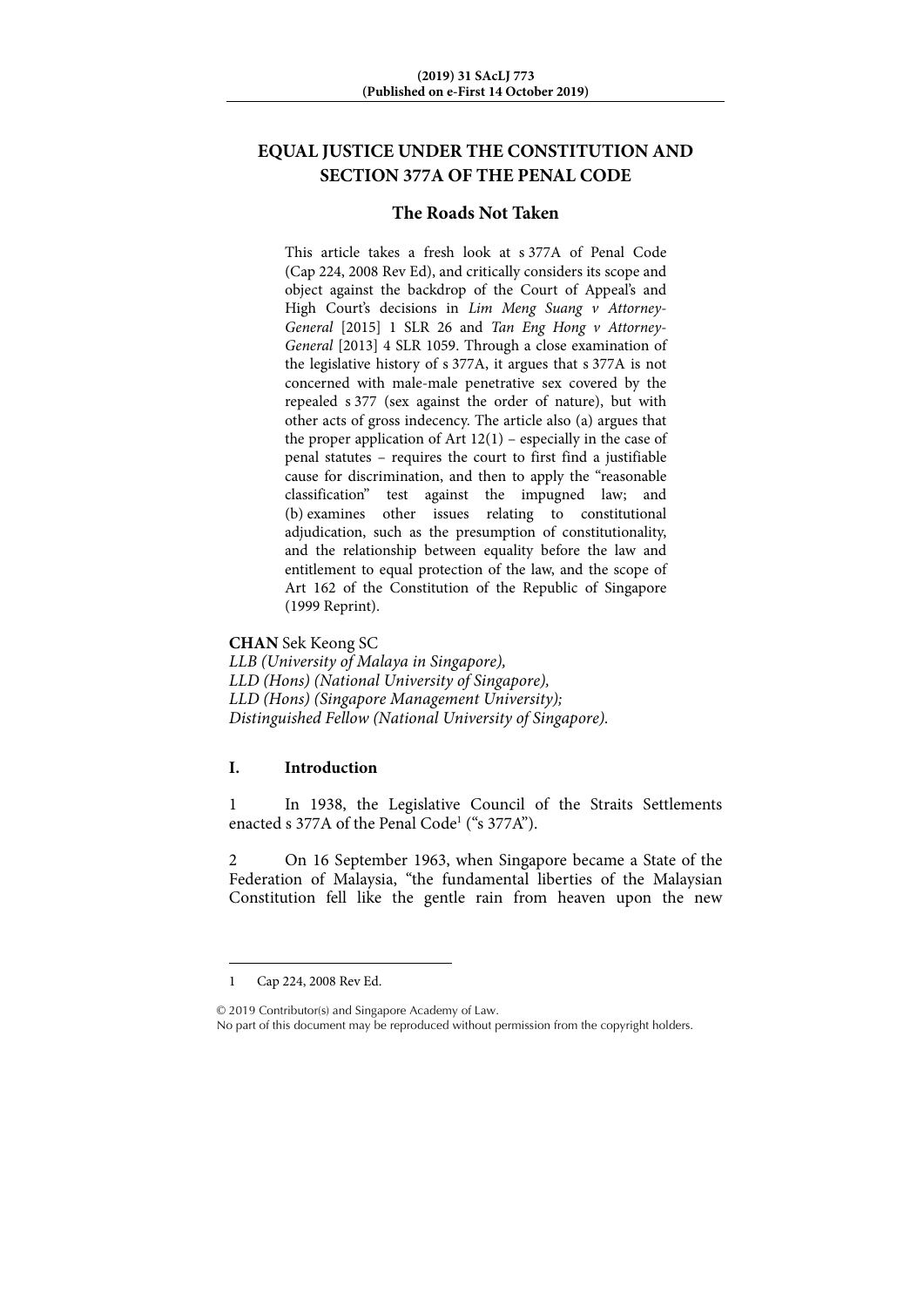member-State of Singapore".<sup>2</sup> These fundamental liberties ceased to apply to Singapore on 9 August 1965 when Singapore became an independent and sovereign nation, but they were restored (minus the right to property) with retroactive effect to 9 August 1965 by the Republic of Singapore Independence Act,<sup>3</sup> which came into force on 23 December 1965.<sup>4</sup> The fundamental liberties are now set out in Pt IV of the Constitution of the Republic of Singapore<sup>5</sup> ("Constitution") as Arts 9–16.

3 Article 12(1) of the Constitution ("Art 12(1)") and s 377A provide as follows:

> **12.**—(1) All persons are equal before the law and entitled to the equal protection of the law.

> **377A.** Any male person who, in public or private, commits, or abets the commission of, or procures or attempts to procure the commission by any male person of, any act of gross indecency with another male person, shall be punished with imprisonment for a term which may extend to 2 years.

4 Section 377A criminalises acts of gross indecency between males, whether homosexual or bisexual ("class (a)"), but not similar acts committed between bisexual or straight males and females ("class (b)") or between females, whether homosexual, bisexual or straight ("class (c)"). Section 377A also criminalises abetments, procurements and attempted procurements of the criminalised acts only by males but not by females. Class (a) males are treated unequally under s 377A since class (b) males and class (c) females who engage in similar acts of gross indecency commit no offence under s 377A. Additionally, males are treated unequally vis-à-vis females, in relation to the offence of abetment, procurement or attempted procurement of the acts of gross indecency under s 377A. Accordingly, s 377A, on its face, differentiates between males and females in these aspects.

The question arises whether, in the light of such unequal treatment of class (a) males, s 377A violates the fundamental rights of all persons to (a) equality before the law; and (b) equal protection of the law, under Art 12(1). In *Lim Meng Suang v Attorney-General*<sup>6</sup> ("*Lim* Meng Suang HC") and Tan Eng Hong v Attorney-General<sup>7</sup> ("Tan Eng

 $\overline{a}$ 

<sup>2</sup> R H Hickling, Liberty and Law in Singapore – Essays in Singapore Law (Pelanduk Publications, 1992) at p 186.

<sup>3</sup> Act 9 of 1965; 1985 Rev Ed.

<sup>4</sup> See Public Prosecutor v Taw Cheng Kong [1998] 2 SLR(R) 489 at [31].

<sup>5 1999</sup> Reprint.

<sup>6 [2013] 3</sup> SLR 118 (HC).

<sup>7 [2013] 4</sup> SLR 1059 (HC).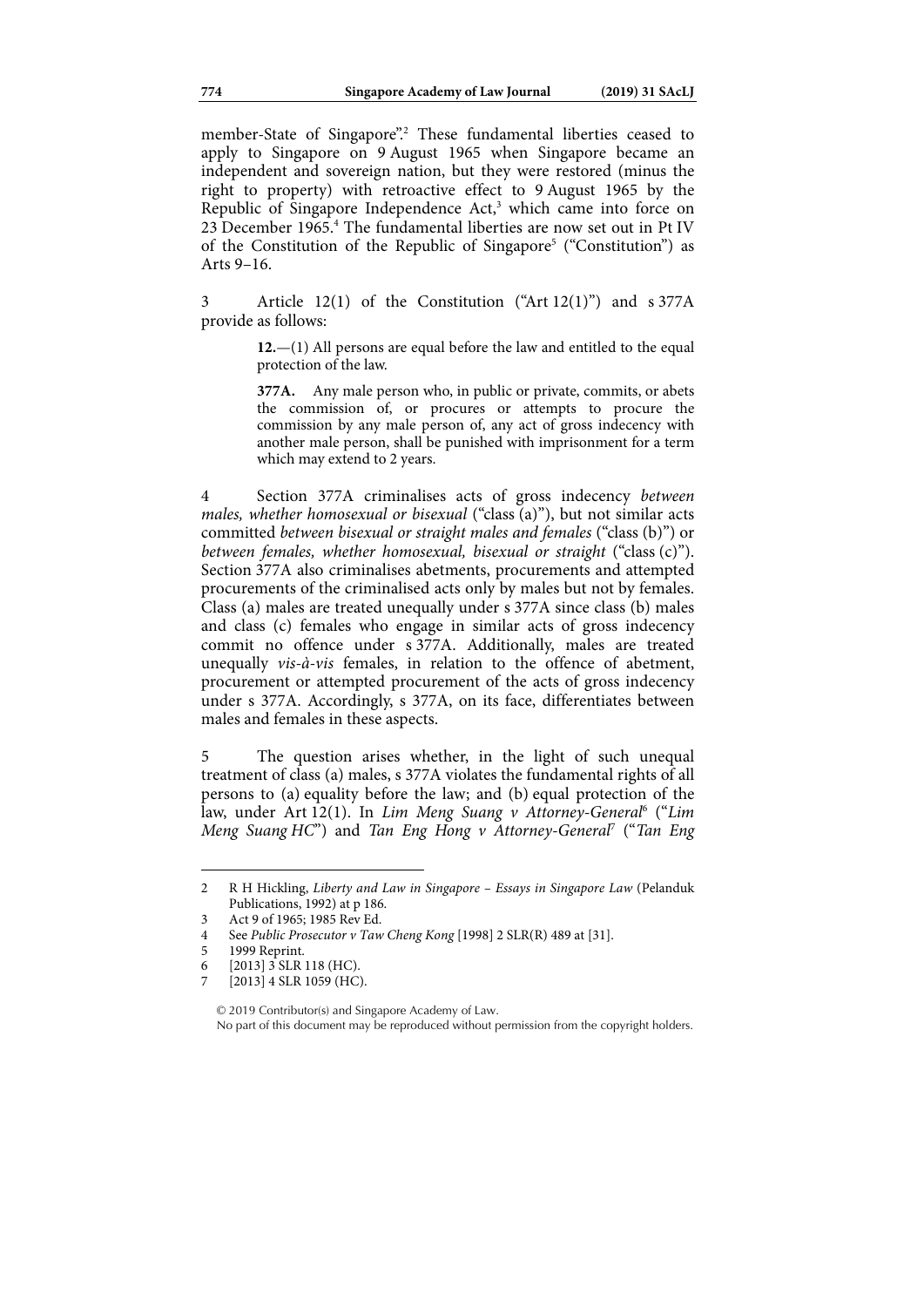Hong HC"), the High Court ("the Judge") held that s 377A does not violate Art 12(1) on the ground that s 377A satisfies the reasonable classification test. Both decisions were affirmed by the Court of Appeal in Lim Meng Suang v Attorney-General<sup>8</sup> ("Lim Meng Suang CA").

6 This article, inter alia, examines the findings of fact and law and the reasoning of the High Court and the Court of Appeal (hereinafter referred to collectively as "Courts") in the three judgments in respect of the following areas:

> (a) the scope and purpose of s 377A (statutory interpretation);

> (b) the nature and purpose of the reasonable classification test;

> (c) the meaning of Art 12(1) and its effect on s 377A (constitutional interpretation); and

> (d) the nature of the presumption of constitutionality, and its role in constitutional adjudication.

It will also examine the scope of Art 162 of the Constitution which the Courts did not have to consider, as they held that s 377A did not violate Art 12(1), or, to put it another way, s 377A already conformed to the Constitution at the date of its commencement.

7 This article is in nine parts. The first part is the Introduction. The second part provides a brief account of the criminal law regime in Singapore on offences relating to indecent conduct before the enactment of s 377A in 1938.<sup>9</sup> The third part deals with the regime after 1938 up to  $2007<sup>10</sup>$  The fourth part examines the scope of s  $377A<sup>11</sup>$  The fifth part examines the purpose of s 377A, and the repeal of s 377 and the enactment of s  $376(1)(a)$  in 2007.<sup>12</sup> The sixth part examines the nature and role of the reasonable classification test.<sup>13</sup> The seventh part examines the scope of Art 12(1), with particular reference to equality before the law.14 The eighth part examines the nature and the role of the presumption of constitutionality in constitutional adjudication.15 The ninth part examines the scope of Art 162 of the Constitution.<sup>16</sup> The

1

- 14 See paras 93–107 below.
- 15 See paras 108–125 below.
- 16 See paras 126–131 below.

© 2019 Contributor(s) and Singapore Academy of Law. No part of this document may be reproduced without permission from the copyright holders.

<sup>8 [2015] 1</sup> SLR 26 (CA).

<sup>9</sup> See paras 8–13 below.

<sup>10</sup> See paras 14–35 below.

<sup>11</sup> See paras 36–44 below.

<sup>12</sup> See paras 45–56 below.

<sup>13</sup> See paras 57–92 below.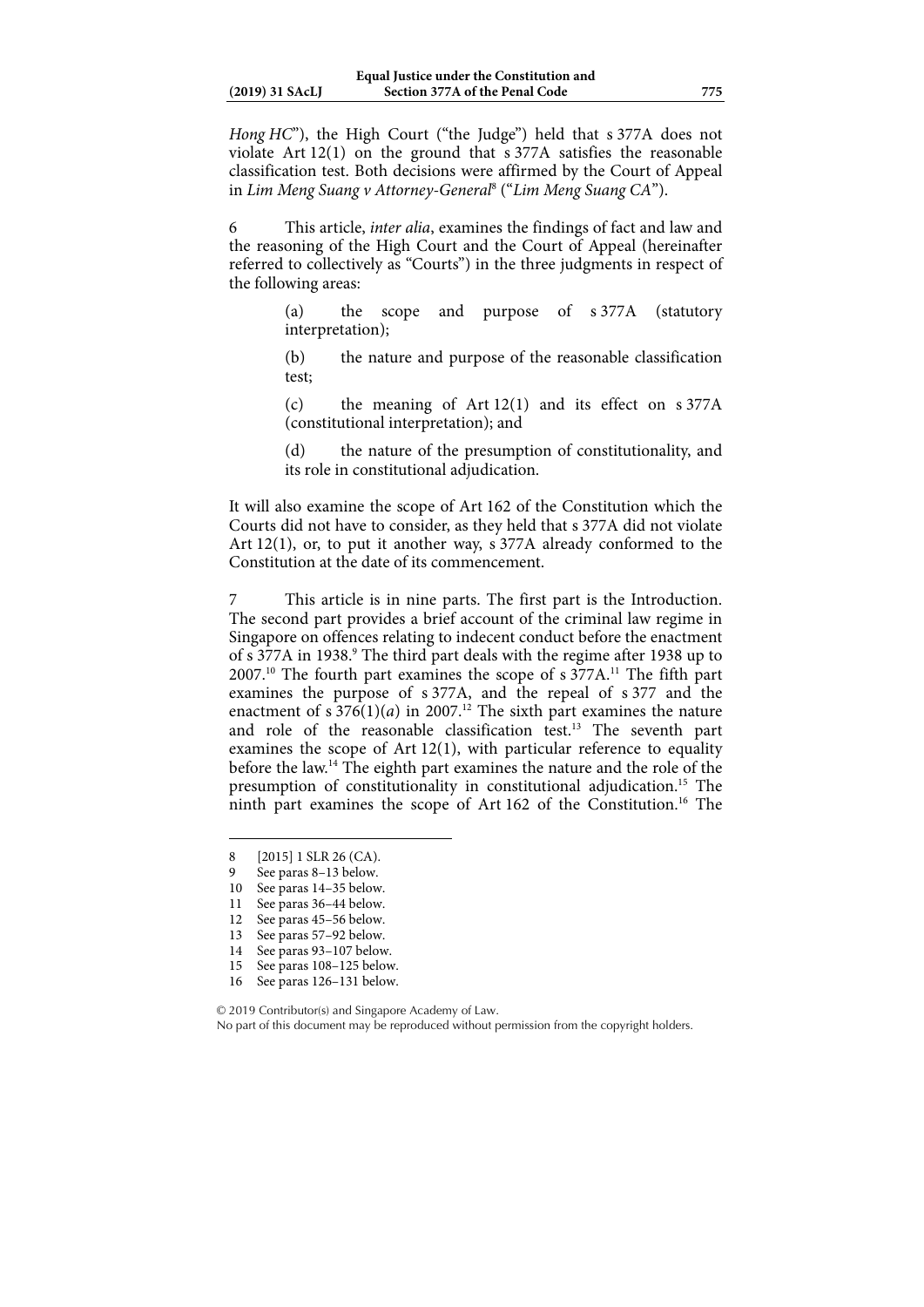article concludes with a summary of this article's conclusions and submissions on the critical findings of the Courts in the three judgments.<sup>17</sup>

#### **II. Criminal law relating to indecent conduct in Singapore before 1938**

#### *A. Criminal law regime prior to 1938*

8 Prior to the enactment of s 377A, the criminal law regime already had two provisions that criminalised indecent conduct, viz s 377 of the Penal Code ("s 377")18 and s 23 of the Minor Offences Ordinance  $1906^{19}$  ("s  $23$ ").<sup>20</sup> Both laws were gender neutral, that is, they were applicable to men and women alike. Given the backdrop, it is necessary to find out why and the purpose for which s 377A was enacted in 1938 to criminalise male homosexual conduct, viz, (i) acts of gross indecency between class (a) males; and also (ii) abetments and procurements of such conduct by males, but not similar acts between class (b) bisexual or straight males and females, or between class (c) females and females, or, in the case of abetments, etc, by females. It should be noted that abetments or procurements of acts of gross indecent conduct are not, per se, grossly indecent.

…

1

(a) does any obscene act in any public place; or

shall be punished with imprisonment for a term which may extend to 3 months, or with fine, or with both.

The word "obscene" is defined in s 42 of the Penal Code as follows:

The word 'obscene', in relation to any thing or matter, means any thing or matter the effect of which is, if taken as a whole, such as to tend to deprave and corrupt persons who are likely, having regard to all relevant circumstances, to read, see or hear the matter contained or embodied in it.

 An obscene act may be indecent behaviour under s 23 of the Minor Offences Act 1906 (Ordinance 13 of 1906). In 2010, the Public Prosecutor discontinued the s 377A charge against Tan Eng Hong, and charged him again under  $s$  294(*a*), to which he pleaded guilty.

<sup>17</sup> See para 132 below.

<sup>18</sup> The Penal Code was enacted as Ordinance 4 of 1871 by the Legislative Council. The Ordinance was amended in 1872, and came into operation on 16 September 1872. The Penal Code was a re-enactment of substantially all the provisions of the Indian Penal Code of 1862 ("IPC"). The IPC was drafted by a Law Commission chaired by Lord Macaulay. It was enacted in October 1860 and brought into force on 1 January 1862.

<sup>19</sup> Ordinance 13 of 1906. Section 23 of the Minor Offences Act 1906 has now been re-enacted in ss 19 and 20 of the Miscellaneous Offences (Public Order and Nuisance) Act (Cap 184, 1997 Rev Ed).

<sup>20</sup> Another provision,  $s 294(a)$  of the Penal Code (Cap 224, 2008 Rev Ed), criminalised "obscene acts" in public. It provides:

**<sup>294.</sup>** Whoever, to the annoyance of others —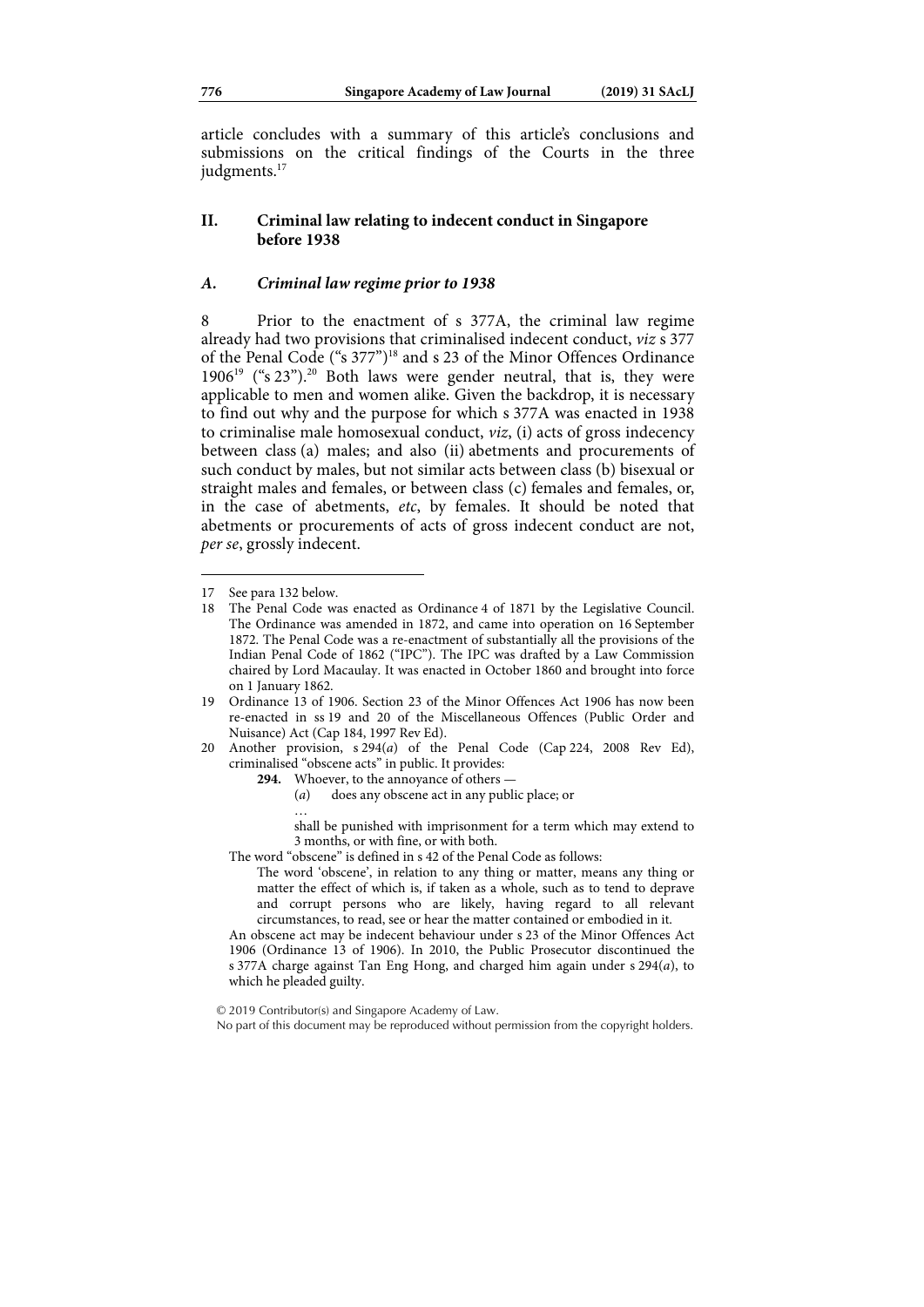9 The scope of ss 23 and 377, that is, the kinds of offences they cover, is material to the determination of the scope of s 377A, that is, the kinds of offences covered by the phrase "any act of gross indecency". The scope of s 377A will, in turn, be helpful in ascertaining its purpose or object in the context of the reasonable classification test.

(1) Scope of s 23 of the Minor Offences Ordinance 1906

### 10 Section 23 provided:

Any person who is found … guilty of any … indecent behaviour, or of persistently soliciting or importuning for immoral purposes … in any public place or place of public amusement or resort, or in the immediate vicinity of any Court or … shall be liable to a fine not exceeding twenty dollars, or to imprisonment for a term which may extend to fourteen days, and on a second or subsequent conviction to a fine not exceeding fifty dollars or to imprisonment for a term which may extend to three months.

Section 23 criminalised, inter alia, indecent behaviour and persistent solicitation or importuning for immoral purposes (that is, prostitution). The word "indecent" is not defined, but it has been interpreted in other common law jurisdictions. In  $R \nu$  Coffey,<sup>21</sup> Callaway JA observed that indecent acts "are as various as human imagination can make them". In R v Stringer,<sup>22</sup> Adam J said:<sup>23</sup>

> The test of indecency has been variously stated as whether the behaviour was unbecoming or offensive to common propriety … or an affront to modesty … or would offend the ordinary modesty of the average person …

- (2) Scope of section 377 (before its repeal in  $2007)^{24}$
- 11 Section 377 provided as follows:

Whoever voluntarily has carnal intercourse against the order of nature with any man, woman or animals, shall be punished with imprisonment for life, or with imprisonment for a term which may extend to 10 years, and shall also be liable to fine.

Explanation. Penetration is sufficient to constitute the carnal intercourse.

1

© 2019 Contributor(s) and Singapore Academy of Law.

<sup>21 [2003] 6</sup> VR 543 at [22].

<sup>22 [2000]</sup> NSWCCA 293.

<sup>23</sup> R v Stringer [2000] NSWCCA 293 at [56].

<sup>24</sup> Section 377 was repealed in 2007 by the Penal Code (Amendment) Act 2007 (Act 51 of 2007).

No part of this document may be reproduced without permission from the copyright holders.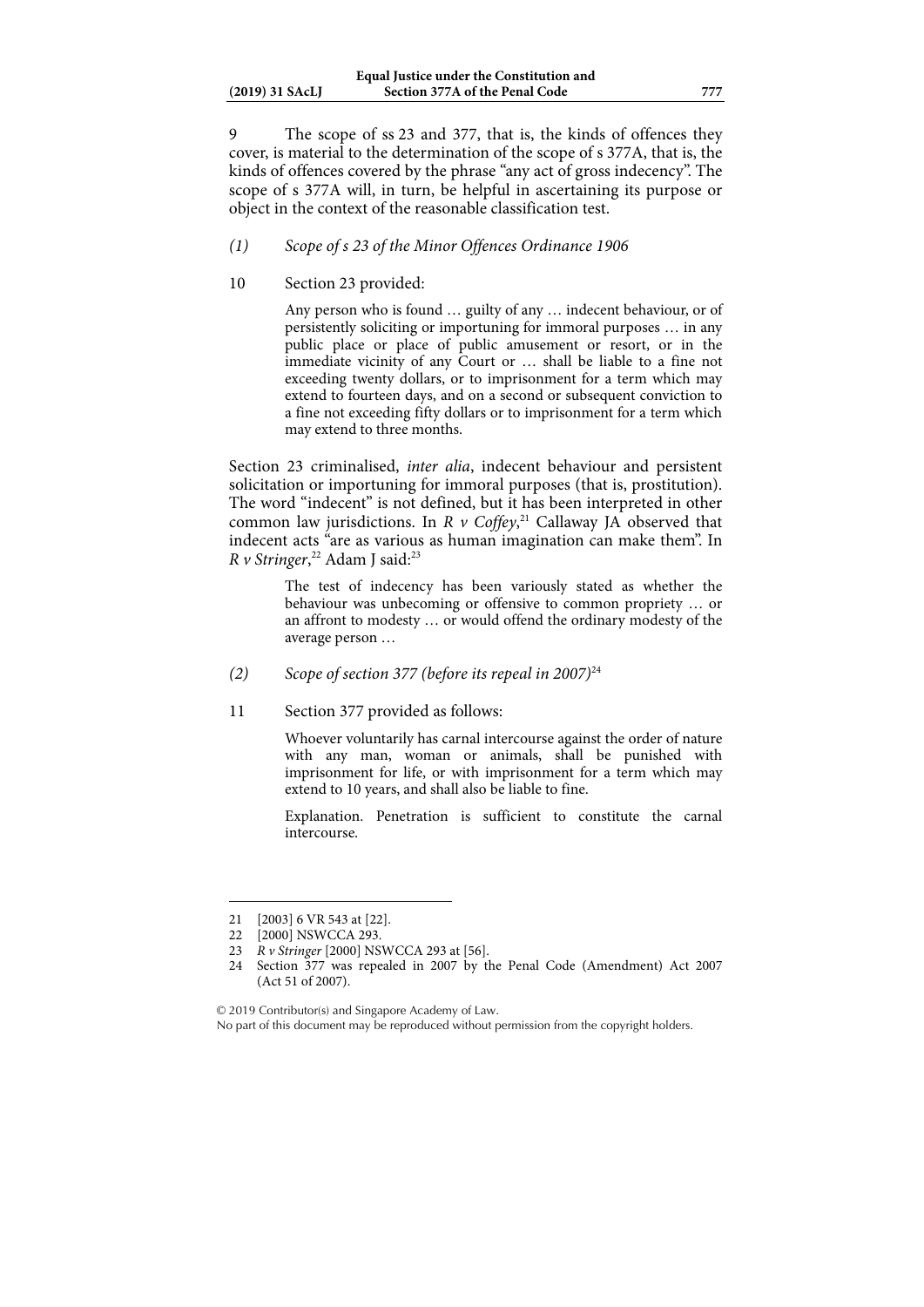12 Section 377 enacted s 377 of the Indian Penal Code ("IPC"). Initially, the Indian courts interpreted "carnal intercourse against the order of nature" (that is, "unnatural offences") in s 377 of the IPC to criminalise only anal sex (sodomy). In Government v Bapoji Bhatt,<sup>25</sup> the Chief Judge of Mysore held that s 377 of the IPC did not cover fellatio (oral sex) because the provision was based on the offence of sodomy which, under English law, required penile penetration per anum. However, in 1925, the Sind High Court in Khanu v Emperor<sup>26</sup> ("Khanu") held that the decision in Government v Bapoji Bhatt was wrong to apply English law to interpret s 377, and that under s 377, fellatio was "the sin of Gomorrah [and] is no less carnal intercourse than the sin of Sodom".27 Khanu was followed in Khandu v Emperor<sup>28</sup> ("Khandu"). These two decisions were approved in Lohana Vasantlal Devchand  $v$  The State<sup>29</sup> ("Lohana").

13 Hence, in 1938 when the Legislative Council enacted s 377A, it was already established law in India that s 377 of the IPC covered anal and oral sex ("penetrative sex") between males, and between males and females in public or in private, with or without consent. As the Penal Code is based on the IPC, the then Attorney-General of Singapore, G C Howell ("AG Howell"), should have been familiar with the decisions of the Indian courts on s 377 of the IPC, given that he was instrumental in the enactment of s 377A in 1938.

#### **III. Criminal law regime after the enactment of section 377A**

#### *A. AG Howell's speech in the Legislative Council*

14 AG Howell made a short speech in moving the Penal Code (Amendment) Bill 1938 ("1938 Bill") to its third reading in the Legislative Council, which passed it without debate. AG Howell said:

> [1] With regard to clause 4 [s 377A] it is unfortunately the case that acts of the nature described have been brought to notice. [2] As the law now stands, such acts can only be dealt with, if at all, under the Minor Offences Ordinance, and then only if committed in public. [3] Punishment under the Ordinance is inadequate and the chances of detection are small. [4] It is desired, therefore, to strengthen the law and to bring it into line with the English Criminal Law, from which this clause is taken, and the law of various other parts of the Colonial Empire of which it is only necessary to mention Hong Kong and

<sup>25 (1884) 7</sup> Mysore LR 280.

<sup>26</sup> AIR 1925 Sind 286.

<sup>27</sup> Khanu v Emperor AIR 1925 Sind 286 at 286.

<sup>28</sup> AIR 1934 Lahore 261.

<sup>29</sup> AIR 1968 Gujarat 252.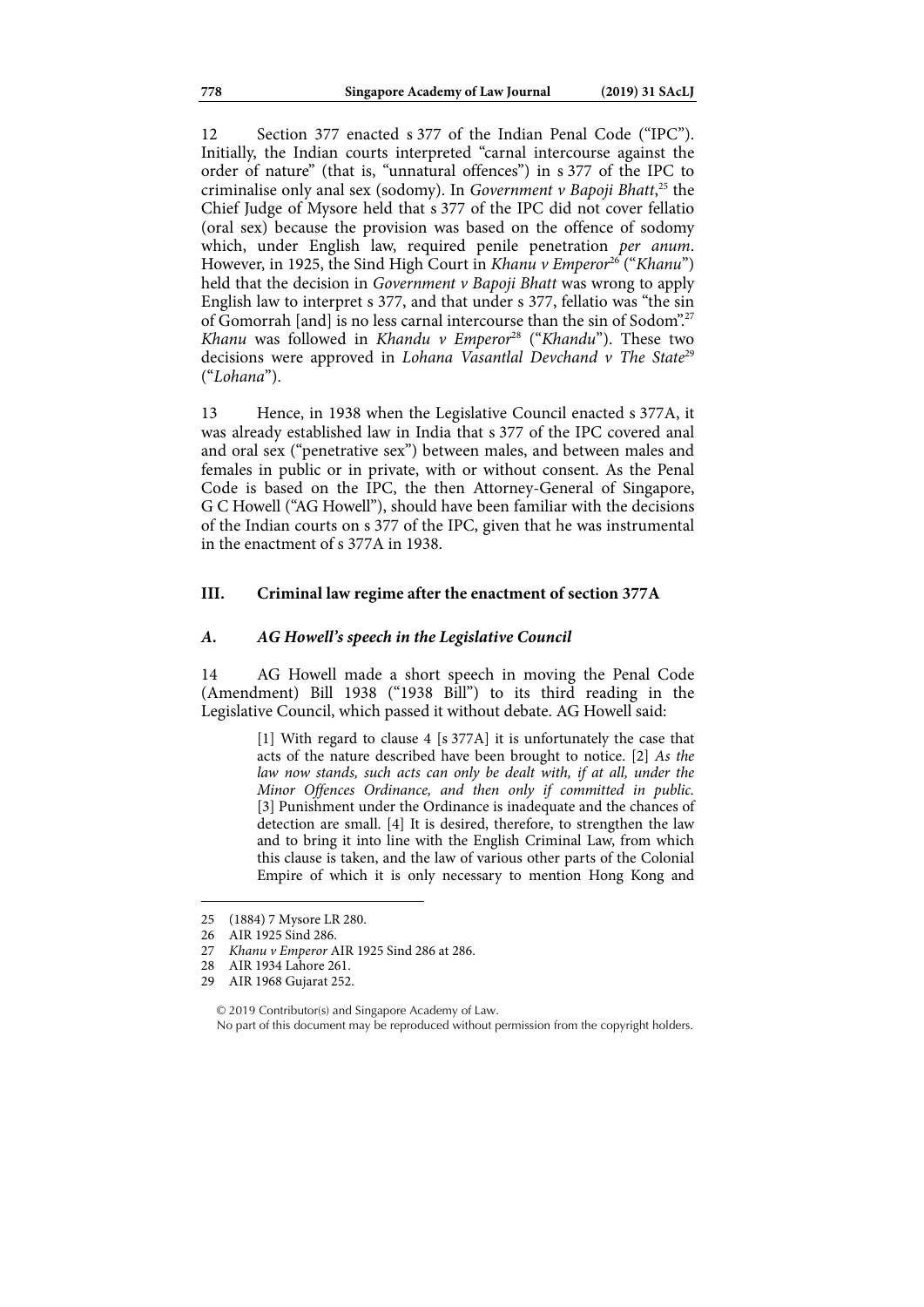Gibraltar where conditions are somewhat similar to our own. [emphasis added]

15 AG Howell's concise speech made four points (which are numbered within square brackets as shown above). Point 1 refers to "acts of the nature described" in cl 4 (s 377A). Point 2 is that such acts, as the law then stood, could only be dealt with, if at all, under s 23, and then only if the act was committed in public. Point 3 is that s 23 was inadequate to deal with those kinds of acts (because the punishment was low). Point 4 refers to "English Criminal Law", which is a reference to s 11 of the UK Criminal Law Amendment Act 1885<sup>30</sup> ("s 11" or "the Labouchere Amendment") as stated in the 1938 Bill.

16 AG Howell referred to "acts of the nature described", that is, acts described in cl 4 as acts of "gross indecency" between males, but he did not elaborate on what these acts were. He only explained that the law had to be strengthened to deal with them. It is likely that the members of the Legislative Council would have been briefed on the factual background. AG Howell would have been familiar with the facts, and also the background materials, which were available to him. There were contemporary crime reports prepared annually by the police on the state of crime in Singapore called the "Annual Report on the Organisation and Administration of the Straits Settlements Police". The Crime Reports of 1936 to 1938 ("Crime Reports") would be the best evidence of the reasons for the enactment of s 377A.

# *B. The Crime Reports 1936–1938*

17 The Crime Reports were produced in the oral hearing before the Court of Appeal in Lim Meng Suang CA, and extracts were referred to in the judgment.<sup>31</sup> However, the Crime Reports are not referred to in the judgments of the High Court appealed from, which suggests that they were not produced to the Judge. If so, the Judge's decisions on the constitutional issue would have been made without knowing the full factual background that led to the enactment of s 377A.

18 The extracts of the Crime Reports reproduced below are quoted in the Court of Appeal's judgment in Lim Meng Suang CA:

1

© 2019 Contributor(s) and Singapore Academy of Law.

No part of this document may be reproduced without permission from the copyright holders.

<sup>30</sup> c 69.

<sup>31</sup> Lim Meng Suang v Attorney-General [2015] 1 SLR 26 at [125]–[127].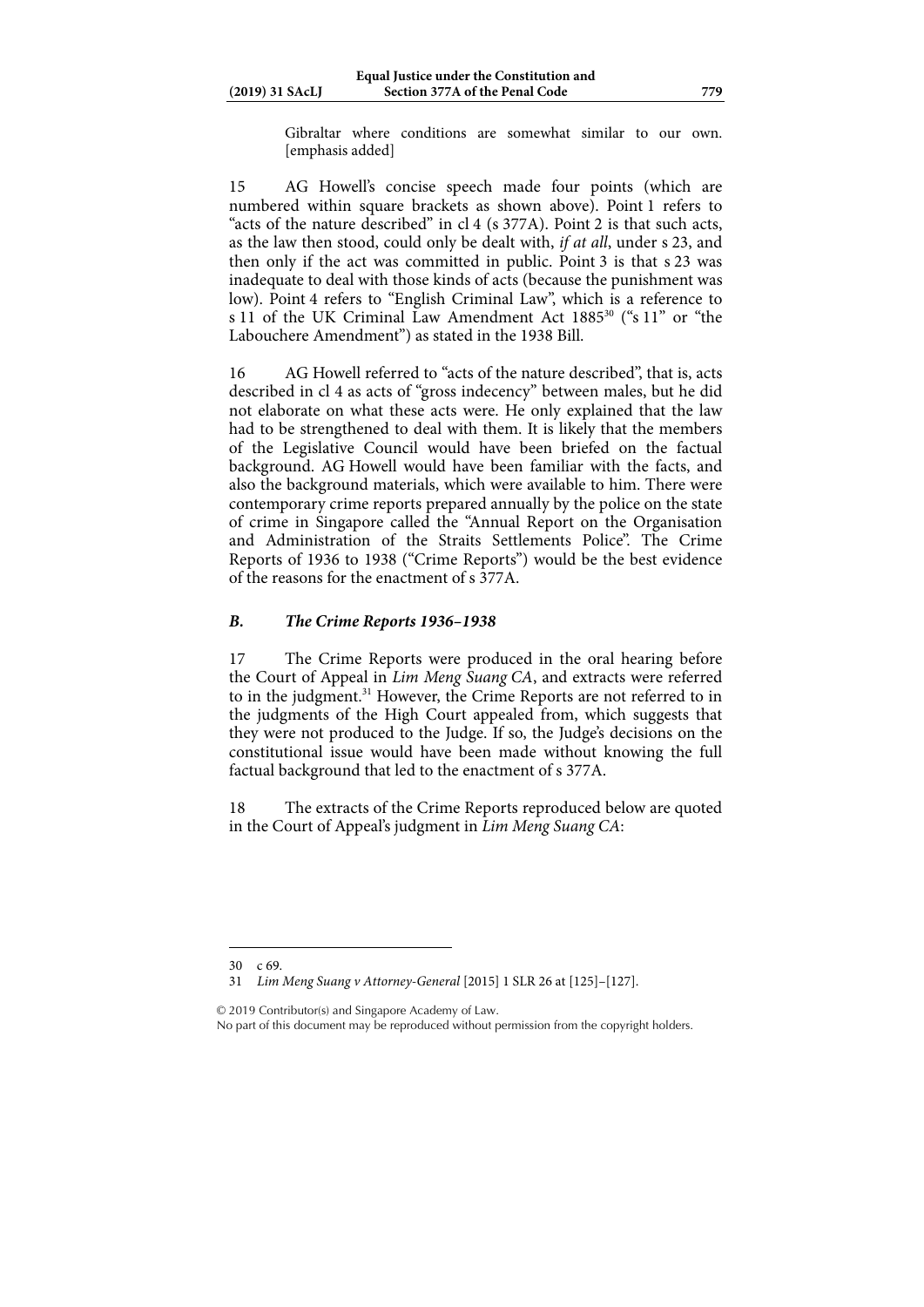[Crime Reports 1936]

40 Prostitutes are no longer to be found soliciting in numbers on street parades; they find it more profitable to go to amusement parks, cafes, dancing places and, generally speaking, no exception can be taken to their behaviour. Singapore, a port and a town combined, is not free from the very low type of prostitute. The lewd activities of these have been sternly suppressed. Male prostitution was also kept in check, as and when encountered.

[Crime Reports 1937]

#### **Public Morals**

36. The Police took action to suppress the old type of brothel (a keeper and several women) and have prevented as far as it has been possible the establishment of the new type – two or more women living on or available at premises rented for the purpose of prostitution.

Soliciting in public was kept in check, a difficult and unpleasant type of work and one requiring ceaseless supervision. …

…

38. The fact that the Police are not the deciding authorities in matters of public morals is often overlooked. The duty of the Police is to suppress offences. Offences against public decency are defined in the laws of the land. The presence of prostitutes on the streets is no offence. An offence is committed only if a woman persistently solicits to the annoyance of a member of the public. The public have not yet come forward to give evidence that she does so. It would seem that in Singapore the concourse of East and West is alone responsible for such publicity as has been given to a state of affairs similar to that in Europe, where it passes almost unnoticed.

39. Widespread existence of male prostitution was discovered and reported to the Government whose orders have been carried out. A certain amount of criticism based probably upon too little knowledge of the actual facts, has been expressed against a policy the object of which is to stamp out this evil. Sodomy is a penal offence; its danger to adolescents is obvious; obvious too, is the danger of blackmail, the demoralising effect on disciplined forces and on a mixed community which looks to the Government for wholesome governing.

[Crime Reports 1938]

#### **Public Morals**

45. The duty of the Police in safeguarding public morals is limited to enforcing the law. The slightest deviation from such a policy, in this matter more than in any other, would lead to the risk of very serious persecution or connivance. The law of the Colony is based on the law of the United Kingdom, and that human nature is not subject to climatic variations is well proved by a visit to, for instance, Jermyn Street, the dock area of Southampton, or street corners at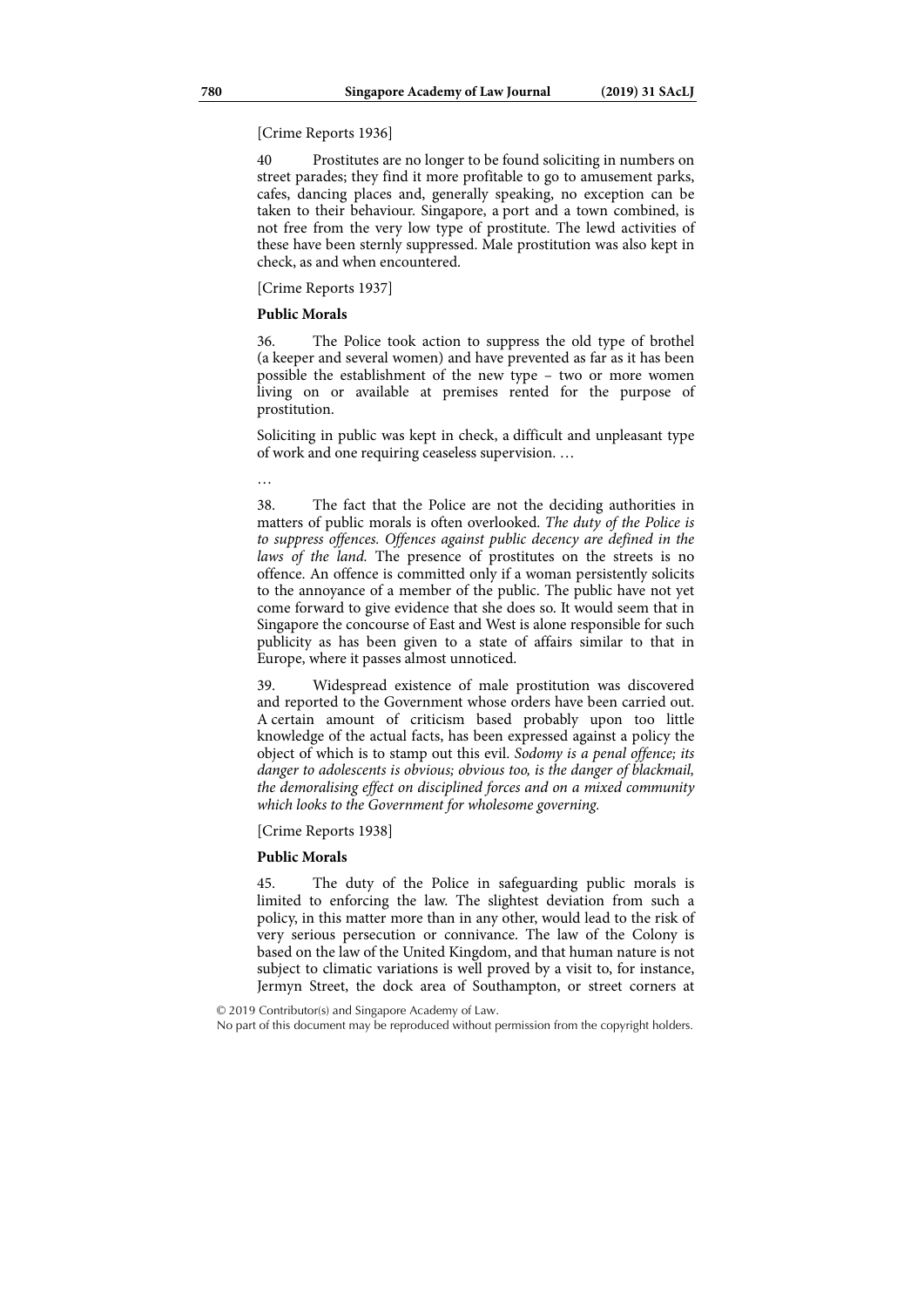Woolwich or Sandhurst at the recognised hours. The only difference is to be found in the text of the law in the words 'persistently' solicits. The courts have to be satisfied on this point by evidence independent of the Police. This evidence has not been forthcoming in the city of Singapore.

46. Action against the local brothels – 2 women living together – was continued, but rapid changes of addresses and fines of \$1 make matters difficult.

47. Action was taken against pimps and traffickers whenever evidence was forthcoming.

48. Male prostitution and other forms of beastliness were stamped out as and when opportunity occurred.

[emphasis added]

19 The Crime Reports reveal that prostitution, especially male prostitution, was rife in certain areas of Singapore during this period. The reports documented the activities involving or associated with male prostitution, such as sodomy, "acts of beastliness", "lewd activities", and public indecencies such as persistent soliciting in public (including amusement parks and the port area) and "pimping and trafficking". The reports also point out the danger of sodomy to "adolescents", exposure to blackmail, and the demoralising effect on "disciplined forces" and the local population. These activities were causing problems for social order, public morality and wholesome government. The police were determined to stamp out "this evil". In his speech, AG Howell explained why s 23 was inadequate to deal with these activities, and s 11 was enacted as a counter-measure to deal with them. AG Howell said that s 11 was part of the criminal law of Gibraltar and Hong Kong "where conditions are somewhat similar to our own".32

### *C. Scope of section 11, aka the Labouchere Amendment*

20 AG Howell's speech does not mention the legislative history of s 11, which was passed by the UK Parliament in 1885 in somewhat obscure circumstances. The phrase "gross indecency" therein was not defined, and there was some uncertainty as to its scope.<sup>33</sup> Section 11 was used to prosecute male homosexual conduct short of sodomy,

© 2019 Contributor(s) and Singapore Academy of Law.

<sup>32</sup> It is interesting to note, and arguably material to the constitutional position in Singapore, that the Court of Appeal found that both Hong Kong and Gibraltar have abolished their equivalent of s 377A in 1991 and 1993, respectively (see Lim Meng Suang v Attorney-General [2015] 1 SLR 26 at [150]–[152]).

<sup>33</sup> See Tan Eng Hong v Attorney-General [2012] 4 SLR 476; Lim Meng Suang v Attorney-General [2013] 3 SLR 118 (HC); and Lim Meng Suang v Attorney-General [2015] 1 SLR 26 (CA), where the history of the UK Criminal Law Amendment Act 1885 (c 69) is examined.

No part of this document may be reproduced without permission from the copyright holders.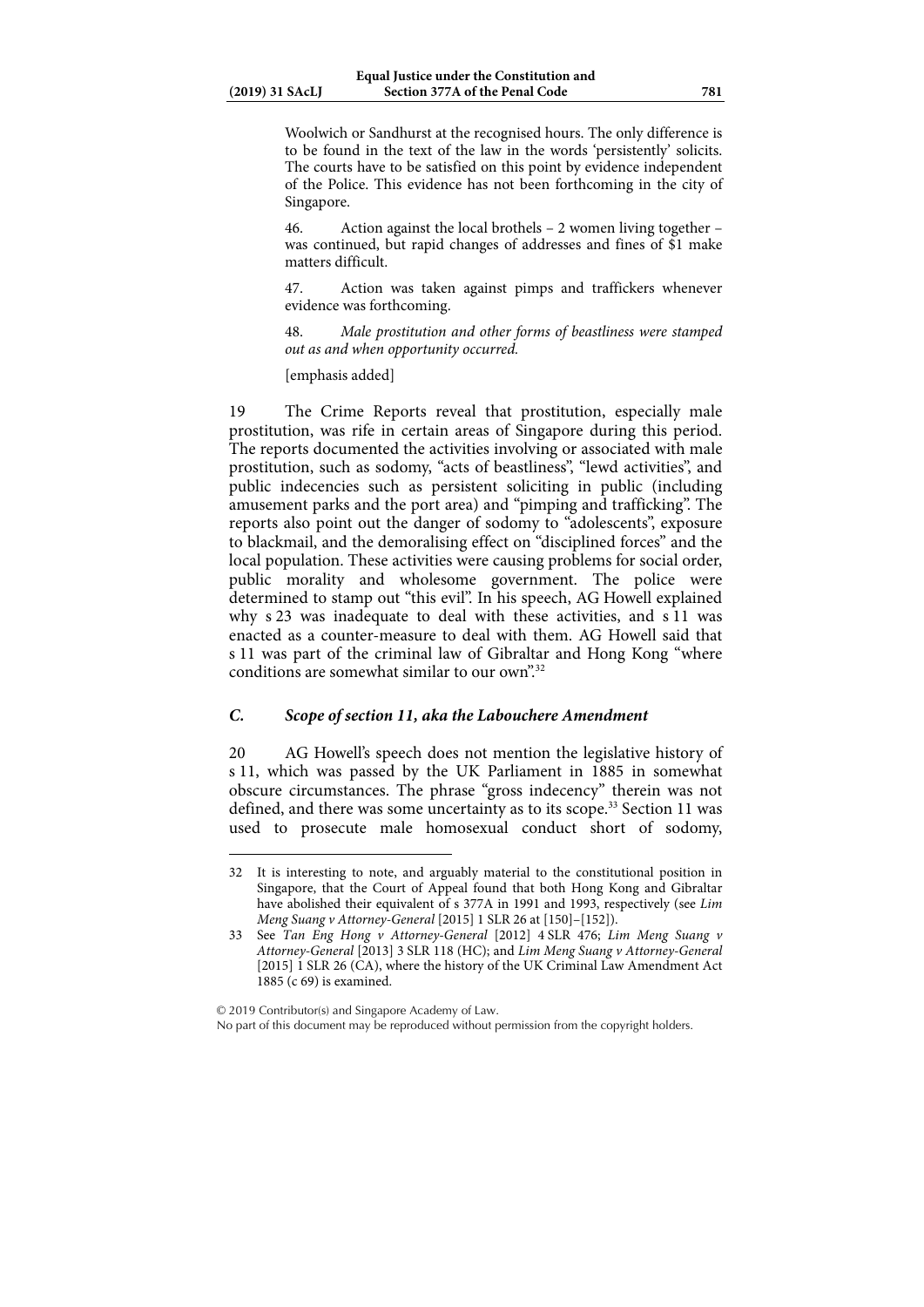particularly involving boys. The best known case was the prosecution of Oscar Wilde for sodomy and for acts of gross indecency under s 11.<sup>34</sup> Although s 377A enacted s 11, it does not necessarily follow that they cover exactly the same offences because the term "act of gross indecency" is not defined, and its meaning would depend on the legislative intention.<sup>35</sup> In 1938, Singapore already had a much stronger law than s 377A, viz, s 377 since 1872, to deal with acts of gross indecency. Section 377 then criminalised penetrative sex as unnatural offences, and offenders were liable to be imprisoned for up to ten years. In drafting cl 4, the draftsman helpfully provided a note in the 1938 Bill to spell out the offences s 377A would not criminalise.

1

No part of this document may be reproduced without permission from the copyright holders.

<sup>34</sup> In Lim Meng Suang v Attorney-General [2013] 3 SLR 118 at [64], Quentin Loh J said:

Victorian society at the time of Oscar Wilde's trial … felt it a great depravity and immorality to have men like Oscar Wilde in society seducing young boys and men into leading their way of life, and felt that this kind of conduct deserved the clearest condemnation. Smith (in F B Smith at 165) writes that 'within the decade there developed in the British public a rabid detestation of male homosexuality' …

Oscar Wilde was initially charged for sodomy and acts of gross indecency. Wilde was acquitted on the sodomy charge, but was convicted under s 11 of the UK Criminal Law Amendment Act 1885 (c 69) and given the maximum sentence. It is interesting to note that contemporary accounts of the trials, consonant with Victorian moral sensibilities, did not describe the specific acts of gross indecency for which Wilde was prosecuted. However, recently, Wilde's grandson (Merlin Holland), in collaboration with a playwright (John O'Connor), produced a play called The Trials of Oscar Wilde, which was performed in 2014. The play is based on an original transcript of the libel trial (which only came to light in 2000). The play provided descriptions of acts, such as "certain operations with his mouth", "used his mouth on him", "kissed him" and "placed his penis between my legs and satisfied himself", "masturbated him during a walk, and taken him to bed". These were acts short of sodomy, but they would include fellatio. See Marcus Field, "Is Oscar Wilde's Reputation Due for Another Reassessment?" Independent (5 October 2014).

<sup>35</sup> The Court of Appeal in Lim Meng Suang v Attorney-General [2015] 1 SLR 26 at [118] said:

That having been said, it does not logically follow that the purpose and object of s 377A would necessarily be the same as that of the UK s 11 – especially when we take into account the fact (already mentioned) that s 377A was enacted some 53 years after the latter provision. Unfortunately, what objective evidence we have on the purpose and object of s 377A is itself unclear. [emphasis in original]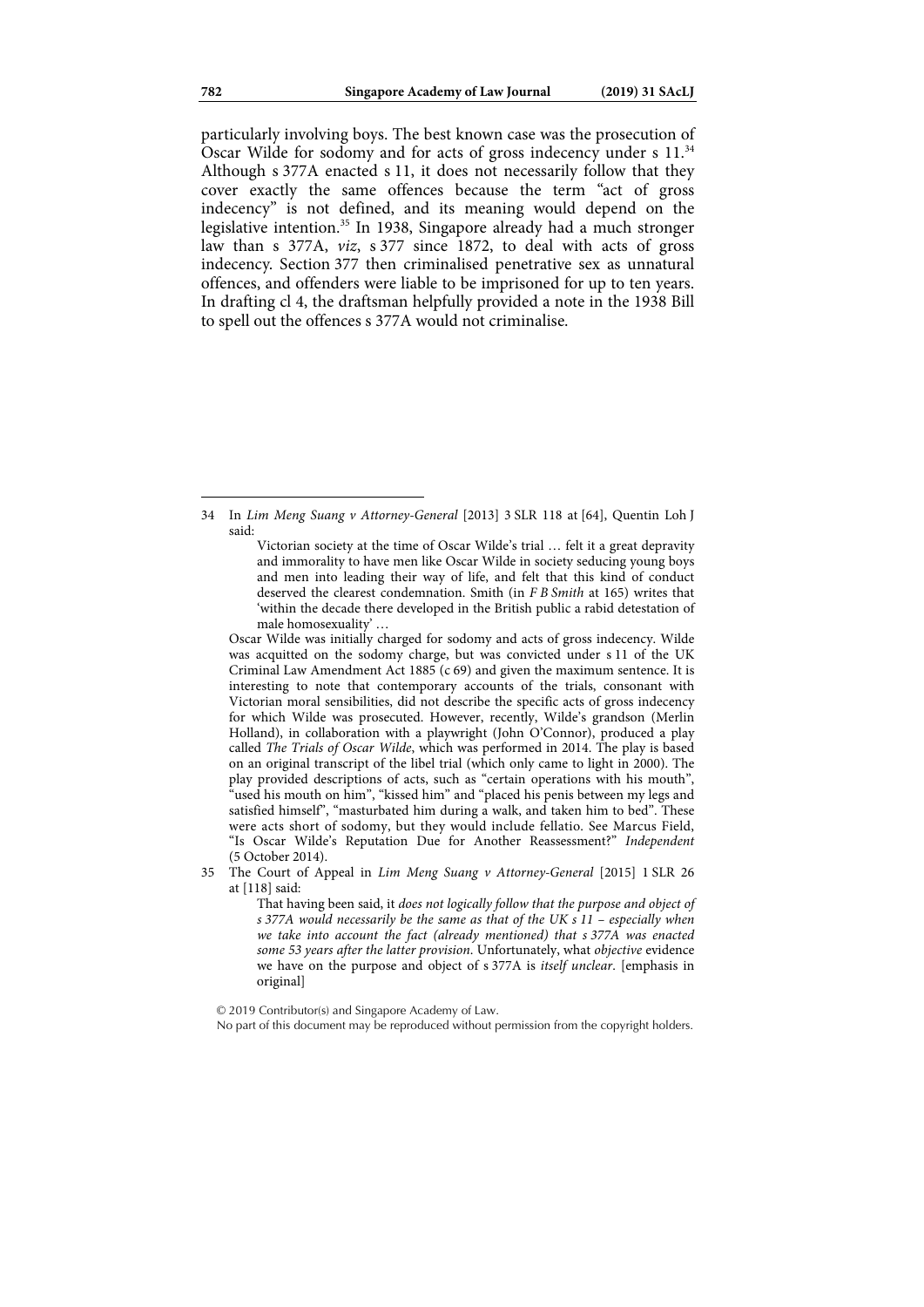1

#### D. "Objects and Reasons" in the 1938 Bill<sup>36</sup>

21 The note in the "Objects and Reasons" of the 1938 Bill ("the explanatory note") reads:

> Clause 4 introduces a new section based on section 11 of the Criminal Law Amendment Act 1885 (48 and 49 Vict c 69). The section makes punishable acts of gross indecency between male persons which do not amount to an unnatural offence within the meaning of section 377 of the Code. [emphasis added]

The explanatory note is absolutely clear. It states unambiguously that s 377A makes punishable (that is, criminalises) acts of gross indecency between males which do not amount to an unnatural offence under s 377. Therefore, unnatural offences under s 377 were intended to be excluded from the scope of s 377A. Unnatural offences under s 377 covered penetrative sex; therefore, such offences would not be criminalised under s 377A, even though they might be the most serious kinds of acts of gross indecency.

22 A contextual interpretation of s 377A would have given the same result. No legislative purpose would have been served by enacting in s 377A offences already punishable under s 377 with far heavier punishments. Why then did the draftsman provide the explanatory note? It is suggested that it was done ex abundanti cautela, to make clear that there would be no overlap of offences between ss 377A and 377, as that would have made the two provisions inconsistent with each other, and resulted in s 377A impliedly repealing similar offences in s 377, in accordance with the maxim leges posteriors contrarias abrogant (later laws abrogate earlier contrary laws).<sup>37</sup>

23 As a matter of fact, AG Howell did point to the limited scope of s 377A. Point 2 of AG Howell's speech is that "the acts of the nature described" in cl 4 (that is, s 377A) "could only be dealt with, if at all, under section 23" [emphasis added]. The words "if at all" meant that

 See Australian Law Reform Commission, For Your Information: Australian Privacy Law and Practice Report (Report 108, May 2008) at p 281.

37 In  $R v$  Davis (1783) 1 Leach 271, it was held that a statute creating a capital offence was impliedly repealed by a later Act carrying a penalty of £20.

<sup>36</sup> The purpose of the "Objects and Reasons" in the Penal Code (Amendment) Bill 1938 was to explain its scope and purpose. The Australian Law Reform Commission explains the function of an objects clause as follows:

An objects clause is a provision – often located at the beginning of a piece of legislation – that outlines the underlying purposes of the legislation and can be used to resolve uncertainty and ambiguity. Objects clauses have been described as a 'modern day variant on the use of a preamble to indicate the intended purpose of legislation'. … Objects clauses may assist the courts and others in the interpretation of legislation.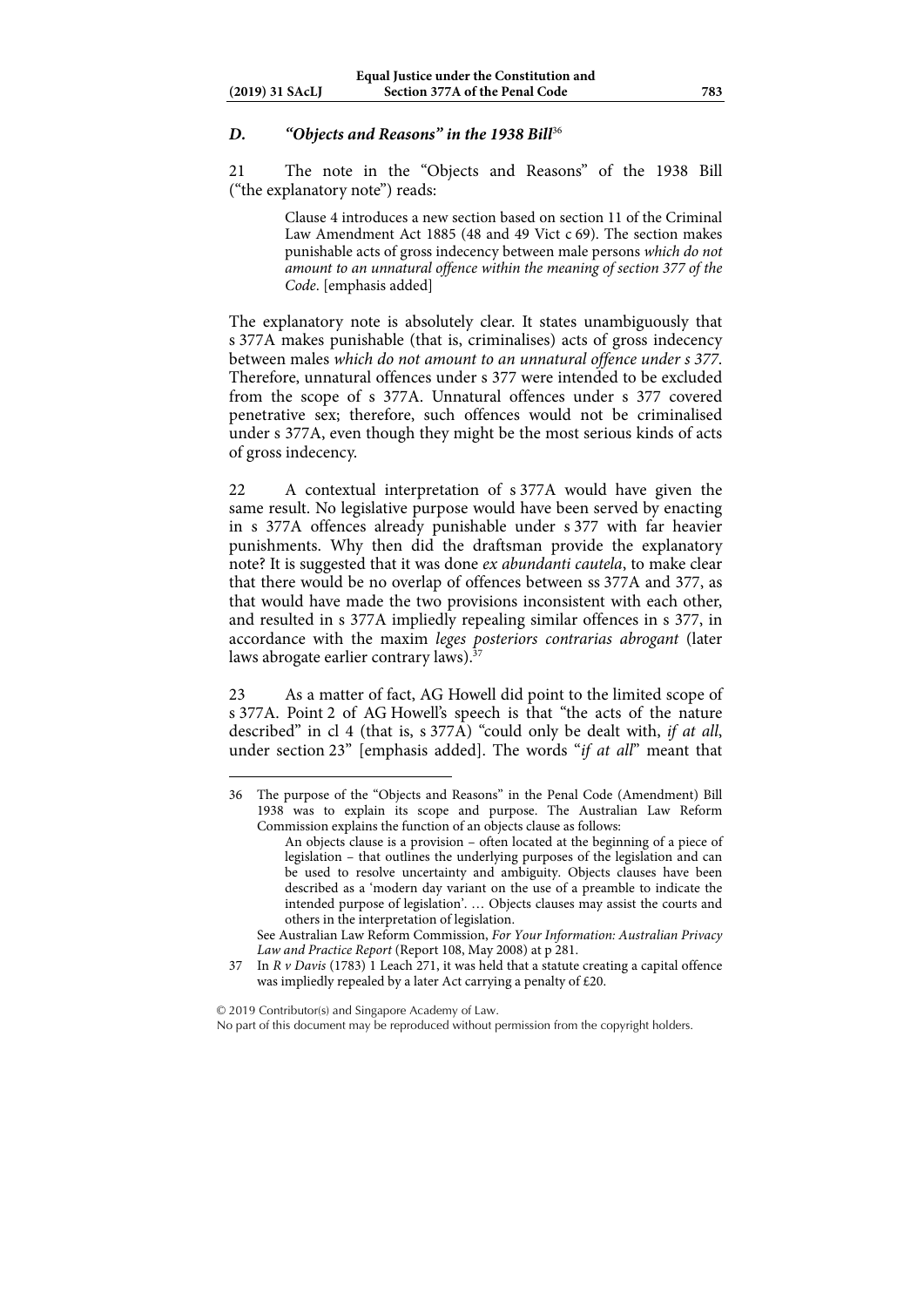such acts could only be dealt with as indecent behaviour under s 23, and therefore could not be dealt with under s 377. Presumably, they were not sufficiently serious to justify punishment of up to ten years' imprisonment.

24 It may also be pointed out that if s 377A were interpreted after the commencement of the Constitution to cover penetrative sex, it would have resulted in a reverse discrimination of class (b) males and class (c) females, as these two classes of persons would continue to be liable to up to ten years' imprisonment under s 377, whereas class (a) males would have the benefit of being subjected to only up to two years' imprisonment for committing similar offences of gross indecency. Such interpretation might result in s 377 being in violation of Art 12(1).

#### *E.* **Public Prosecutor v Kwan Kwong Weng**

25 In 1997, the Court of Appeal held in Public Prosecutor v Kwan Kwong Weng<sup>38</sup> ("Kwan Kwong Weng"), following the Indian decisions in Khanu, Khandu and Lohana, that fellatio was an unnatural offence under s 377. The court said:<sup>39</sup>

> In any case any act (fellatio included) designed to bring sexual satisfaction or euphoria to a man performed on another man or a young boy, as in the Indian cases we have referred to, must ipso facto be against the order of nature because in those cases there can be no union or coitus of the male and female sexual organs, they being of the same sex. [emphasis added]

#### *F. Limited scope of s 377A*

26 For the reasons given above, $40$  it is clear that s 377A covers only non-penetrative sex, but not penetrative sex, of a grossly indecent nature.

### *G. Meaning of "any act of gross indecency" in section 377A*

27 Like s 11, s 377A does not define the meaning of the term "act of gross indecency". The phrase has been interpreted by the High Court in 1995 in Ng Huat v Public Prosecutor.<sup>41</sup> In that case, the appellant was convicted under s 377A for gross indecency by touching, without consent, the penis, chest, nipples and buttocks of one Koh in the X-ray

<sup>38 [1997] 1</sup> SLR(R) 316.

<sup>39</sup> Public Prosecutor v Kwan Kwong Weng [1997] 1 SLR(R) 316 at [25].

<sup>40</sup> See paras 14–25 above.

<sup>41 [1995] 2</sup> SLR(R) 66.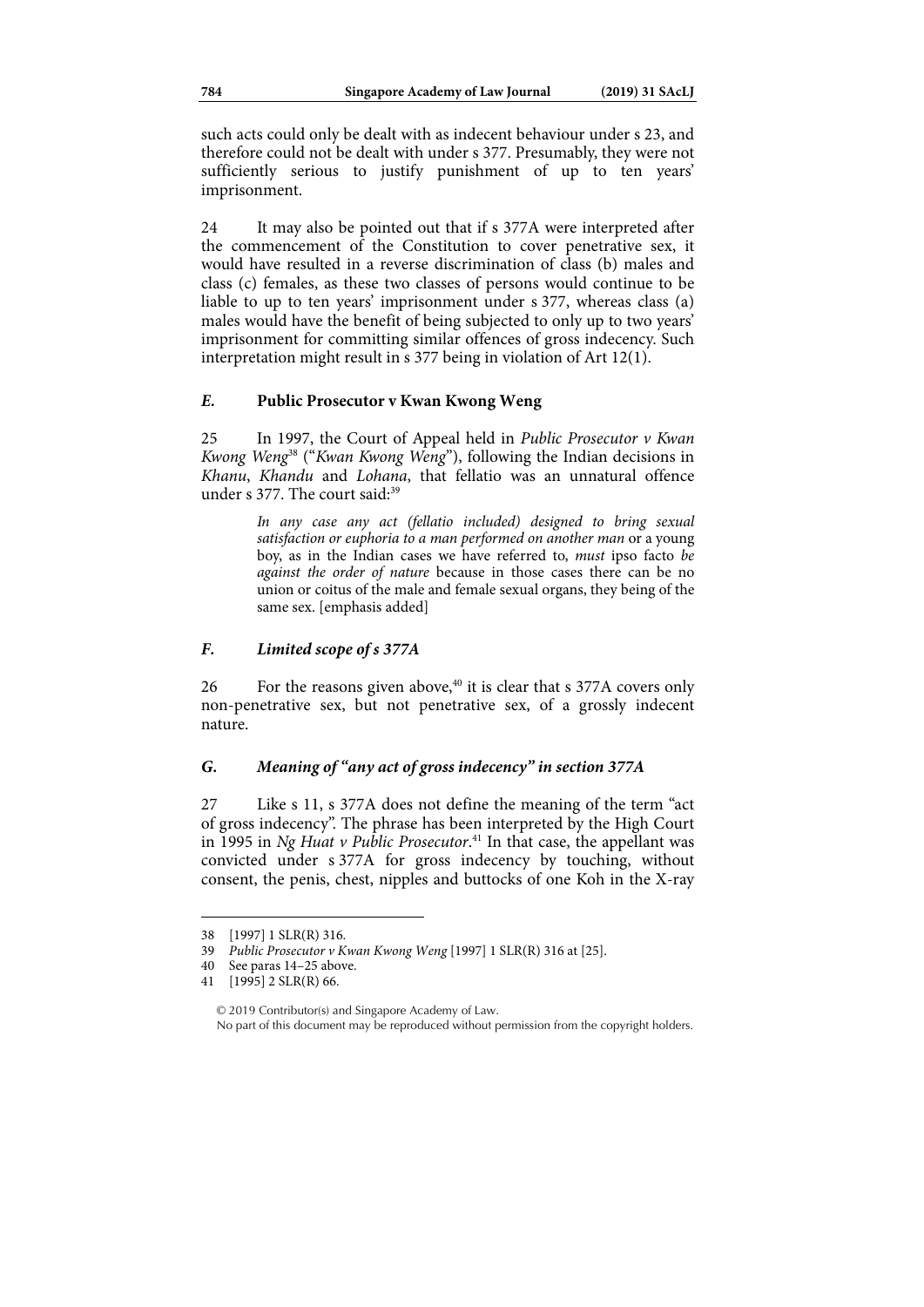room of Alexandra Hospital while performing his duties as a radiographer. He appealed. Yong Pung How CJ dismissed the appeal, and said:42

> In counsel's other main ground of appeal, he invited the court to consider what would amount to a grossly indecent act. He submitted that the magistrate had erred in ruling without legal authority that the act of touching the penis was a grossly indecent act. He argued that the cases on gross indecency all involved some highly repugnant forms of immorality. The acts complained of in the present case did not fall into those categories of gross indecency. In my opinion, this submission was unmeritorious. What amounts to a grossly indecent act must depend on whether in the circumstances, and the customs and morals of our times, it would be considered grossly indecent by any rightthinking member of the public (per Egbert J in the Supreme Court of Alberta,  $R \nu K$  (1957) 21 WWR 86). The court does not sit to impose its own moral standards or precepts, but to enforce the morals of the general public. From the evidence, I have no doubt that the acts complained of in the present case would be considered grossly indecent by any right-thinking member of the public. [emphasis added]

28 Applying the test in the above case, sexual acts such as masturbation, cunnilingus or sexual touching of the private parts of another male would be the most serious acts of gross indecency under s 377A.43

### *H. Parliamentary debate in 2007*

29 The next event relevant to s 377A is the debate in Parliament on 22–23 October 2007. The Senior Minister of State for Home Affairs, Assoc Prof Ho Peng Kee, in moving the Penal Code (Amendment) Bill 200744 in Parliament, said that the Bill would amend 77 provisions and repeal four provisions, including s 377, but not s 377A.<sup>45</sup> Nominated Member of Parliament ("NMP") Siew Kum Hong submitted a document signed by 2,341 individuals to petition Parliament to repeal s 377A ("the Petition"):46

 $\overline{a}$ 

© 2019 Contributor(s) and Singapore Academy of Law.

<sup>42</sup> Ng Huat v Public Prosecutor [1995] 2 SLR(R) 66 at [27].

<sup>43</sup> In England, the term "gross indecency" in s 13 of the UK Sexual Offences Act 1956 (c 69) covers masturbation: see R v Preece [1977] QB 370. See also Lynette J Chua Kher Shing, "Saying No: Sections 377 and 377A of the Penal Code" [2003] SingJLS 208 at 261 for a list of prosecutions for masturbation in 1998–2003.

<sup>44</sup> Bill 38 of 2007.

<sup>45</sup> Singapore Parliamentary Debates, Official Report (22 October 2007), vol 83 at col 2175.

<sup>46</sup> Singapore Parliamentary Debates, Official Report (22 October 2007), vol 83 at col 2121.

No part of this document may be reproduced without permission from the copyright holders.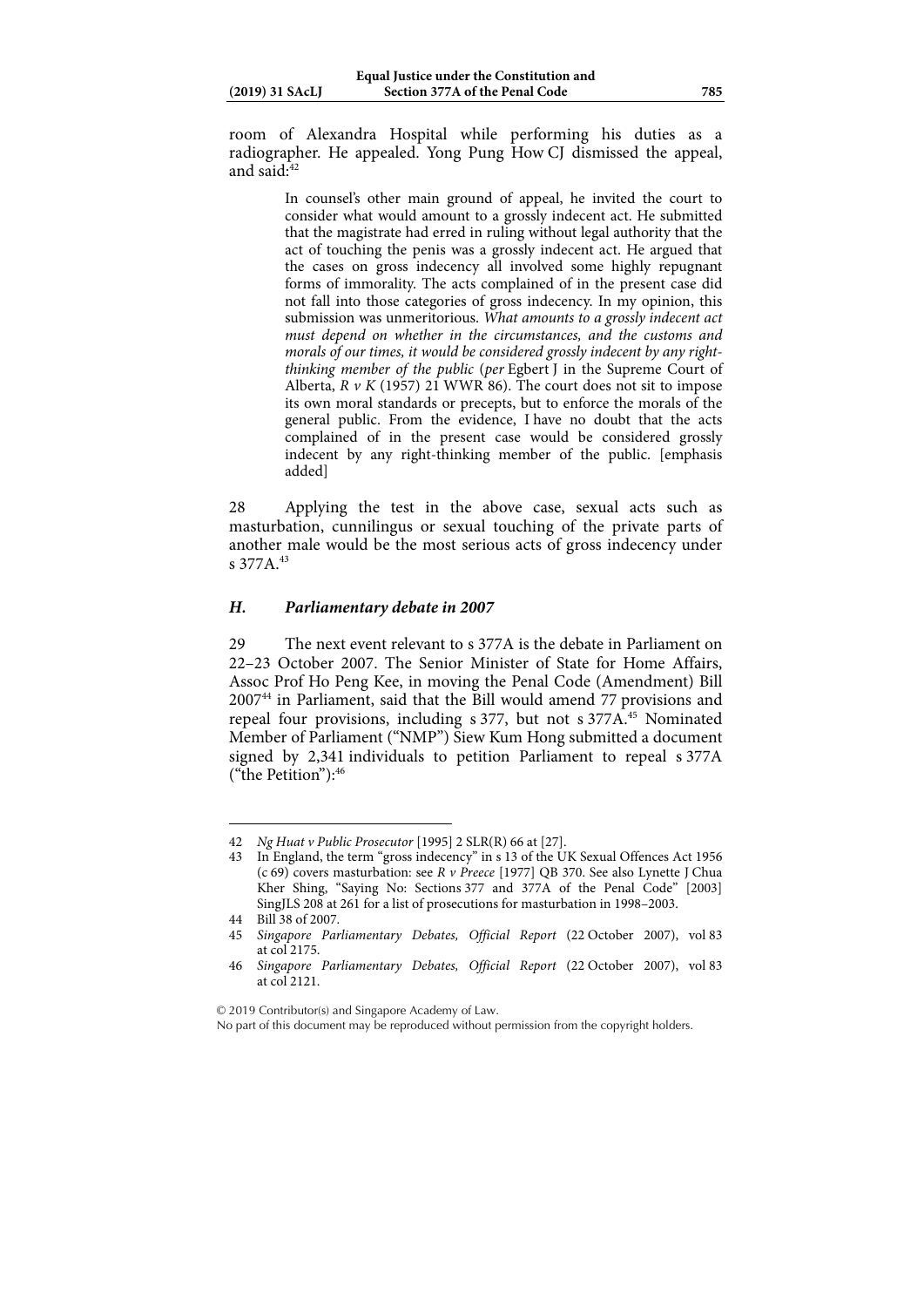Sir, the material allegations contained in the Petition concern the unconstitutionality of section 377A of the Penal Code. If and when the Penal Code (Amendment) Bill is passed, private consensual anal and oral sex between heterosexual adults will be permitted, but the same private and consensual acts between men will remain criminalised, due to the retention of section 377A.

The petitioners argue that this is an unconstitutional derogation from the constitutional guarantee of equality and equal protection of the law as set out in Article 12(1) of the Constitution. The petitioners ask this House to repeal section 377A in light of this.

A group of more than 15,560 persons filed counter-petitions against the Petition. The Petition was debated by the Members of Parliament ("MPs") over two days. NMP Siew's statement of the scope of s 377A was not challenged by any MP.

30 Altogether, 12 MPs and NMPs spoke on the Petition. The extracts below set out the gist of their views on the Petition.

> (a) "As the Penal Code reflects social norms and values, deleting section 377 is the right thing to do as Singaporeans by and large do not find oral and anal sex between two consenting male and female in private offensive or unacceptable … offences such as section 376 on sexual assault by penetration will be enacted to cover non-consensual oral and anal sex. Some of the acts that were previously covered within the scope of the existing section 377 will now be included within new sections 376 ..."<sup>47</sup> [emphasis added]

> (b) "The truth of the matter is that if we do repeal section 377A, what is in private will not remain private. There are far-reaching consequences. If it is repealed, arguments can be made that rights accorded to heterosexual couples must be accorded to homosexual couples."48 [emphasis added]

> (c) "Homosexual activities, although undoubtedly exist, are still considered a lifestyle outside the mainstream society. From a secular point of view, it is something personal and I feel that it is good to leave it as such. But many of my constituents and community leaders have given feedback that by making the activity not considered as an offence, it can be seen as an endorsement or support and this will divide society."49 [emphasis added]

 $\overline{a}$ 

<sup>47</sup> Singapore Parliamentary Debates, Official Report (22 October 2007), vol 83 "Penal Code (Amendment) Bill" (Assoc Prof Ho Peng Kee, Senior Minister of State for Home Affairs).

<sup>48</sup> Singapore Parliamentary Debates, Official Report (22 October 2007), vol 83 "Penal Code (Amendment) Bill" (Christopher de Souza).

<sup>49</sup> Singapore Parliamentary Debates, Official Report (22 October 2007), vol 83 "Penal Code (Amendment) Bill" (Zaqy Mohamad).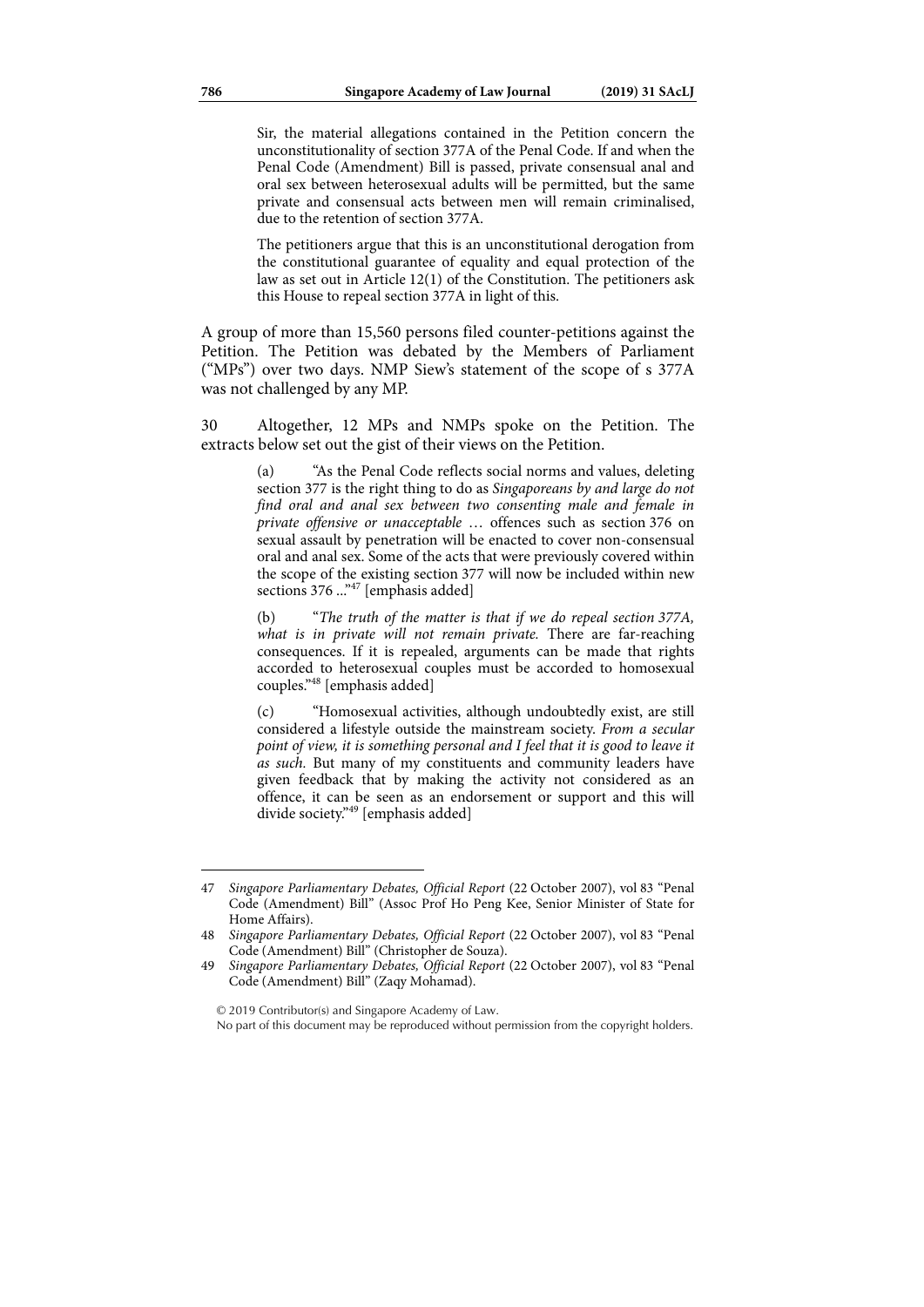(d) "The Amendment Bill amends 377 to legalise private, consensual anal and oral sex between heterosexual adults. But 377A which criminalises the same acts between men is retained … The amendment of 377 permits heterosexual adults to engage in private, consensual oral and anal sex. By definition then, we are saying that there is no harm arising from such private and consensual acts between heterosexual adults … Why should it be any different when those acts are performed between adult men? What is the differentiating factor that leads to harm? There is none … This discriminates against homosexual and bisexual men."<sup>50</sup>

(e) "In this case, the public reaction has shown that the majority of Singaporeans do not agree with or accept homosexual behaviour. I think it will be fair to say that most Singaporeans do not want to see somebody jailed for homosexual practices, but most would definitely not want to see any public demonstration of the conduct. They may be prepared to tolerate it if it is done in private, but they do not wish to see it in public and, very importantly, they do not wish to have their children see it in public. Then, of course, the argument comes, 'OK, fine, if we do not do it in public, what if we just do it in private?' And that is where the signalling concern comes in, because people are concerned about the impact that a repeal of section 377A would send."<sup>51</sup> [emphasis added]

(f) "Sir, there are no constitutional objections to retaining 377A while de-criminalising heterosexual oral and anal sex. Three legal points are worth making. First, there is no constitutional right to homosexual sodomy ... Anal-penetrative sex is inherently damaging to the body  $\ldots$  Opposite-sex sodomy is harmful  $\ldots$ <sup>52</sup>

(g) "Sir, I accept that even if a law is difficult to enforce, it can still serve a legitimate purpose in its underlying message, and section 377A sends the message that those who engage in homosexual activities are criminals. But at the same time, we have been saying that our society will not reject those with alternative lifestyles. We have even said that such individuals have a place in our civil service … I say there is another way to test the issue: assume we are here debating whether to include section 377A into our Penal Code, would we do it? I am not sure we would, because we would hesitate about passing laws to deal with private acts in the bedroom. But because it is already there, we are comfortable living in there  $[sic]$ ."<sup>53</sup>

© 2019 Contributor(s) and Singapore Academy of Law.

<sup>50</sup> Singapore Parliamentary Debates, Official Report (22 October 2007), vol 83 "Penal Code (Amendment) Bill" (Siew Kum Hong).

<sup>51</sup> Singapore Parliamentary Debates, Official Report (22 October 2007), vol 83 "Penal Code (Amendment) Bill" (Indranee Rajah).

<sup>52</sup> Singapore Parliamentary Debates, Official Report (22 October 2007), vol 83 "Penal Code (Amendment) Bill" (Prof Thio Li-ann).

<sup>53</sup> Singapore Parliamentary Debates, Official Report (22 October 2007), vol 83 "Penal Code (Amendment) Bill" (Hri Kumar Nair).

No part of this document may be reproduced without permission from the copyright holders.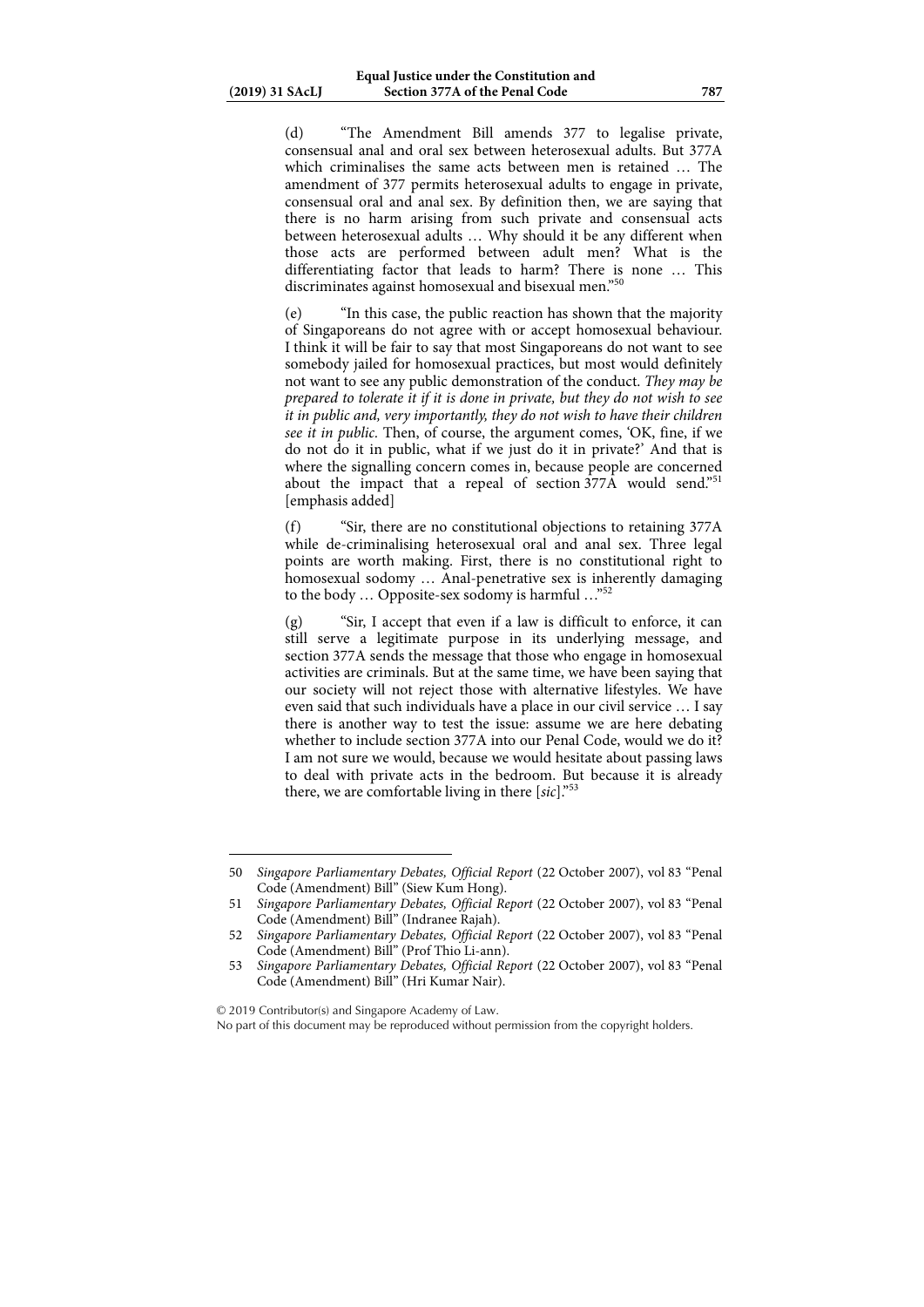(h) "Let us look at this issue in a hypothetical scenario. Singapore was never a British colony and we did not inherit section 377A. Today's debate then becomes one of justifying the introduction of a new piece of legislation which states that, 'It is an offence for any male person, who in public or private, commits an act of gross indecency with another male person.' The rationale will be that since Singapore is a generally conservative society, we should single out and criminalise all sexual activities between two men while accepting that the same activity of anal and oral sex between a heterosexual couple and sexual activity between two women need not be offences."54

(i) "The true crux of the matter is whether Singaporeans are ready to openly accept homosexuality into mainstream society. Although a vocal segment of society has garnered much support for the repeal of section 377A, the majority of Singaporeans have unequivocally rejected these cries to decriminalise homosexuality. The overwhelming sentiment of Singaporeans is that they are not prepared to compromise their conservative family values by opening up to alternative sexual behaviour, nor allowing it to permeate across time honoured boundaries into the conventional family sanctity."<sup>55</sup> [emphasis added]

(j) "The Chinese-speaking Singaporeans are not strongly engaged, either for removing section 377A or against removing section 377A. Their attitude is: live and let live ... We are not starting from a blank slate, trying to design an ideal arrangement; neither are we proposing new laws against homosexuality. We have what we have inherited and what we have adapted to our circumstances. And as … pointed out, we inherited section 377A from the British, imported from English Victorian law – Victorian from the period of Queen Victoria in the 19th century – via the Indian Penal Code, via the Straits Settlements Penal Code, into Singapore law … Asian societies do not have such laws, not in Japan, China and Taiwan. But it is part of our landscape. We have retained it over the years. So, the question is: what do we want to do about it now? Do we want to do anything about it now? If we retain it, we are not enforcing it proactively. Nobody has argued for it to be enforced very vigorously in this House. If we abolish it, we may be sending the wrong signal that our stance has changed, and the rules have shifted … Therefore, we have decided to keep the status quo on section 377A. It is better to accept the legal untidiness and the ambiguity. It works, do not disturb it."<sup>56</sup> [emphasis] added]

(k) "Therefore, if we do retain section 377A … then we should exclude criminalising acts done in private between consenting adults of full capacity ... Is it really the business of Government to regulate acts

© 2019 Contributor(s) and Singapore Academy of Law.

No part of this document may be reproduced without permission from the copyright holders.

<sup>54</sup> Singapore Parliamentary Debates, Official Report (23 October 2007), vol 83 at col 2363 (Baey Yam Keng).

<sup>55</sup> Singapore Parliamentary Debates, Official Report (23 October 2007), vol 83 at col 2377 (Ong Kian Min).

<sup>56</sup> Singapore Parliamentary Debates, Official Report (23 October 2007), vol 83 at cols 2401–2405 (Lee Hsien Loong, Prime Minister and Minister for Finance).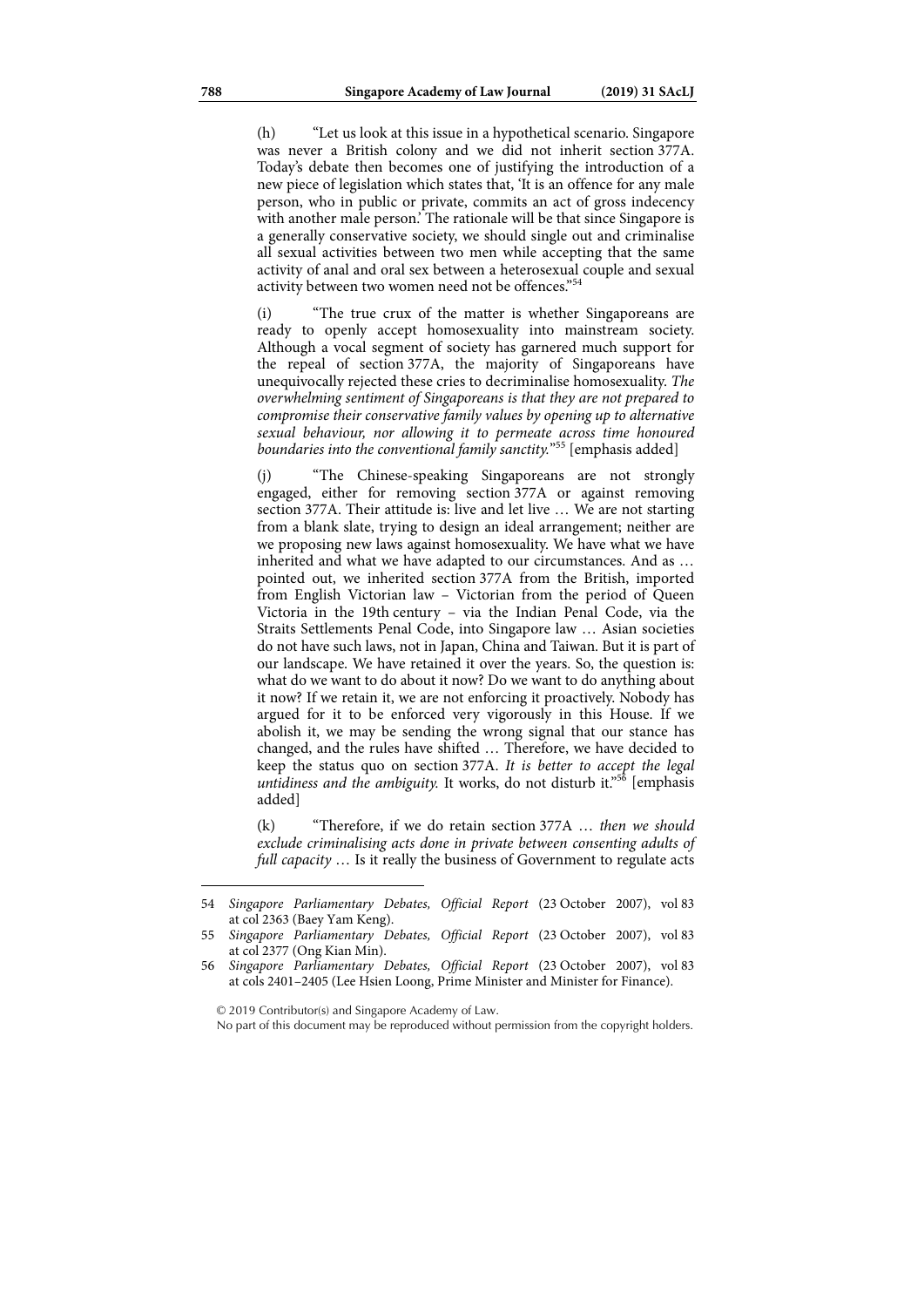between consenting adults born with different sexual orientations in the privacy of their bedrooms? … Sir, if we have intended the retention of section 377A in the Penal Code as an expression of our conservative values, rather than to be proactively enforced, as some have suggested, then I think we have come out short even in this respect. The section criminalises act of gross indecency in public and in private only if it is engaged between men. Surely, the Minister must acknowledge that women are as capable as men of committing such acts. Is section 377A therefore, as it stands, a correct statement of our values and principles? Or are there no lesbians in Singapore? ... This is a rare case of the Penal Code providing more protection to men than it does to women. It is unfair and may even be unconstitutional that women do not, in this respect, currently have the same sort of protection that men have under the law ... So, *ultimately*, my question, as asked by the other Members, is: if we did not have section 377A in the Penal Code today, would we think it fit and proper to enact a provision in exactly the same terms? Would we not be seen as being narrow-minded, perhaps even bigoted in our philosophy towards people who are born different and engage in practices not approved by the majority, even if no harm is done to others?"<sup>57</sup> [emphasis added]

(l) "I believe that the majority of Singaporeans do not condemn a homosexual or a gay simply because of his lifestyle. Nor do they wish to criminalise a homosexual. However, the messaging or signpost is important. As MPs, we have to send the message that Singapore is a conservative society whereby the family unit is still seen as the basic structure of society. I believe, Sir, we have not accused gays of being criminals, nor do I know of any petition to enforce section 377A."<sup>58</sup>

31 The above extracts show that different MPs expressed different views on the Petition. Some MPs argued that s 377A should be retained as Singapore was a conservative society where the majority did not approve of the lifestyle of the lesbian, gay, bisexual and transgender ("LGBT") community. Various public surveys, constituency interviews and media statements were referred to as evidence that a majority of Singapore society disapproves of penetrative sex even among consenting adults, whether in public or in private. Some MPs argued that the law should not criminalise male homosexual acts between consenting adults in private. Some MPs expressed concerns that repealing s 377A would encourage the LGBT community to clamour for same-sex marriage which would undermine the traditional family unit of Singapore society. Other MPs viewed s 377A as a colonial legacy of the Victorian era, and

© 2019 Contributor(s) and Singapore Academy of Law.

1

No part of this document may be reproduced without permission from the copyright holders.

<sup>57</sup> Singapore Parliamentary Debates, Official Report (23 October 2007), vol 83 at cols 2413–2415 (Charles Chong).

<sup>58</sup> Singapore Parliamentary Debates, Official Report (23 October 2007), vol 83 at col 2421 (Lim Biow Chuan). See Lim Meng Suang v Attorney-General [2013] 3 SLR 118 at [75] and [77].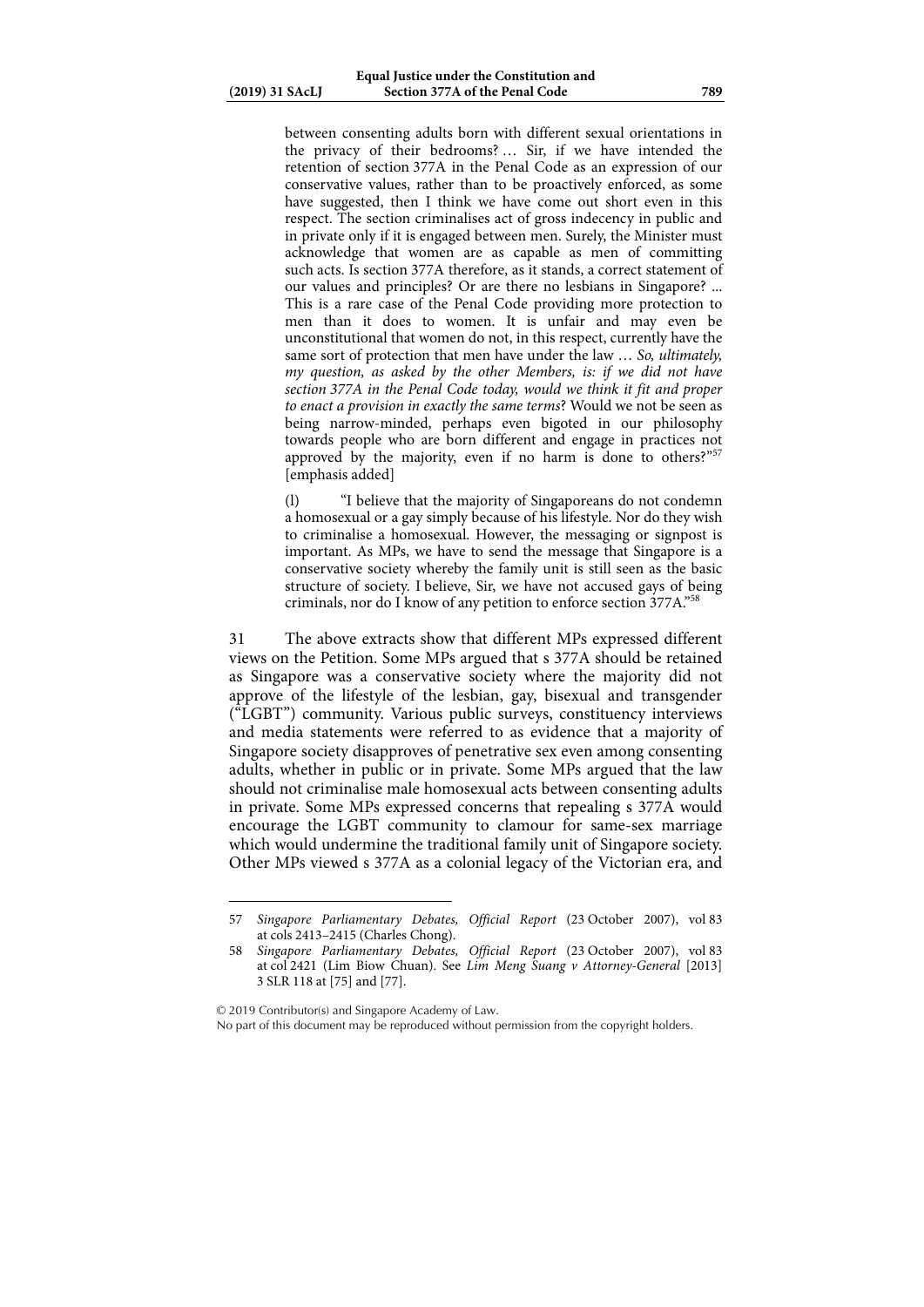many Asian societies do not have such a law. The Government's position was to retain the law for the time being, but not enforce it, except as otherwise expressed.

# *I. Legal effect of repealing section 377 and enacting section 376(1)(***a***)*

32 At the conclusion of the debate, Parliament passed the 2007 Bill, but did not vote on the Petition. Section 377 was repealed and new provisions were enacted in its place, which included ss 376 (sexual assault by penetration), 376A (sexual penetration of a minor), 377 (sexual penetration of a corpse) and 377B (sexual penetration with a living animal). The repeal of s 377 meant that penetrative sex was no longer punishable as an unnatural offence. However, penetrative sex would still be punishable if committed in public under s 20 of the Miscellaneous Offences (Public Order and Nuisance) Act<sup>59</sup> and s 294(a) of the Penal Code.

33 What was even more consequential for the criminal law regime were the terms of s 376(1) which provides:

**376.**—(1) Any man (A) who —

(a) penetrates, with A's penis, the anus or mouth of another person (B); or

(b) causes another man (B) to penetrate, with B's penis, the anus or mouth of A,

shall be guilty of an offence if B did not consent to the penetration.

The meaning of s  $376(1)(a)$  is clear.<sup>60</sup> Since person (B) in sub-s (1)(a) may be a male or a female, it follows that anal and oral sex between (A), a male, and (B), a male or a female, as the case may be, is not an offence, except where the act is committed without (B)'s consent. The effect of

<sup>59</sup> Cap 184, 1997 Rev Ed.

<sup>60</sup> In his Second Reading speech, Assoc Prof Ho said that repealing s 377 was the right thing to do as "Singaporeans by and large did not find oral and anal sex between two consenting male and female in private offensive or unacceptable" (as made clear from the public reaction to the case of Annis bin Abdullah v Public Prosecutor [2004] 2 SLR(R) 93 in 2004 and confirmed through the feedback received in the course of this Penal Code review consultation). In the next paragraph, he also said that s 376 "will be enacted to cover non-consensual oral and anal sex. Some of the acts that were previously covered within the scope of the existing section 377 will now be included within new sections 376 – Sexual assault by penetration" [emphasis added] (Singapore Parliamentary Debates, Official Report (22 October 2007), vol 83 at col 2197). Assoc Prof Ho did not clarify that s  $376(1)(a)$  of the Penal Code would legalise consensual oral and anal sex between males.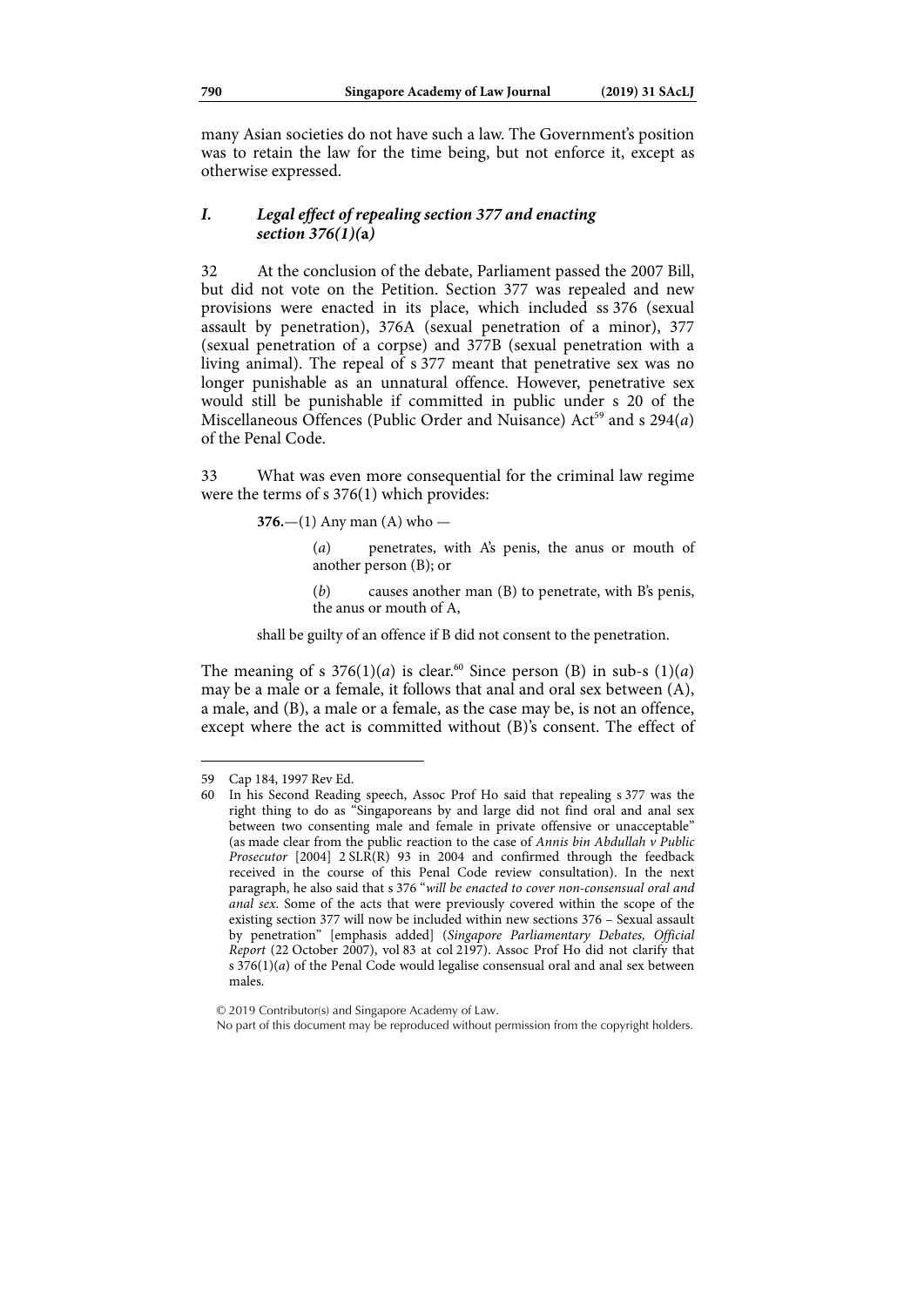sub-s  $(1)(a)$ , read with the repeal of s 377, is that consensual anal and oral sex between same-sex (male) couples and opposite-sex couples are no longer offences under Singapore law, except under s 20 of the Miscellaneous Offences (Public Order and Nuisance) Act or s 294(a) of the Penal Code, if performed in public. Section  $376(1)(a)$  had no legal effect on s 377A, since s 377A did not criminalise penetrative sex, but it would have the effect of impliedly repealing s 377A if s 377A did cover penetrative sex, to the extent of the inconsistency.<sup>61</sup>

34 It would appear that s 376(1), or its legislative effect, also escaped the attention of counsel and the Courts in the three proceedings, since there is no discussion of these issues in the judgments. The question therefore arises as to the precedent status of the three judgments in so far as the finding that s 377A does not violate Art 12(1) is based on the interpretation (mistaken) that s 377A continued to criminalise penetrative sex after (a) the repeal of s 377; and/or (b) the enactment of  $s$  376(1). It is arguable that the three decisions had been given *per incuriam*,<sup>62</sup> and will not bind lower courts with respect to future prosecutions for penetrative sex under s 377A, and also for prosecutions for non-penetrative sex under s 377A. Because the judgments were focused primarily on the finding that the purpose of s 377A was to criminalise penetrative sex between males, different legal points would have been raised as to the constitutionality of s 377A if it only covered non-penetrative sex, in the context of the reasonable  $\text{classification}$  act.<sup>63</sup>

<sup>61</sup> See para 22 above. It may well be that Parliament repealed s 377 of the Penal Code (Cap 224, 2008 Rev Ed) in the mistaken belief that penetrative sex between males was punishable under s 377A. But, even so, it cannot change the legal effect of s  $376(1)(a)$  as a legislative act.

<sup>62</sup> A per incuriam (literally "through lack of care") judgment refers to a judgment of a court which has been decided without reference to a statutory provision or earlier judgment which would have been material. In Huddersfield Police Authority v Watson [1947] 2 All ER 193, Lord Goddard CJ said:

Where a case or statute had not been brought to the court's attention and the court gave the decision in ignorance or forgetfulness of the existence of the case or statute, it would be a decision rendered in per incuriam.

The statutory provision in the present case is  $s$  376(1)(*a*) of the Penal Code (Cap 224, 2008 Rev Ed). A per incuriam decision does not bind lower courts.

<sup>63</sup> In Chng Suan Tze v Minister for Home Affairs [1988] 2 SLR(R) 525 at [101]–[102], the Court of Appeal held that a decision is also per incuriam if that decision was decided on grounds or points not advanced before the court in the current proceedings. The Court of Appeal said:

Counsel also submitted that in the light of Ong Ah Chuan, the decision in Karam Singh can be considered as having been made per incuriam as the constitutional points advanced before us were not raised in Karam Singh.

We agree that for the above reasons, Karam Singh cannot be considered to be still binding on us with respect to the question whether the discretions under ss 8 and 10 of the ISA are subjective (and hence (cont'd on the next page)

No part of this document may be reproduced without permission from the copyright holders.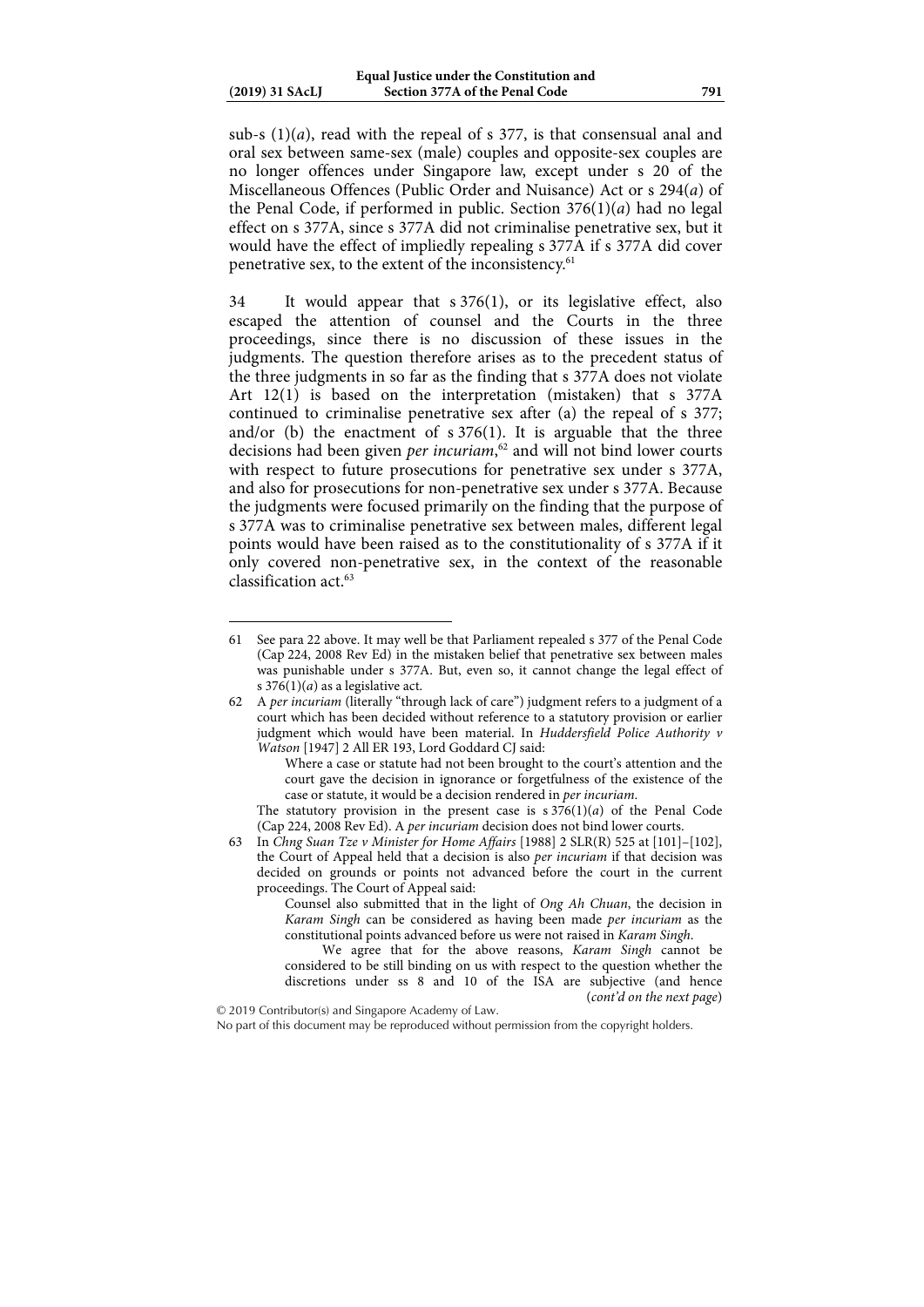35 For these reasons, it is submitted that the Judge's finding that Parliament endorsed the purpose of s 377A by not repealing it is not sustainable. The parliamentary speeches do not support a finding that the majority of the MPs endorsed the purpose of s 377A in 2007, and in any case, if they did so, they would have done so on the basis (mistaken) that s 377A covered penetrative sex. Furthermore, there was also insufficient evidence to show Singapore society (or a majority) disapproved of or found consensual male homosexual conduct in private unacceptable, to the extent that the State should continue to criminalise such conduct. No one knows what the MPs would have said or decided if they had known that s 377A criminalises only nonpenetrative sex of a grossly indecent nature, such as masturbation and other forms of sexual touching.

#### **IV. Scope of section 377A as decided by the Courts**

#### *A. Court of Appeal's decision in* **Tan Eng Hong v Attorney-General**

36 In Tan Eng Hong v Attorney-General,<sup>64</sup> the Court of Appeal gave leave to Tan Eng Hong to proceed with his declaratory action in the High Court that s 377A violated Art 12(1) and that his prosecution under s 377A for committing oral sex in public was unconstitutional. It follows that the court would have given leave on the basis that s 377A criminalised oral sex between males. The action commenced by Lim Meng Suang and his partner, Kenneth Chee, for a similar declaration would have been made on the same basis.

#### *B. High Court's decision in* **Lim Meng Suang HC** *and* **Tan Eng Hong HC**

37 In Lim Meng Suang HC, the Judge held that the purpose of s 377A was to criminalise "male homosexual conduct" because it was not acceptable or desirable in Singapore society. The Judge defined the phrase "male homosexual conduct" to mean acts of "gross indecency" between males, but did not define the phrase "act of gross indecency".<sup>65</sup> However, there are sufficient indications in his judgments that he

 $\overline{a}$ 

65 Lim Meng Suang v Attorney-General [2013] 3 SLR 118 at [9] reads: References to 'male homosexual conduct' in the context of this judgment refer to acts of 'gross indecency' between males, and likewise, references to 'female homosexual conduct' refer to acts of 'gross indecency' between females.

© 2019 Contributor(s) and Singapore Academy of Law.

No part of this document may be reproduced without permission from the copyright holders.

unreviewable) or objective (and hence reviewable). We have therefore decided not to follow the decision in Karam Singh.

<sup>64 [2012] 4</sup> SLR 476.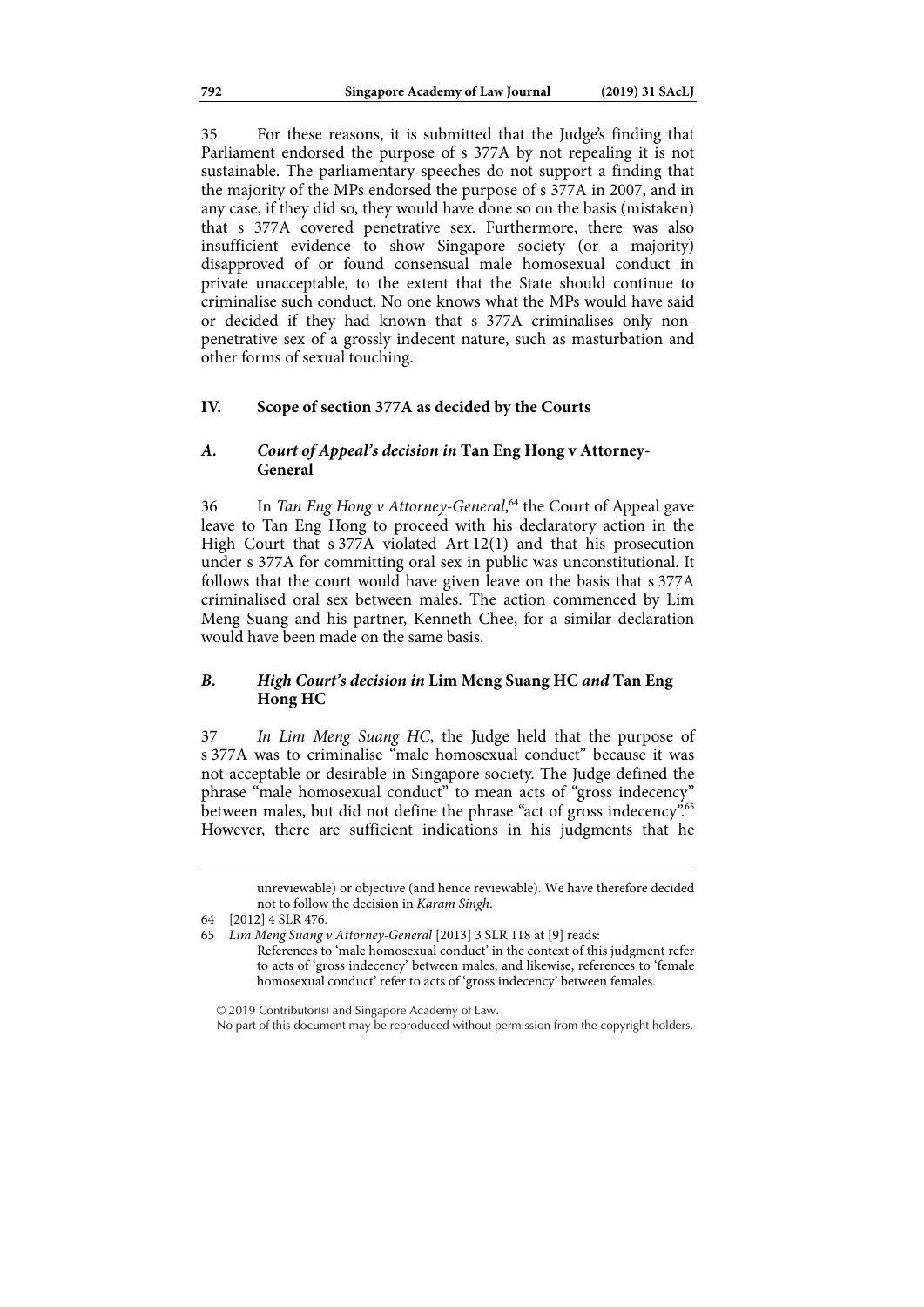interpreted the phrase to cover penetrative sex, and that his decision was based on that premise.<sup>66</sup> The Judge quoted the Petition without commenting on the correctness or otherwise of the assertion in the Petition that s 377A covered penetrative sex, and made findings on the parliamentary speeches that opposed the Petition. Further, neither party in the case argued to the contrary.

38 In Tan Eng Hong HC, the Judge dismissed Tan's action based on Art  $12(1)^{67}$  for the reasons he had given in Lim Meng Suang HC. Again, no argument was put to the Judge that s 377A did not cover penetrative sex. However, the Judge rejected counsel's argument that in the light of Tan's personal circumstances as a male homosexual the court should apply a stricter test than the reasonable classification test to determine whether s 377A violated Art 12(1). This argument assumed that s 377A covered penetrative sex.

# *C. Court of Appeal's decision in* **Lim Meng Suang CA**

39 It would appear that during oral arguments before the Court of Appeal, counsel for the appellants did not argue that s 377A did not cover penetrative sex. However, she made a late submission (after the conclusion of oral arguments) that s 377A did not cover unnatural

1

 It seems clear from this passage that the judge used the expression "male homosexuality" to cover anal and oral sex.

67 This article does not deal with the arguments and decision in Tan Eng Hong  $\nu$ Attorney-General [2013] 4 SLR 1059 based on Art 9(1) of the Constitution of the Republic of Singapore (1999 Reprint).

<sup>66</sup> Quentin Loh J in Lim Meng Suang v Attorney-General [2013] 3 SLR 118 at [138] said:

Again, I repeat that during the October 2007 Parliamentary Debates, Parliament considered s 377 and s 377A carefully, and after debating the matter fully, endorsed the repeal of s 377 but chose to retain s 377A. I can see no basis in this case to interfere given my reasons set out above. It is clear that Parliament saw a reasonable differentia upon which to distinguish between two classes: anal and oral sex in private between a consenting man and a consenting woman (both aged 16 and above) was acceptable, but the same conduct was repugnant and offensive when carried out between two men even if both men were consenting parties. There is therefore no reason to strike down the basis of the classification prescribed by  $s$  377A – *viz*, male homosexuality – as arbitrary or discriminatory, or on the ground that it does not bear any rational relation to the purpose of the provision. [emphasis added]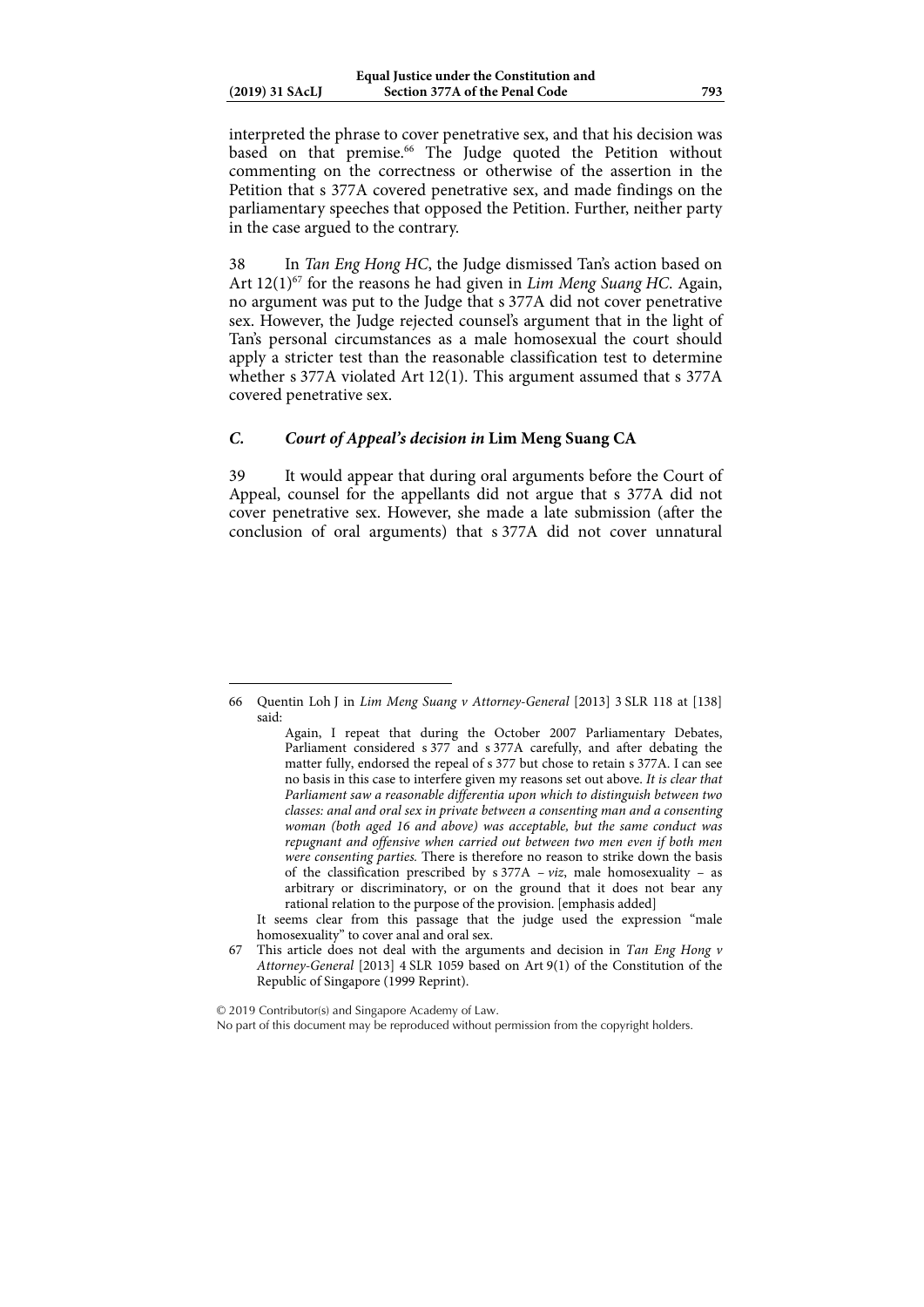offences within the meaning of s 377.<sup>68</sup> The court rejected the argument and held that s 377A covers penetrative sex. The court said:<sup>69</sup>

> In essence, she argued, first, that the phrase 'gross indecency' in s 377A did *not* cover ... conduct which amounted to an 'unnatural offence' under s 377. She argued that s 377A was intended, instead, to cover *other* acts of 'gross indecency' *apart from* acts of *penetrative* sex, and that this was the meaning to be attributed to Mr Howell's Legislative Council speech (reproduced above at [119]) with regard to the ambit of s 377A.

…

In so far as Ms Barker's first argument is concerned, we have already explained above (at [133]) why the phrase 'gross indecency' in s 377A must necessarily cover penetrative sex as well. Indeed, it must surely be the case that male prostitution might – and, in most cases, probably would – involve penetrative sex (although, conceivably, other acts of 'gross indecency' could also be involved). On this logical and commonsensical ground alone, the first argument by Ms Barker at [144] above does not, with respect, ring true.

[emphasis in italics added; emphasis in bold italics in original]

40 The court said:<sup>70</sup>

1

… this particular limb of s 23 was broader than s 377 inasmuch as it covered 'indecent behaviour' that included but was not confined to anal and/or oral sex (hereafter referred to as 'penetrative sex'); however, it was confined to public conduct. Hence, s 377A, which would also cover 'grossly indecent' acts between males in private, would apply to situations which were outside the purview of s 23. It is also important to note that s 377A would simultaneously supplement s 377 inasmuch as s 377A would (like s 23) cover even 'grossly indecent' acts which fell short of penetrative sex. It should be pointed out, at this juncture, that it follows that s 377A would necessarily cover acts of penetrative sex as well. Any other interpretation would be illogical since it cannot be denied that acts of penetrative sex constitute the most serious instances of the possible acts of 'gross indecency'.

As just mentioned, s 377A broadened the scope hitherto covered by s 377 to cover not only penetrative sex but also other (less serious) acts of 'gross indecency' committed between males. However, we would

<sup>68</sup> It would appear that counsel made a different argument during the oral hearing, which was that s 377A of the Penal Code (Cap 224, 2008 Rev Ed) was enacted to combat male prostitution, based on Attorney-General Howell's reference to s 23 of the Minor Offences Ordinance 1906 (Ordinance 13 of 1906) in his speech: Lim Meng Suang v Attorney-General [2015] 1 SLR 26 at [131].

<sup>69</sup> Lim Meng Suang v Attorney-General [2015] 1 SLR 26 at [144] and [146]. It is not clear from the court's paraphrase of counsel's submission whether she also referred to the Objects or Reasons as the basis of her submission.

<sup>70</sup> Lim Meng Suang v Attorney-General [2015] 1 SLR 26 at [133] and [134].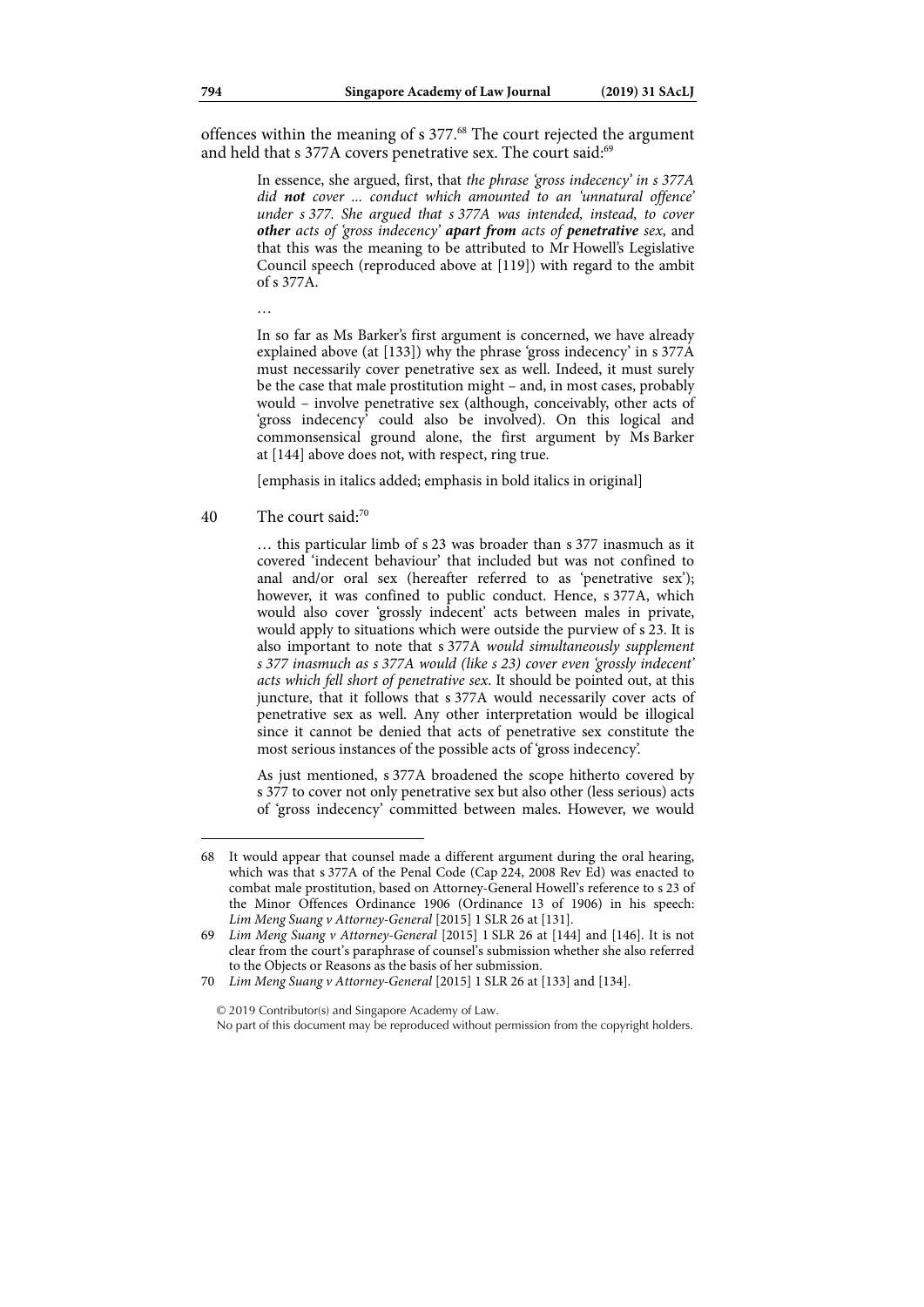expect that prior to our Parliament's repeal of s 377 via the 2007 Penal Code Amendment Act, where acts of penetrative sex were involved, the accused would probably have been charged under s 377 as that section imposed a heavier penalty (compared to s 377A), although the Prosecution would also have had the option of charging the accused under s 377A instead. This is not surprising because, as we have just observed, acts of penetrative sex are the most serious instances of the possible acts of 'gross indecency'. Now that s 377 has been repealed, there is no reason in principle why a charge under s 377A cannot be brought in a situation involving acts of penetrative sex between two males (which, as we have already noted, would, ex hypothesi, fall within the definition of 'any act of gross indecency' within the meaning of s 377A). We note, however, that the current policy (as declared during the October 2007 parliamentary debates mentioned at [111] above) is for the Prosecution to generally not charge accused persons under s 377A, so the point just referred to is – in the practical context at least – merely academic. It is, nevertheless, an important point to make in the context of the present appeals, particularly in the light of the further written submissions which Ms Barker tendered on behalf of her clients (and which are dealt with below at [144]).

[emphasis in original]

1

41 It may be pointed out, with respect, that findings (a) and (b) set out below are problematic:<sup>71</sup>

> (a) "[Section] 377A would simultaneously supplement s 377 inasmuch as it covered even 'grossly indecent' acts which fell short of penetrative sex … it follows that s 377A would necessarily cover acts of penetrative sex as well, as a matter of common sense and logic."

> (b) "[Section] 377A broadened the scope hitherto covered by s 377 to cover not only penetrative sex but also other (less serious) acts of 'gross indecency' committed between males."

42 Finding (a) is not logical. If s 377A covers acts of gross indecency "short of" (the phrase means "less than") penetrative sex, it necessarily follows that s 377A does not cover penetrative sex, and not the opposite. Further, the word "supplement" means "to add to". If s 377A supplements s 377, then it criminalises other acts that are not within s 377. Finding (b) is similarly problematic. Although the word "broadened" means "expanded" or "widened", s 377A cannot broaden or widen itself, unless it is an amending provision, which it is not. Further, as a matter of law, s 377 cannot be broadened by s 377A unless it is amended by s 377A, which it is not.

<sup>71</sup> Lim Meng Suang v Attorney-General [2015] 1 SLR 26 at [133] and [134].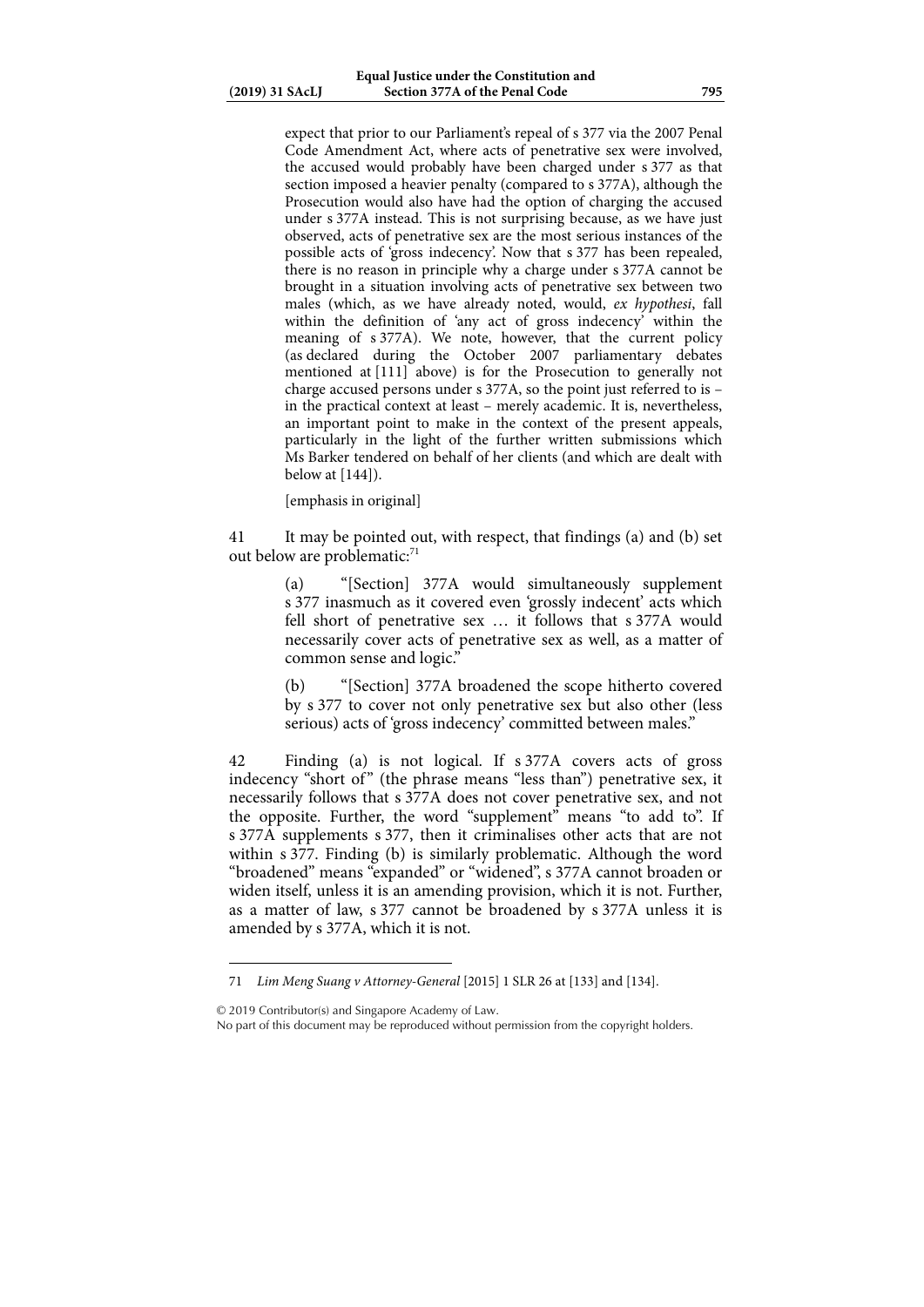43 The Court of Appeal interpreted the term "gross indecency" in s 377A to cover penetrative sex, that is, anal and oral sex, for the reason that it "constitute[s] the most serious instances of the possible acts of 'gross indecency'". It is suggested that the court's interpretative approach, while lexically tenable, is legally untenable, as it (a) overlooked the explanatory note; (b) omitted to interpret the section contextually; (c) failed to consider the scope of  $s \frac{376(1)}{a}$  and its legal effect on s 377A; and (d) failed to consider that its interpretation might have created a reverse discrimination against class (b) males and class (c) females for committing similar offences under s 377.

44 For the above reasons, it is submitted that the court's interpretation that s 377A covers penetrative sex needs to be reconsidered, in so far as it:

> (a) contradicts the legislative intention of as expressed in the 1938 Bill;

> (b) is inconsistent with a contextual interpretation thereof, and in any event; and

> (c) is inconsistent with the effect of s  $376(1)(a)$  on s  $377A$ (if it covers penetrative sex).

It is therefore suggested that the court's obiter statement that after the repeal of s 377, penetrative sex between males continues to be punishable under s 377A is also untenable. If s 377A does not cover penetrative sex, then the repeal of s 377 in 2007 has no legal effect. However, if s 377A covers penetrative sex, then it would be inconsistent with s  $376(1)(a)$  in so far as the latter provides that consensual penetrative sex between same-sex (male) couples and opposite-sex couples is no longer an offence, and therefore s 377A would have been impliedly repealed to the extent of the inconsistency.

### **V. Purpose or object of section 377A**

### *A. High Court's findings in* **Lim Meng Suang HC**

45 The purpose of a law is the object or goal it seeks to achieve – the end in view. $72$  The purpose of s 377A in this sense is critical to its constitutional validity as the reasonable classification test requires the legislative classification in s 377A to bear a rational relation to the

<sup>72</sup> In Newton v Commissioner of Taxation [1958] AC 450 at 465, Lord Denning says: "The word 'purpose' means, not motive but the effect which it is sought to achieve – the end in view. The word 'effect' means the end accomplished or achieved."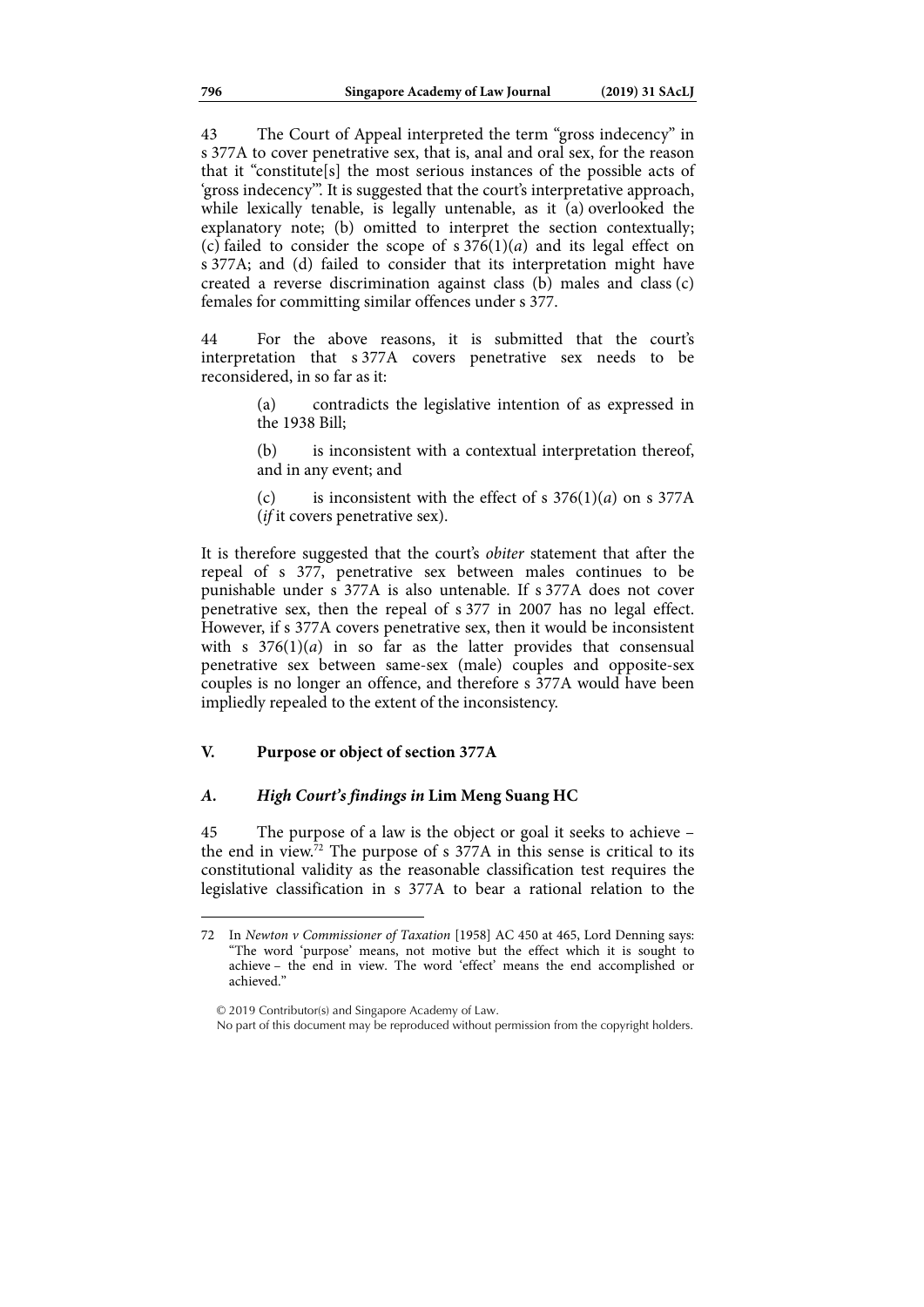j

purpose of the law. The problem in both Tan Eng Hong HC and Lim Meng Suang HC is that s 377A was enacted in 1938 when the Legislative Council had full power to enact it, but upon the commencement of the Constitution, it had to be construed to conform to the Constitution – in this case, Art 12(1). The conundrum is that the reasonable classification test requires the court to ascertain the purpose of s 377A in order to determine whether the differentia bears a rational relationship to the purpose of s 377A at the time the test is applied. The question therefore arises as to the relevance of the purpose of s 377A in 1938 when the test requires the purpose of the law in its operation at the time it is impugned, which for present purposes is 2013.

46 In Lim Meng Suang HC, the Judge put two questions to counsel:73

Point of time governing test of validity

Article 50, s. 1, of the Constitution provides:- 'Subject to this Constitution and to the extent to which they are not inconsistent therewith, the laws in force in Saorstát Éireann immediately prior to the date of the coming into operation of this Constitution shall continue to be of full force and effect until the same or any of them shall have been repealed or amended by enactment of the Oireachtas.'

 In McGee v. The Attorney General [1974] IR 284 O'Keeffe P. said at p. 292 of the report:- 'In my view, one must look at the state of public opinion at the time of the adoption of the Constitution in order to determine whether the effect of its adoption was to remove from the statute book a section of the Act of 1935: see the principles of construction applied by the Supreme Court in O'Byrne v. The Minister for Finance [1959] I.R. 1. …'

Whilst the report of the argument of counsel for Mrs. McGee (p. 296) refers to this factor in the case, an examination of the judgments does not disclose any consensus in the Supreme Court. FitzGerald C.J., who dissented, appears to have treated the matter as a contemporaneous issue, when (at p. 300) he was dealing with the relevant facts concerning the manufacture of the particular contraceptive in question.

 Mr. Justice Walsh touched on the matter at pp. 306-8 of the report of McGee's Case. Having quoted the provisions of Article 50, s. 1, he said:

I have referred to the wording of s. 1 of Article 50 because, apart from being the foundation of the present proceedings, one of the submissions made on behalf of the Attorney General was to the effect that a statutory provision in force prior to the Constitution could continue to be in force and to be carried over by Article 50 even though its provisions were such as could not now be validly enacted by the (cont'd on the next page)

<sup>73</sup> Lim Meng Suang v Attorney-General [2013] 3 SLR 118 at [74]. In Norris v The Attorney-General of Ireland [1984] IR 36, the appellant sought a declaration that ss 61 and 62 of the UK Offences against the Person Act, 1861 (c 100), and s 11 of the Criminal Law Amendment Act, 1885 (c 69), were inconsistent with the Constitution and, therefore, were not continued in force by Art 50 thereof and did not form part of the law of the State. The Supreme Court of Ireland (by a 3:2 majority) held that the provisions were not unconstitutional. In his dissenting speech, McCarthy J referred to a previous decision of the court,  $viz$ , McGee v The Attorney-General [1974] IR 284 where the issue at the point of time governing the validity of an impugned pre-constitutional law was discussed. McCarthy J said: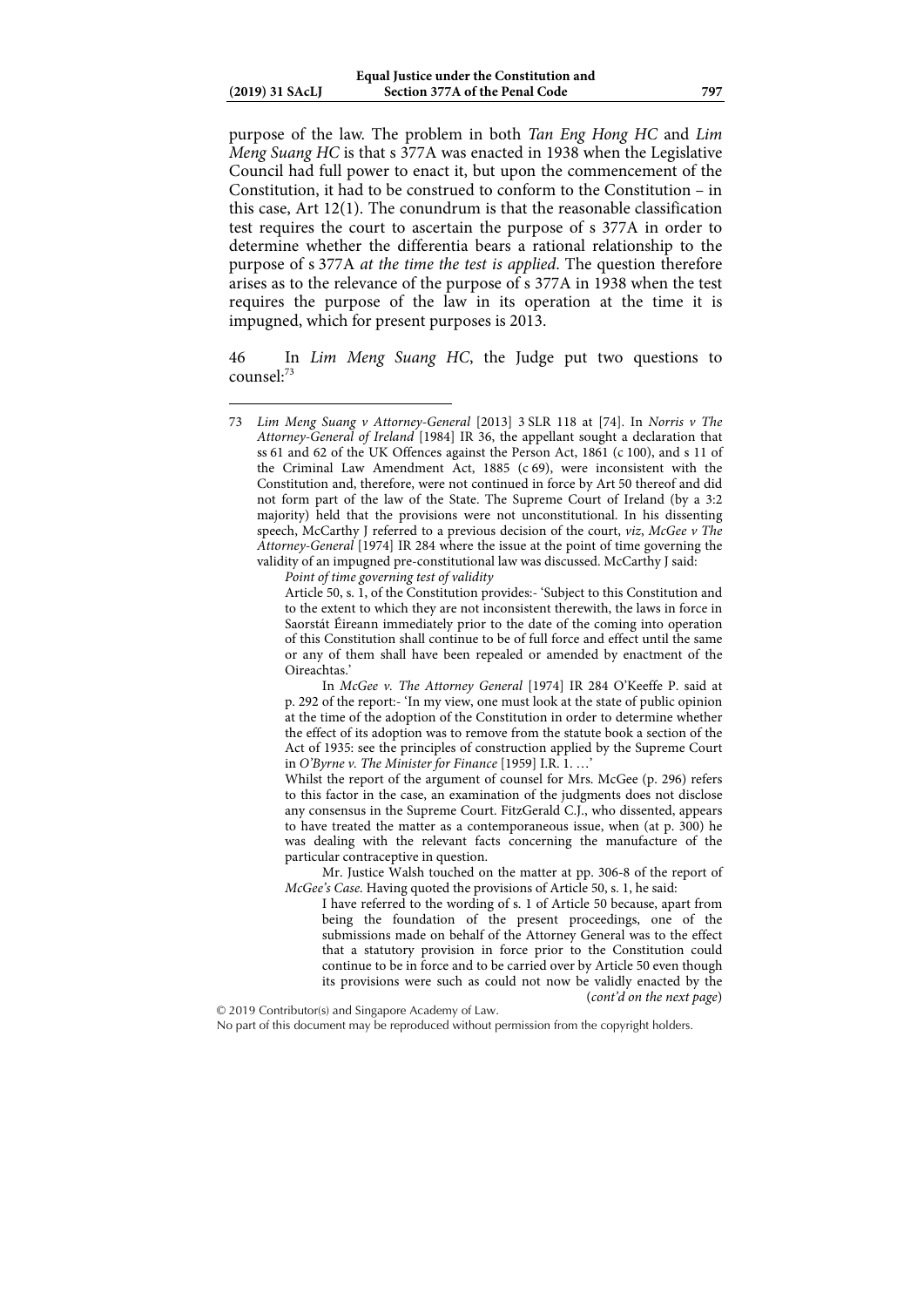(a) What is the position where, after a statutory provision is enacted, there are subsequent Parliamentary debates on the same provision? Can these be looked at to re-examine the purpose of the

Oireachtas because of the provisions of the Constitution. Stated as a general proposition, I find that this is in direct conflict with the very provisions of Article 50 and is quite unsustainable. However, in my opinion, there are circumstances in which the proposition could be partially correct.

 If a pre-Constitution statute was such that it was not in conflict with the Constitution when taken in conjunction with other statutory provisions then in existence and with a particular state of facts then existing [my emphasis] and if such other statutory provisions continued in effect after the coming into force of the Constitution and the particular state of facts remained unaltered, the provisions of the first statute might not in any way be inconsistent with the provisions of the Constitution. If, however, subsequent to the coming into force of the Constitution the other statutory provisions were repealed and the state of facts was altered to a point where the joint effect of the repeal of the other statutes and the alteration of the facts was to give the original statute a completely different effect, then the question would arise of its continuing to be part of the law. In my view, Article 50, by its very terms (both in its Irish and English texts), makes it clear that laws in force in Saorstát Éireann shall continue to be in force only to the extent to which they are not inconsistent with the Constitution; and that, if the inconsistency arises for the first time after the coming into force of the Constitution, the law carried forward thereupon ceases to be in force.

 The relevance of this to the present case is clear. There is no evidence in the case to indicate what was the state of facts existing at the time of the passing of the Act of 1935 and the years subsequent to it up to the coming into force of the Constitution, and even for a period after that. It appears to have been assumed, though there is no evidence upon which to base the assumption, that contraceptives were not manufactured within the State at that time or were not readily available otherwise than by sale. The validity or otherwise of a law may depend upon an existing state of facts or upon the facts as established in litigation, as was clearly indicated by this Court in Ryan v. The Attorney General [1965] IR 294. To control the sale of contraceptives is not necessarily unconstitutional *per se*; nor is a control on the importation of contraceptives necessarily unconstitutional. There may be many reasons, grounded on considerations of public health or public morality, or even fiscal or protectionist reasons, why there should be a control on the importation of such articles. There may also be many good reasons, grounded on public morality or public health, why their sale should be controlled. I used the term 'controlled' to include total prohibition. What is challenged here is the constitutionality of making these articles unavailable. Therefore, the decision in this appeal must rest upon the present state of the law and the present state of the facts relating to the issues in dispute. Therefore, even if it were established that in 1935, 1936 or 1937, or even 1940, contraceptives were reasonably available without infringement of the law, that would not necessarily determine that s. 17 of the Act of 1935 now continues to be in full force and effect.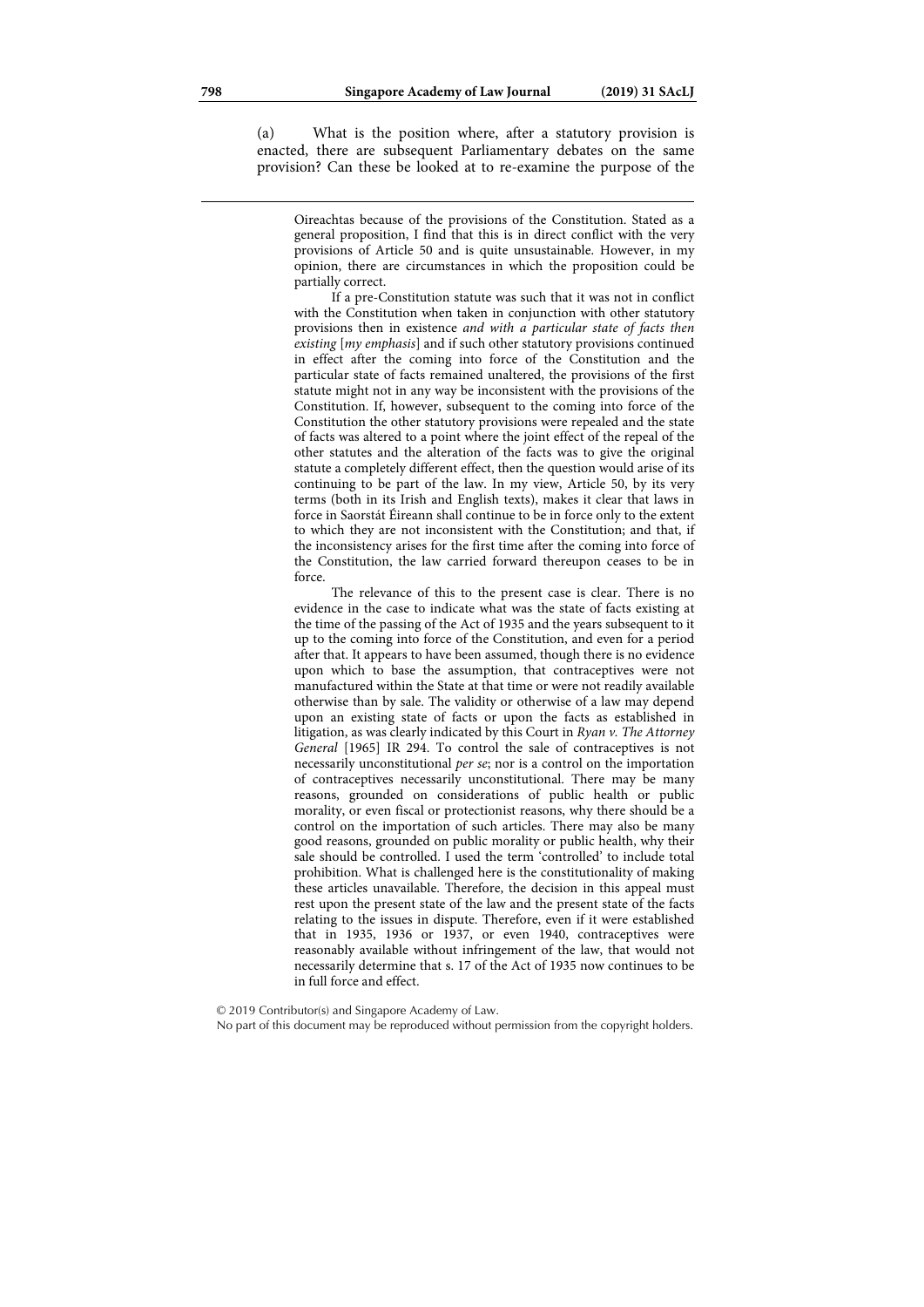provision, and if so, what is the effect if the re-examination reveals further or new reasons for or expands upon the original purpose of the provision?

(b) What happens if the original purpose of the statutory provision is no longer applicable or acceptable, but there is a new purpose which that statutory provision can still fulfil? Can that new purpose be substituted for the original purpose in ascertaining the constitutionality or otherwise of the statutory provision?

In putting forward these two questions, the Judge accepts the proposition stated by Walsh J in *McGee v The Attorney General:*<sup>74</sup>

> If, however, subsequent to the coming into force of the Constitution the other statutory provisions were repealed and the state of facts was altered to a point where the joint effect of the repeal of the other statutes and the alteration of the facts was to give the original statute a completely different effect, then the question would arise of its continuing to be part of the law.

Applying this principle to s 377A, it must be shown that the social conditions that caused the enactment of s 377A in 1938 continue to subsist in 2013 and are reasonable in 2013, and that s 377A continues to serve or advance a legitimate state interest.

47 The Judge answered questions  $(a)^{75}$  and  $(b)^{76}$  as follows:

77 In my judgment, if the purpose of a provision was articulated in Parliament when it was first introduced, and at some later date, a comprehensive review of the Act containing that provision was carried out and it was decided that the provision should be retained, then absent any unusual facts or circumstances, the purpose of the provision as articulated in Parliament when the provision was first introduced will still be the purpose for which that provision was enacted.

78 … Section 377A was considered again some 69 years later, and it was decided that the provision should be retained even though s 377 was to be repealed. That was the view taken by Parliament in 2007. In effect, the purpose of s 377A, as articulated by AG Howell in 1938, was reaffirmed by Parliament in 2007. That purpose therefore still remains valid today (see [77] above).

…

87 The second query which I raised at [74(b)] above, arose during the course of the oral submissions before me – what if the original purpose of a statutory provision is no longer applicable or acceptable, but there is a new purpose that the provision can now

 $\overline{a}$ 

© 2019 Contributor(s) and Singapore Academy of Law.

No part of this document may be reproduced without permission from the copyright holders.

<sup>74 [1974]</sup> IR 284.

<sup>75</sup> Lim Meng Suang v Attorney-General [2013] 3 SLR 118 at [77]–[78].

<sup>76</sup> Lim Meng Suang v Attorney-General [2013] 3 SLR 118 at [87].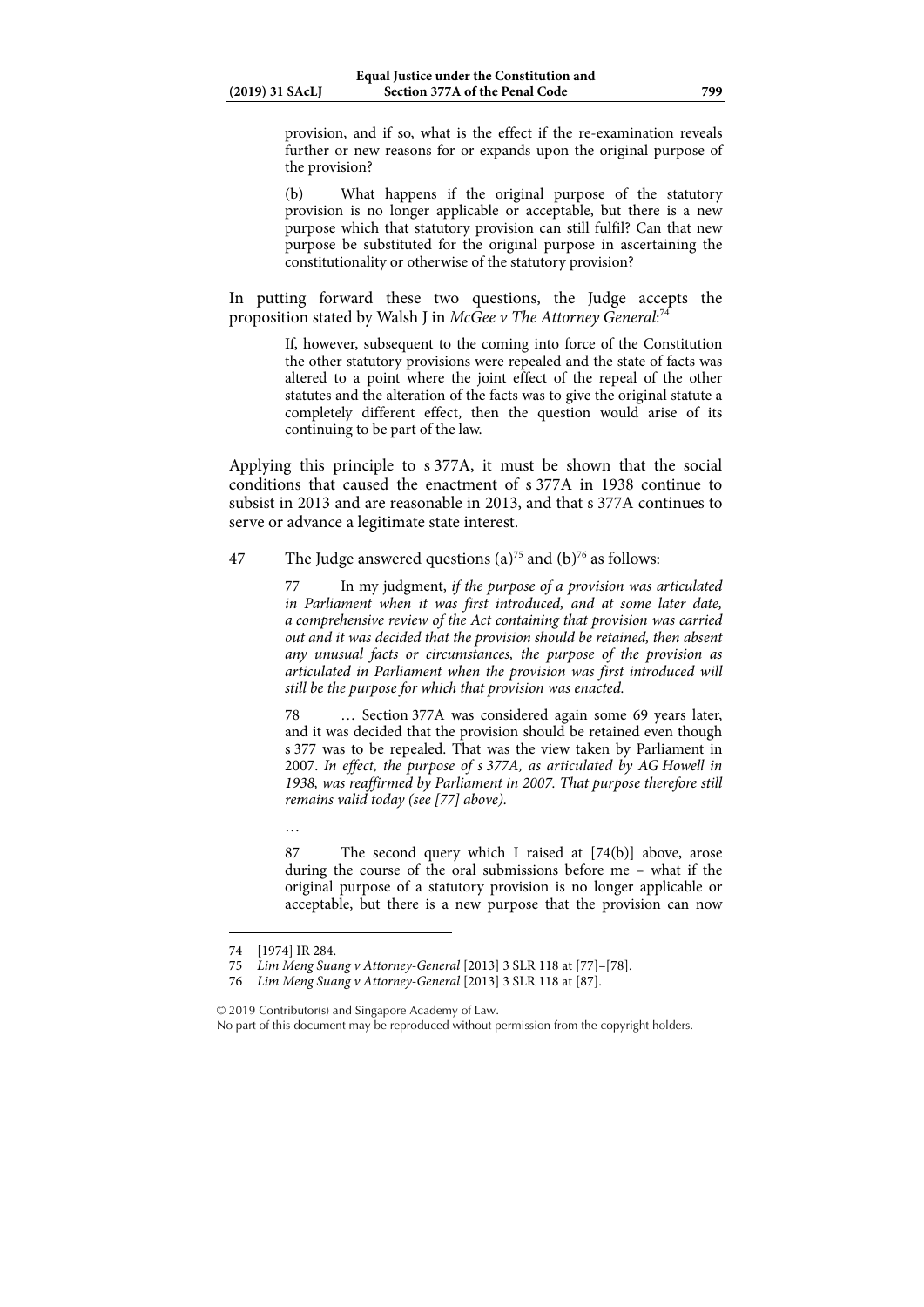fulfil? For example, if medical science can prove today that sexual orientation is entirely inborn – ie, determined entirely by nature – and is not influenced at all by parental/societal nurturing or lifestyle choices, then the targeting of male homosexuals by s 377A may no longer justifiable. But, if medical science today can show that indulging in male homosexual conduct is a major factor for the spread of HIV/AIDS, can the new purpose of curbing the spread of HIV/AIDS be substituted for the original purpose of s 377A? HIV/AIDS was certainly not around in 1938, and society then saw male homosexuality as a lifestyle choice or a matter of personal conduct. 75 years later, can the aforesaid new purpose of s 377A still sustain the provision if the premise of its original purpose is no longer valid? It is interesting to note that both Mr Abdullah SC and Mr Low accepted that we can substitute this new purpose as a valid purpose of s 377A. Intriguing as this issue is, it does not, however, arise on the facts of this case. I shall therefore leave it for another occasion if and when it does become an issue for decision.

48 With respect to question (a), the Judge made the following findings:

> (i) The purpose or object of s 377A was that articulated by AG Howell in his speech in the Legislative Council.<sup>77</sup>

> (ii) The purpose was to criminalise male homosexual conduct because such conduct was not acceptable or desirable in Singapore society.78

> (iii) The 1938 purpose of s 377A remained the same in 2007 because Parliament repealed s 377 but retained s 377A.79

#### *B. Analysis of High Court's findings on the purpose of section 377A*

49 Points (i) and (ii) of the Judge's findings invite the following comments:

> (a) These two findings appear to be based entirely on the first sentence of his speech which reads: "With regard to clause 4 it is unfortunately the case that acts of the nature described have been brought to notice".<sup>80</sup> The Judge interpreted this sentence to mean:<sup>81</sup>

1

© 2019 Contributor(s) and Singapore Academy of Law. No part of this document may be reproduced without permission from the copyright holders.

<sup>77</sup> Lim Meng Suang v Attorney-General [2013] 3 SLR 118 at [70].

<sup>78</sup> Lim Meng Suang v Attorney-General [2013] 3 SLR 118 at [67], [100] and [167].

<sup>79</sup> Lim Meng Suang v Attorney-General [2013] 3 SLR 118 at [85] and [146].

<sup>80</sup> See para 14 above.

<sup>81</sup> Lim Meng Suang v Attorney-General [2013] 3 SLR 118 at [67].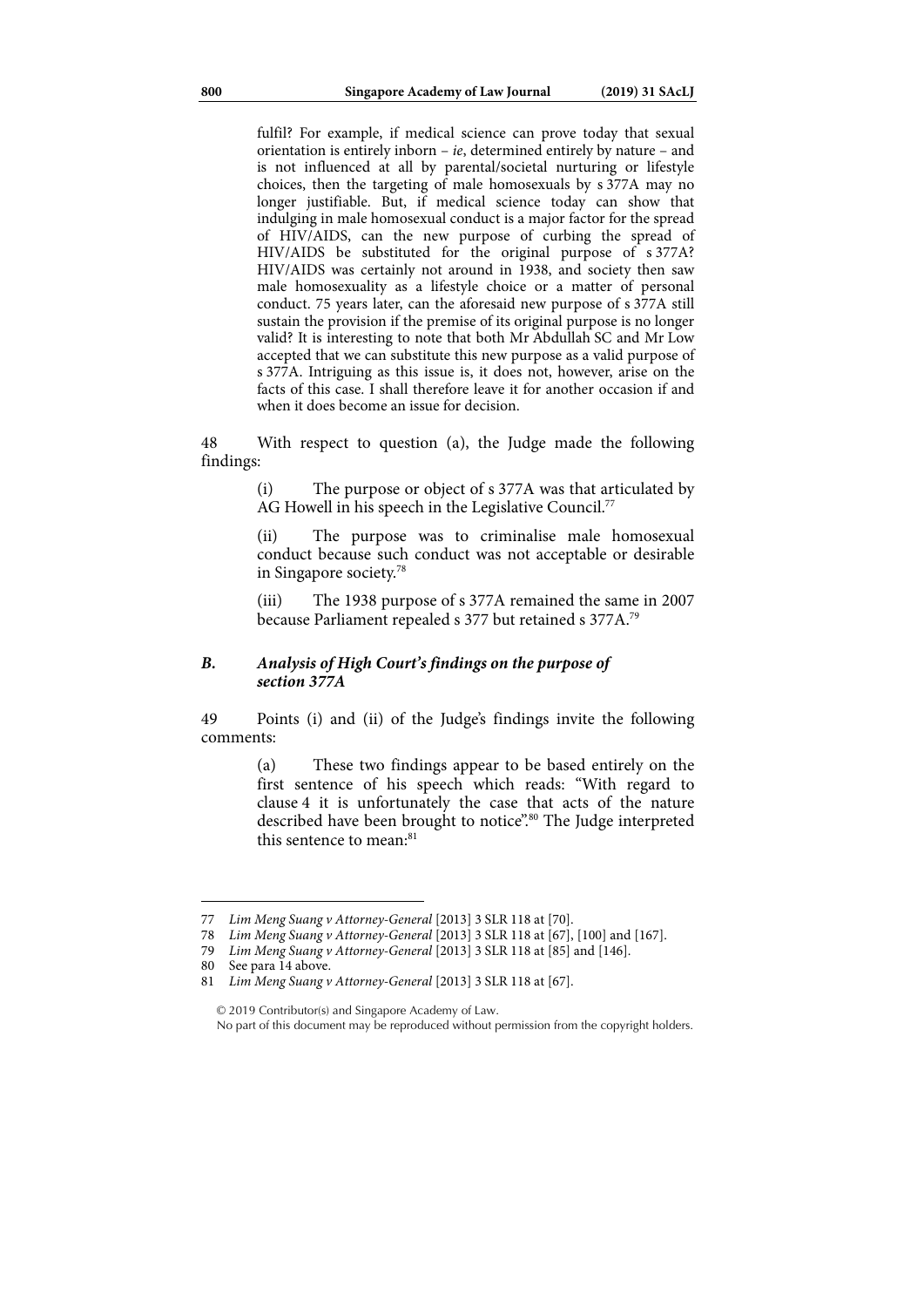(a) it was 'unfortunately the case'  $- ie$ , it was a regrettable state of affairs or a misfortune or an undesirable thing or state of affairs – that males were engaged in grossly indecent acts with other males…;

This interpretation was then extrapolated to mean that such conduct was not acceptable in Singapore society.

(b) It is suggested that the first sentence, on a reasonable interpretation, does not imply that s 377A was enacted because male homosexual conduct was not acceptable in Singapore society. AG Howell has explained clearly in his speech that the law needed to be strengthened to deal with the acts of the nature described. Section 377A was enacted for this purpose, and not any other purpose.

(c) Penetrative sex as a variant of male homosexual conduct has been criminalised since 1872 under s 377. It is suggested that it is highly improbable that the colonial government would have waited another 57 years to criminalise the same kind of homosexual conduct because such conduct became unacceptable in Singapore society in 1938.

(d) The Judge made the finding without knowing that the Crime Reports had documented the state of crime in and before 1938, and the serious problems posed by male prostitution to law and order, public morality and wholesome government that required a stronger law to deal with them. Section 377A was enacted for this purpose, and not for the reason that male homosexuality was unacceptable in Singapore society.

(e) However, on the assumption that the Judge's finding that the purpose of s 377A was to criminalise male homosexual conduct (whether or not such conduct includes penetrative sex) because such conduct was not acceptable or desirable in Singapore society, it will give rise to the following questions: (i) whether the legislative classification (or differentia) is reasonable in that it serves or advances a legitimate state interest, if the sole reason for the law is that Singapore society or a majority thereof disapproves of male homosexual conduct; and (ii) whether criminalising anal sex between consenting males in private (which amounts to targeting a particular group of males), serves or advances a legitimate state interest. The two questions were not addressed by the Judge. He held that since the classification or differentia had a rational relation to the purpose of s 377A (to criminalise such conduct because it was not acceptable to Singapore society in 1938, which was reaffirmed by Parliament in 2007), s 377A satisfied the reasonable classification test. It is suggested that the Government's decision not to enforce s 377A with respect to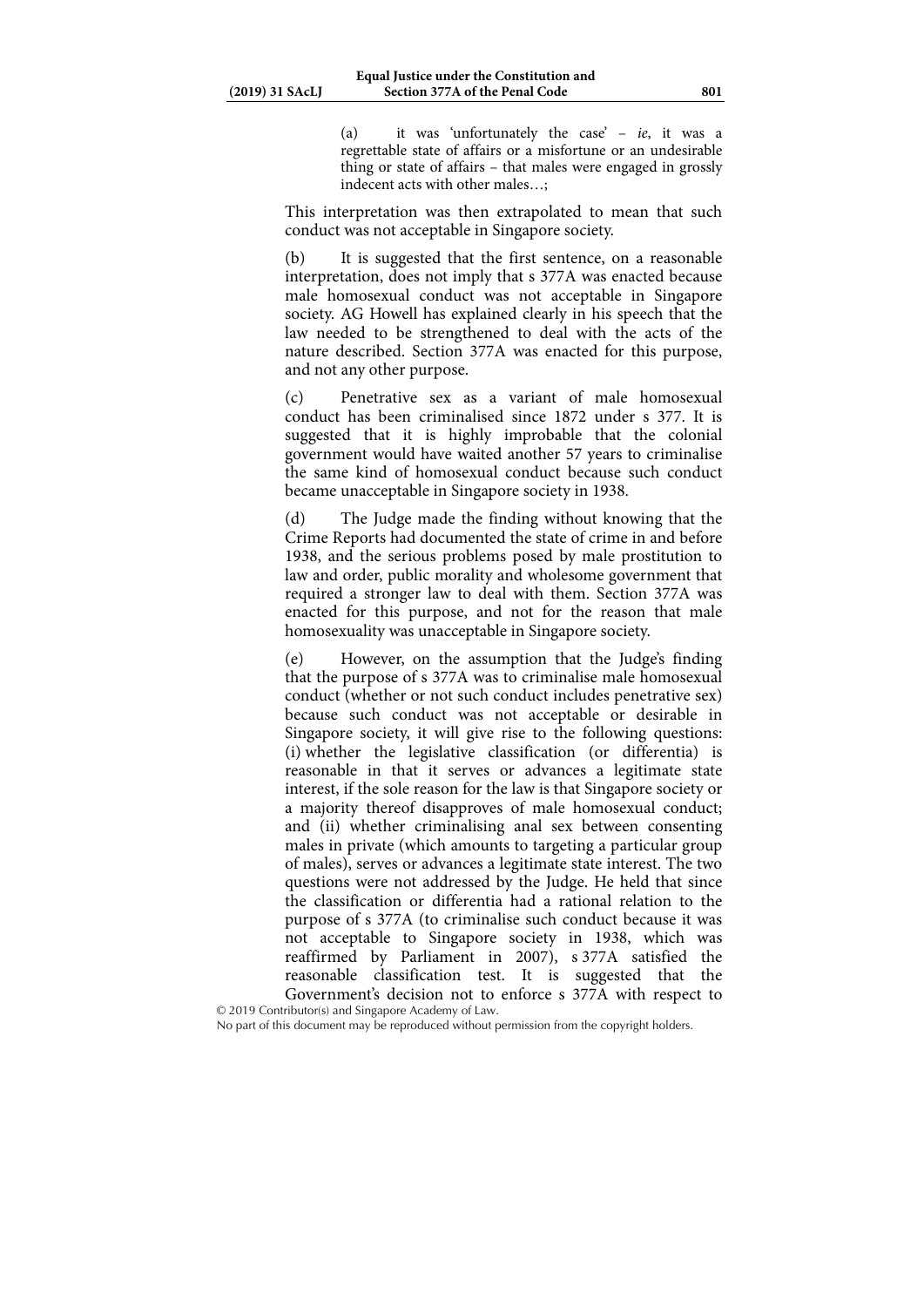consensual male homosexual conduct in private undermines the basis of the finding in this respect.

(f) It is further suggested that, in the context of Singapore, with its diversity of people and religions, disapproval of male homosexual conduct per se by Parliament or a conservative section of Singapore society is not, in itself, sufficient legal basis to discriminate against male homosexuals, and to deprive them of their constitutional right of equality before the law under Art 12(1). Such purpose does not advance or serve a state interest that outweighs the constitutional right of equality before the law. Constitutional rights are not majoritarian rights, unless expressly qualified or restricted by the Constitution. They cannot be curtailed or taken away by the majority in society only because a majority of society may disapprove of or find such conduct unacceptable on the basis of their moral values. Constitutional rights act as a bulwark against majoritarian demands or wishes that may arise from time to time. They are protected by the Constitution against legislative or executive action inconsistent with them. In the context of the US Constitution, Jackson J explains the basis of fundamental rights in West Virginia State Board of Education v Barnette, 82 as  $follows<sup>83</sup>$ 

> The very purpose of a Bill of Rights was to withdraw certain subjects from the vicissitudes of political controversy, to place them beyond the reach of majorities and officials and to establish them as legal principles to be applied by the courts. One's right to life, liberty, and property, to free speech, a free press, freedom of worship and assembly, and other fundamental rights may not be submitted to vote; they depend on the outcome of no elections.

50 Point (iii) of the Judge's findings invites the following comments:

> (a) The purpose of any law is determined and fixed at the time of enactment of the law. The fixing is a historical event, and accordingly, the purpose will remain the same forever. Hence, the purpose of s 377A did not require reaffirmation by Parliament to remain the same in 2007.

> (b) Parliament's decision not to repeal s 377A does not reaffirm the purpose of s 377A. The MPs were not asked to and did not vote on the Petition because the Government had already decided well before the parliamentary sitting that it

1

© 2019 Contributor(s) and Singapore Academy of Law. No part of this document may be reproduced without permission from the copyright holders.

<sup>82 319</sup> US 624 (1943).

<sup>83</sup> West Virginia State Board of Education v Barnette 319 US 624 at 638 (1943).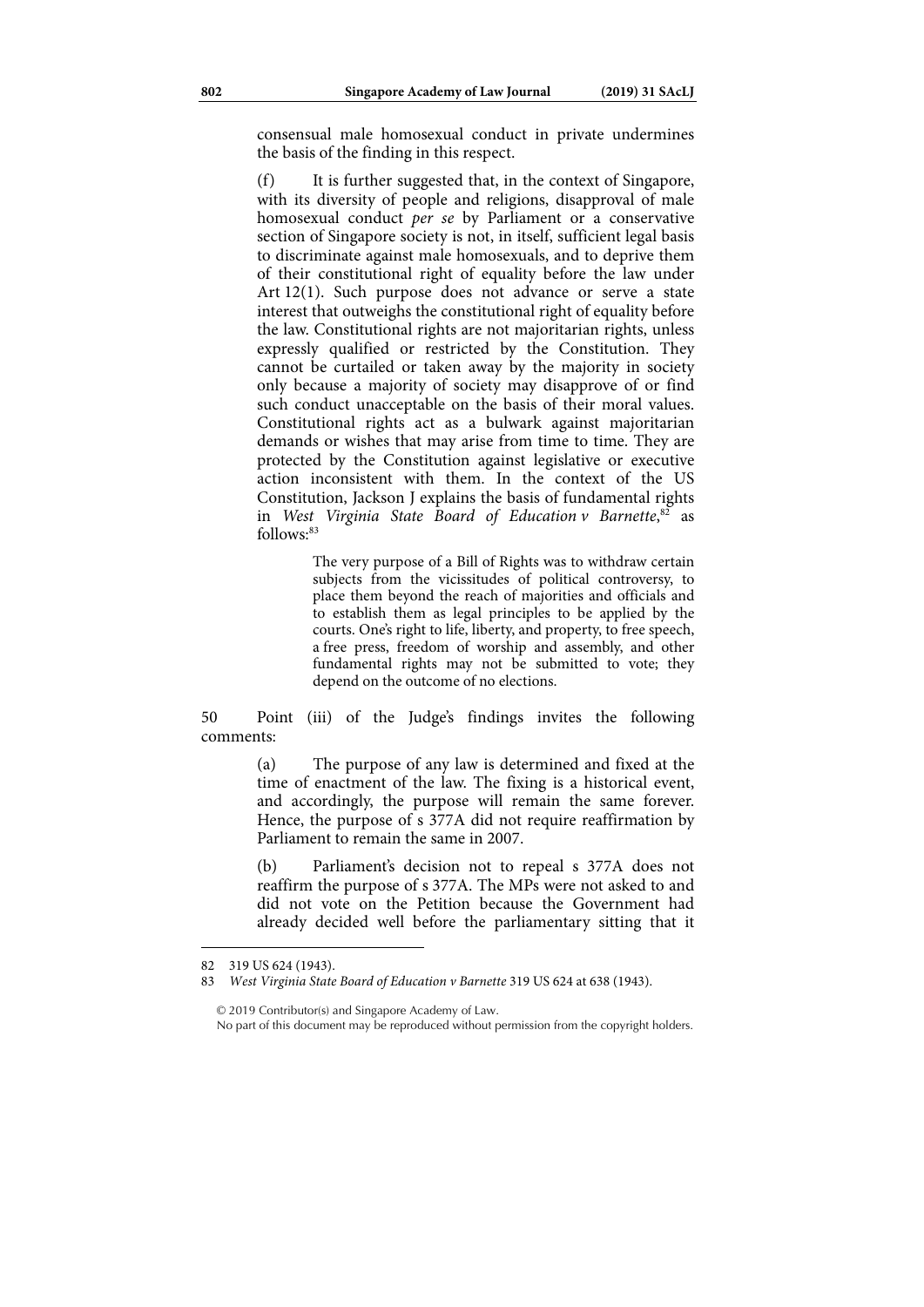would not repeal s 377A, but at the same time not enforce it. The Government's position was reiterated at the parliamentary sitting so as not to send the wrong signal to the people that its position on the moral values of Singapore society had changed for the worse.

(c) The speeches of the MPs show that they had different views on different aspects of s 377A. There was no clear majority who could be said to have found all aspects of s 377A unacceptable. Only a minority found consensual penetrative sex between males abominable. A few MPs supported the Government's decision not to put s 377A in cold storage. A few MPs were not in favour of criminalising consensual male homosexual conduct in private.

(d) Parliament's decision not to repeal s 377A was made under the misapprehension that s 377A covered penetrative sex (which is the hallmark of male homosexuality). If Parliament reaffirmed the purpose of s 377A as understood by the Judge, then Parliament reaffirmed the wrong purpose.

(e) Finally, it is arguable that the Government's decision not to enforce s 377A with respect to consensual male penetrative sex in private is effectively a repudiation of the legitimacy of the same purpose attributed to s 377A in 1938, and implies that the Government recognises that no legitimate state interest would be served or advanced by criminalising or, alternatively, prosecuting such conduct. The 1938 purpose became invalid in the eyes of the Government in 2007.

### *C. Purpose of section 377A ceased to be relevant in 2007*

51 The Judge found it unnecessary to answer question (b) because he found that the purpose of s 377A remained valid in 2007 as Parliament had reviewed and decided not to repeal it. This article argues that the purpose of s 377A in 1938 was no longer valid in 2007 for the following reasons:

> (a) The Government repudiated its relevance in Singapore in 2007 as a result of its decision not to enforce it, thereby affirming that no state interest would be served or advanced by criminalising or prosecuting male homosexual conduct between consenting adults in private.

> (b) The purpose of s 377A was, as confirmed by the Crime Reports, to eliminate the mischief caused by male prostitution and its associated activities to law and order, public morality and wholesome government. These problems resulted in the enactment of s 377A to deal with them. Such causal conditions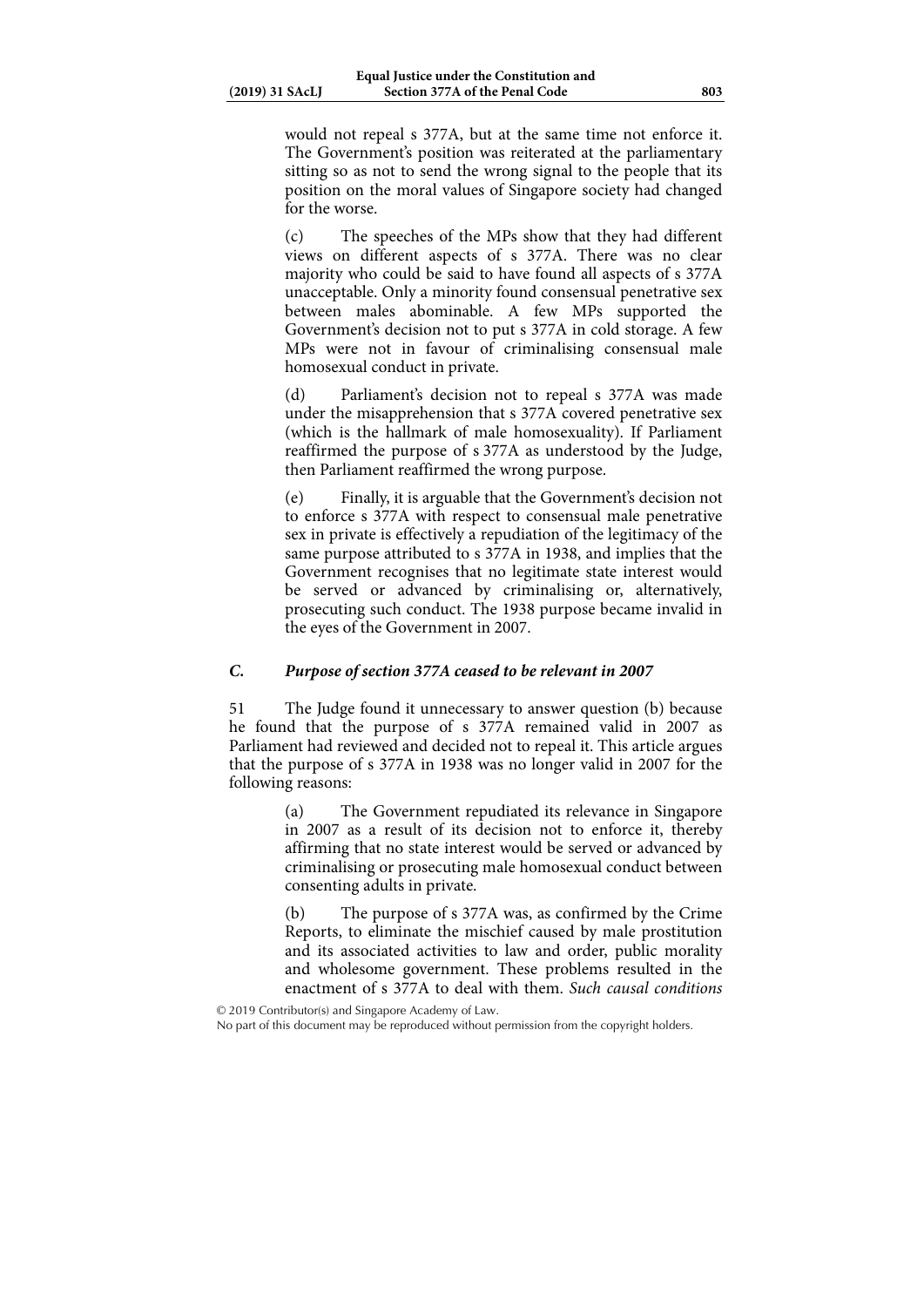ceased to exist in Singapore long before 2007. In any case, no evidence that similar conditions calling for police enforcement was produced in Parliament in 2007 or in the High Court proceedings in 2013. Singapore is so well governed in terms of law and order that it would be surprising if conditions existed in 2007 that would have called for the enactment of s 377A, if s 377A had not existed.

(c) Absent any evidence to the contrary, the purpose of s 377A ceased to exist in or to be relevant for the purpose of the reasonable classification test.

#### *D. Court of Appeal's finding of the purpose of section 377A lacks clarity*

52 The Court of Appeal held, agreeing with the Judge:<sup>84</sup>

For the purposes of the second limb (ie, Limb (b)) of the 'reasonable classification' test, we agree with the Judge that there is a rational relation between the differentia embodied in s 377A and the purpose and object of the provision *as set out above*. Indeed, given our findings with respect to the two limbs of the 'reasonable classification' test, we hold (as did the Judge) that there is, in fact, a complete coincidence in the relation between that differentia and *that purpose and object*. [emphasis in bold italics added; emphasis in italics in original]

53 The purpose and object of s 377A found by the court is summarised as follows:<sup>85</sup>

> (a) Section 377A supplements s 23, which criminalises not only solicitation and procurement for immoral purposes but also indecent behaviour.<sup>86</sup>

> (b) Section 377A also supplements s 377. As s 377 has "general application", s 377A should likewise be given the same general application.<sup>88</sup>

© 2019 Contributor(s) and Singapore Academy of Law.

 $\overline{a}$ 

<sup>84</sup> Lim Meng Suang v Attorney-General [2015] 1 SLR 26 at [153].

<sup>85</sup> Lim Meng Suang v Attorney-General [2015] 1 SLR 26 at [121]–[157].

<sup>86</sup> Lim Meng Suang v Attorney-General [2015] 1 SLR 26 at [132]

<sup>87</sup> The term "general application" is not defined by the court. It can mean many things. For example, s 377 had general application because it applied to "whoever", but s 377A of the Penal Code (Cap 224, 2008 Rev Ed) is not of general application because it applies only to "any male with another male"; but it is of general application in relation to the nature of the offences because it applies to any act of gross indecency.

<sup>88</sup> Lim Meng Suang v Attorney-General [2015] 1 SLR 26 at [132] and [136].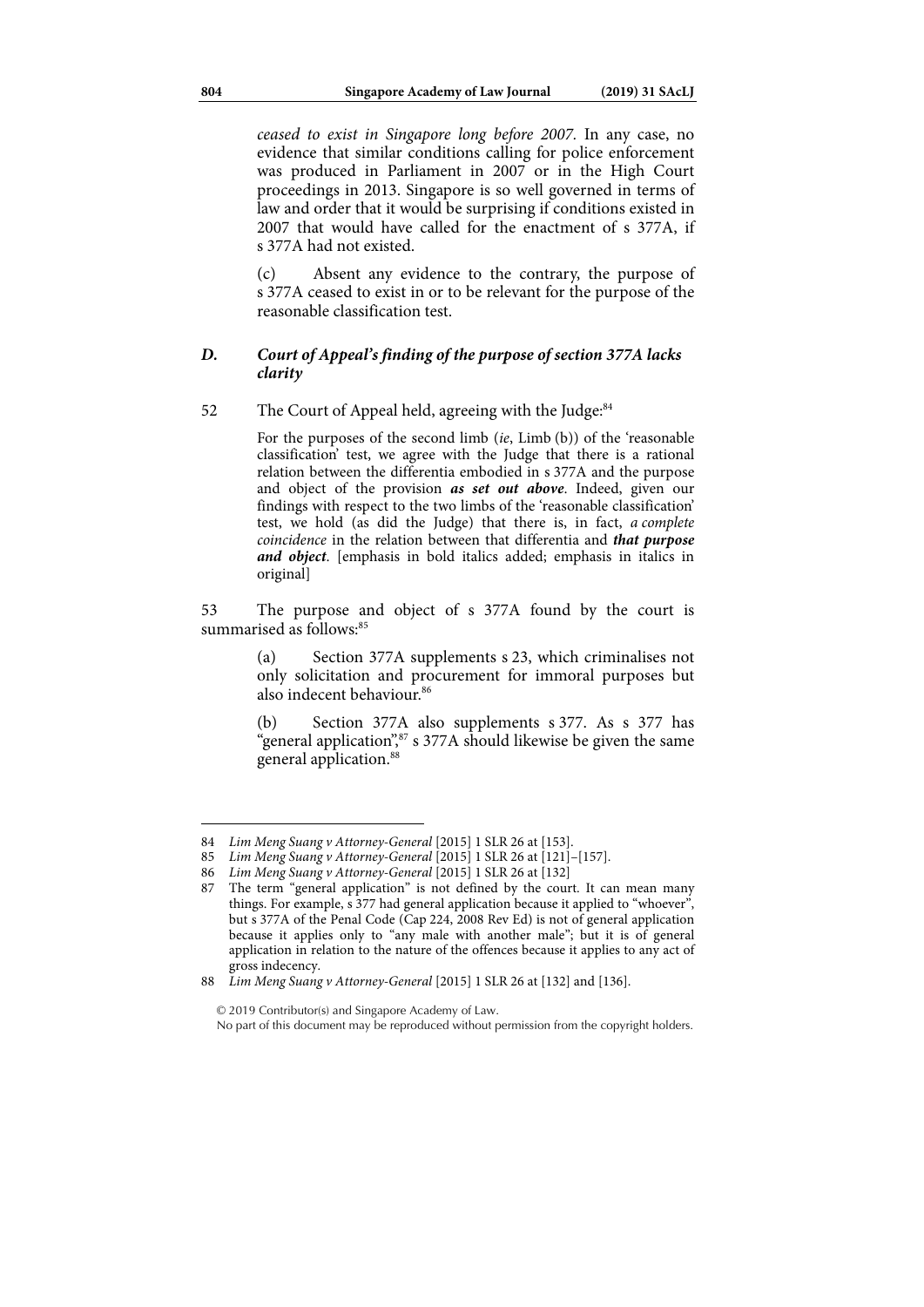(c) Limiting the purpose of s 377A to combating male prostitution is inconsistent with Macaulay's intention for the purpose or object of s 377 to guard against "injury … to the morals of the community".89

(d) The listing of s 377A under the heading "Unnatural Offences" in the Penal Code<sup>90</sup> "clearly militates against the very specific purpose and object canvassed by the Appellants vis-à-vis s  $377A^{91}$ 

(e) "Objects and Reasons" refers to "acts of gross indecency between male persons" in a general sense, which again militates against the narrow approach advocated by counsel.<sup>92</sup>

(f) The plain language of s 377A captures "grossly indecent" acts between males in a general sense, and therefore would necessarily capture the more *specific* acts relating to male prostitution, including procurement as well as abetment by third-party pimps. Further, the phrase "public morals" is the heading of the relevant parts of the Crime Reports, which is wholly consistent with the Attorney-General's arguments on the purpose and object of s 377A in the present appeals.<sup>93</sup>

(g) The available objective evidence demonstrates that s 377A was intended to be of general application, and is not intended to be confined only (or even mainly) to the specific problem of male prostitution (notwithstanding the fact that this would be covered as well).<sup>94</sup>

(h) AG Howell would have used more specific words if he had intended the purpose and object of s 377A to only or mainly target the problem of male prostitution, instead of speaking in far more general terms in his speech. Also, it might

1

© 2019 Contributor(s) and Singapore Academy of Law.

<sup>89</sup> Lim Meng Suang v Attorney-General [2015] 1 SLR 26 at [138]–[139]. It is arguable that the court did not find that this was the purpose or object of s 377A of the Penal Code (Cap 224, 2008 Rev Ed). If it had, the finding would expose s 377A to be impugned challenge on the ground that it would be under-inclusive since grossly indecent acts committed by class (b) males with females and class (c) females with females would also injure the morals of the community.

<sup>90</sup> Cap 119, 1955 Rev Ed.

<sup>91</sup> Lim Meng Suang v Attorney-General [2015] 1 SLR 26 at [140].

<sup>92</sup> Lim Meng Suang v Attorney-General [2015] 1 SLR 26 at [141].

<sup>93</sup> Lim Meng Suang v Attorney-General [2015] 1 SLR 26 at [142]. The court did not specify what those arguments were. However, one of the arguments the Attorney-General made in the High Court was that: "The first objective of s 377A is concerned with preserving public morality in relation to male homosexual conduct and signifying society's disapproval of such conduct."

<sup>94</sup> Lim Meng Suang v Attorney-General [2015] 1 SLR 26 at [143].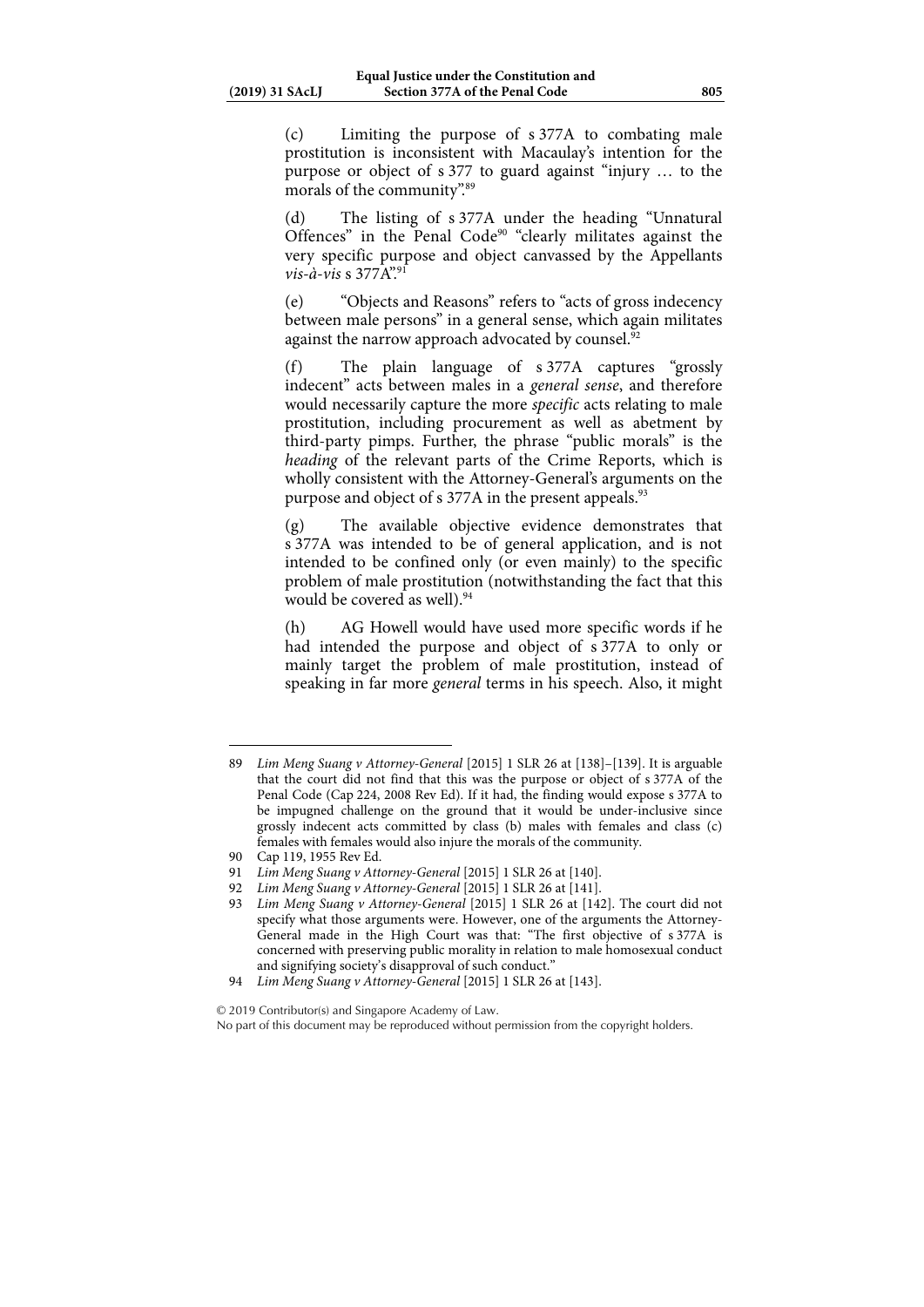have been more direct and more relevant to have simply amended the 1906 Minor Offences Ordinance.<sup>95</sup>

54 The above findings form the basis for the rejection of the late submission of Lim's counsel that the purpose of s 377A was to combat male prostitution. The submission is dealt with by the court as follows:<sup>96</sup>

> As mentioned above at [134], Ms Barker (with the leave of this court) tendered further written submissions on behalf of her clients after the oral hearing before us had concluded. In essence, she argued, first, that the phrase "gross indecency" in s 377A did not cover s 23 and conduct which amounted to an "unnatural offence" under s 377. She argued that s 377A was intended, instead, to cover other acts of "gross indecency" apart from acts of penetrative sex, and that this was the meaning to be attributed to Mr Howell's Legislative Council speech (reproduced above at [119]) with regard to the ambit of s 377A. Ms Barker then proceeded to argue, secondly, that the original purpose of s 377A was to suppress male prostitution. To support this particular argument, she cited not only the historical materials already referred to earlier in this judgment, but also further materials relating to the suppression of prostitution and brothels in the Straits Settlements.<sup>[97]</sup> [emphasis in original]

55 The court's finding of the purpose and object of s 377A invites the following comments.

> (a) The parameters of the court's finding of the purpose and object of s 377A are somewhat fuzzy. Some findings relate to its scope, and others relate to its object (for example, guarding against injury to society's morals). There was no clear delineation of the offences covered by and the purposes of s 377A.

> (b) However, the ultimate finding that there is "a complete coincidence in the relation between that differentia and that purpose and object"<sup>98</sup> [emphasis added] suggests that the court found that the purpose of s 377A was to criminalise all the acts mentioned therein, which is what s 377A does.

> (c) The court stated that the Crime Reports were only "of possible relevance" for the purpose of finding the object of s 377A. On the contrary, the Crime Reports provided the best evidence of the reasons s 377A was enacted and its object, that is, the goal sought to be achieved.

<sup>95</sup> Lim Meng Suang v Attorney-General [2015] 1 SLR 26 at [149].

<sup>96</sup> Lim Meng Suang v Attorney-General [2015] 1 SLR 26 at [144].

<sup>97</sup> The court also rejected the relevance of these materials.

<sup>98</sup> Lim Meng Suang v Attorney-General [2015] 1 SLR 26 at [153].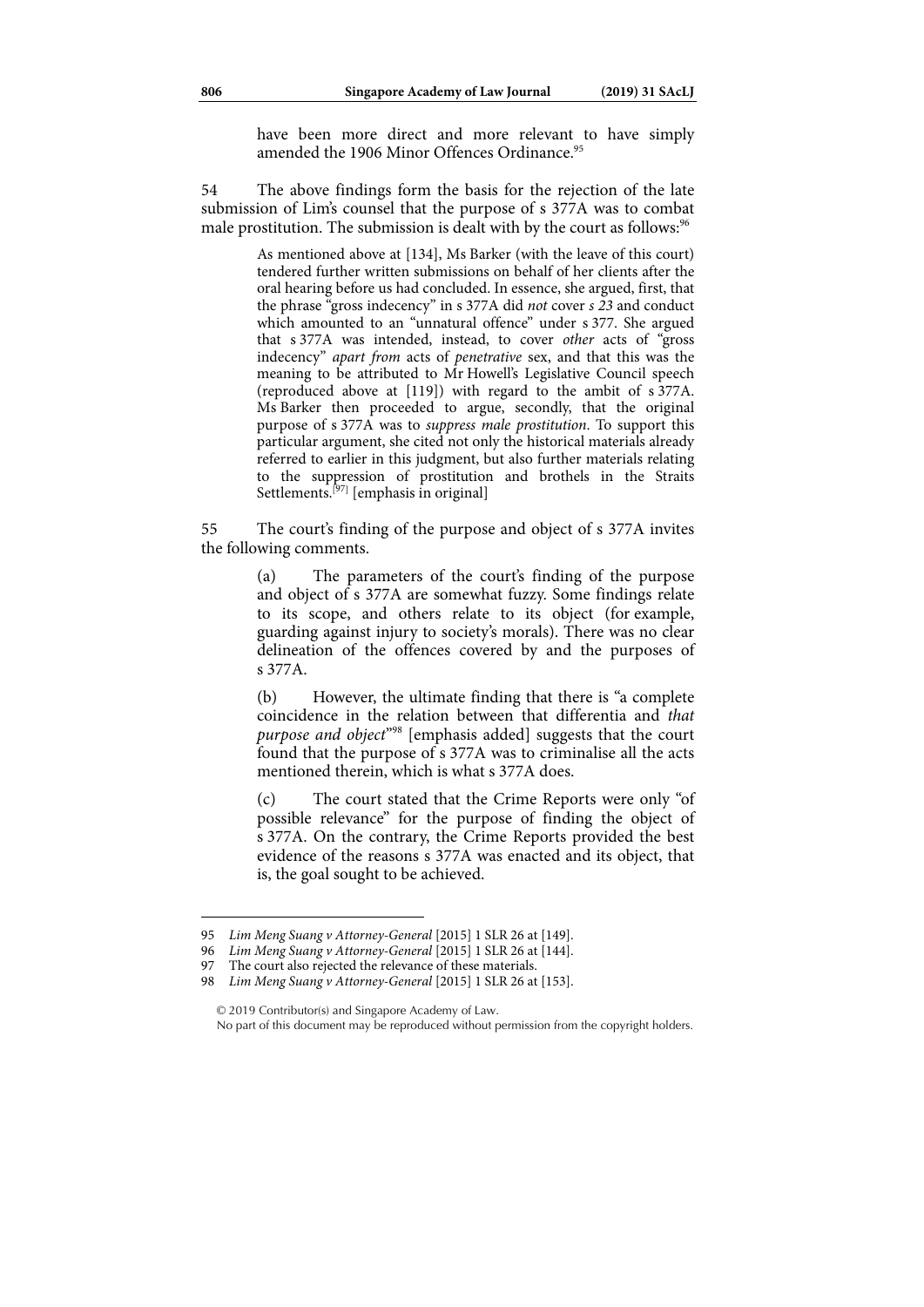(d) The court appears to have accepted the Judge's finding in Lim Meng Suang HC that the purpose of s 377A was still operative in 2013, and did not consider the issue whether, if the purpose of s 377A in 1938 had ceased to exist or be relevant in 2013, s 377A would still satisfy the reasonable classification test.

56 It has been earlier suggested that the Crime Reports show that the purpose of s 377A was to eliminate "this evil" and restore order, peace and tranquillity to those areas of Singapore infested with male prostitution and its associate activities. Criminalising male homosexual conduct of a non-penetrative nature, and jailing offenders for up to two years' imprisonment, it was hoped, would reduce the incidence of such acts and deter future acts, and eliminate the "evil". Section 377A would be an additional weapon in the legal armoury of the law enforcement agencies.

# **VI. Reasonable classification test or rational basis test**

### *A. Origin and purpose of the test*

57 The reasonable classification test was formulated by the US courts to determine whether state laws that treated groups of persons differently violated the Equal Protection Clause of the Fourteenth Amendment, which provides:

> … [No State shall] deny to any person within its jurisdiction the equal protection of the laws.

The test, which is better known as the "rational basis test" in the US, is stated in Lindsley v Natural Carbonic Gas  $Co^{99}$  as follows:<sup>100</sup>

> (1) The equal protection clause of the Fourteenth Amendment does not take from the State the power to classify in the adoption of police laws, but admits of the exercise of a wide scope of discretion in that regard, and avoids what is done only when it is without any reasonable basis, and therefore is purely arbitrary.

> (2) A classification having some reasonable basis does not offend against that clause merely because it is not made with mathematical nicety or because in practice it results in some inequality.

> (3) When the classification in such a law is called in question, if any state of facts reasonably can be conceived that would sustain it, the existence of that state of facts at the time the law was enacted must be assumed.

1

© 2019 Contributor(s) and Singapore Academy of Law.

<sup>99 220</sup> US 61 (1911).

<sup>100</sup> Lindsley v Natural Carbonic Gas Co 220 US 61 at 78–79 (1911).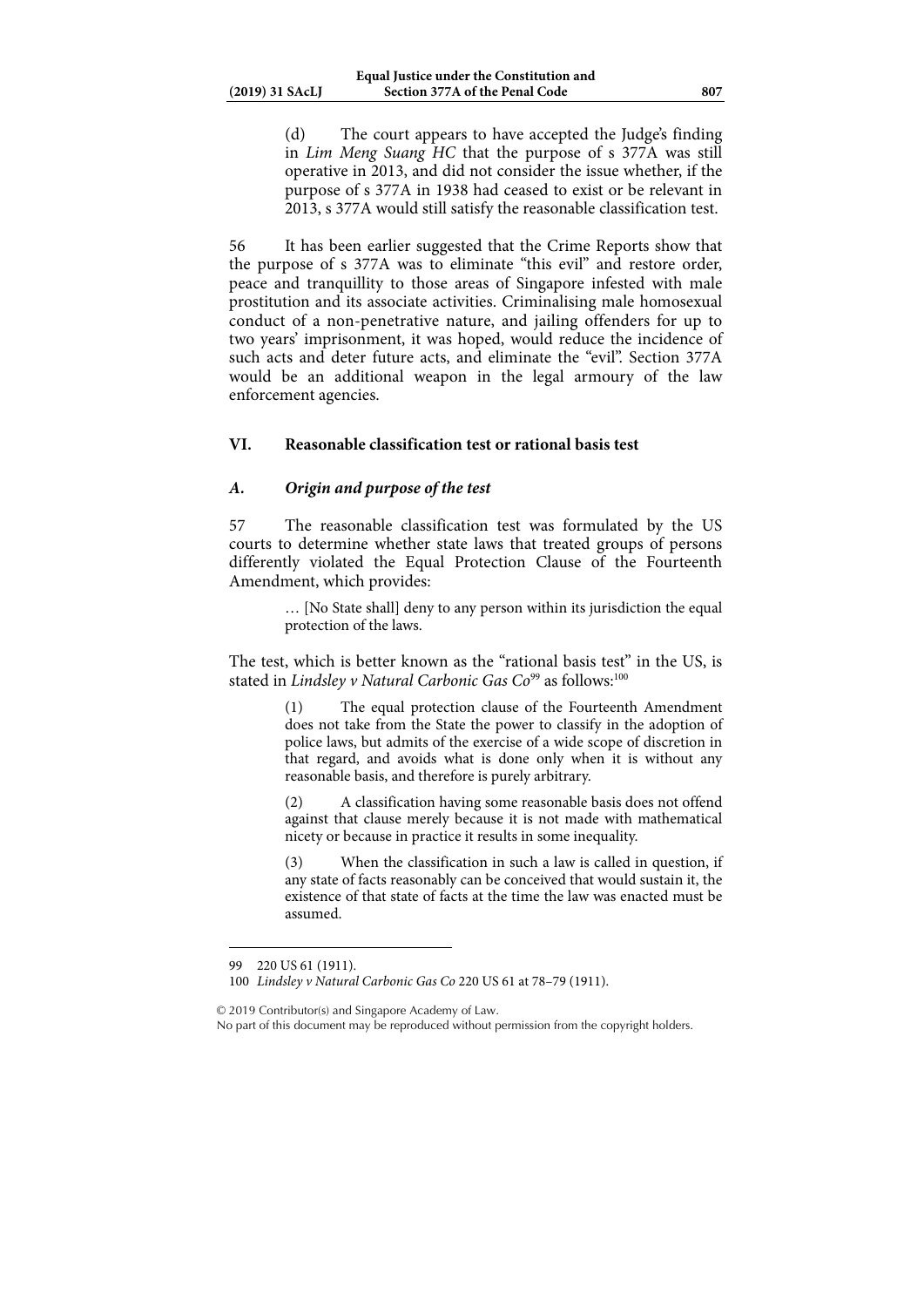(4) One who assails the classification in such a law must carry the burden of showing that it does not rest upon any reasonable basis, but is essentially arbitrary.

58 The test requires legislative classification to have a reasonable basis, but is very deferential to the Legislature in that if it is reasonably conceivable that some facts may exist that sustain the classification, the classification is reasonable. If there is doubt about the utility of the classification to achieve the purpose of the legislation, the Legislature is given the benefit of the doubt. An aggrieved applicant has to show that the classification is arbitrary, that is, it has no reasonable basis.

59 The US Supreme Court has applied the test in two recent cases involving the constitutionality of state laws on homosexual offences. In Romer v Evans,<sup>101</sup> Colorado voters adopted Amendment 2 to the State Constitution to prohibit any judicial, legislative or executive action designed to protect persons from discrimination based on their "homosexual, lesbian, or bisexual orientation, conduct, practices or relationships". The Supreme Court (by a 6:3 majority) held that that did not satisfy the rational basis test on the ground that singling out one group of people and then declaring that cities could not extend protection to them served no rational government purpose. The court held that Amendment 2 was not intended to further a proper legislative purpose, and therefore failed the rational basis test. Anthony Kennedy J, writing for the court, said:

> We must conclude that Amendment 2 classifies homosexuals not to further a proper legislative end but to make them unequal to everyone else. This Colorado cannot do. A State cannot so deem a class of persons a stranger to its laws. Amendment 2 violates the Equal Protection Clause.

Kennedy J explained the rational basis test as follows:<sup>102</sup>

The Fourteenth Amendment's promise that no person shall be denied the equal protection of the laws must coexist with the practical necessity that most legislation classifies for one purpose or another, with resulting disadvantage to various groups or persons … We have attempted to reconcile the principle with the reality by stating that, if a law neither burdens a fundamental right nor targets a suspect class, we will uphold the legislative classification so long as it bears a rational relation to some legitimate end … even in the ordinary equal protection case calling for the most deferential of standards, we insist on knowing the relation between the classification adopted and the object to be attained … In the ordinary case, a law will be sustained if it can be said

 $\overline{a}$ 

<sup>101 517</sup> US 620 (1996).

<sup>102</sup> Romer v Evans 517 US 620 at 631–633 (1996). Romer v Evans is not a case of sex or gender discrimination.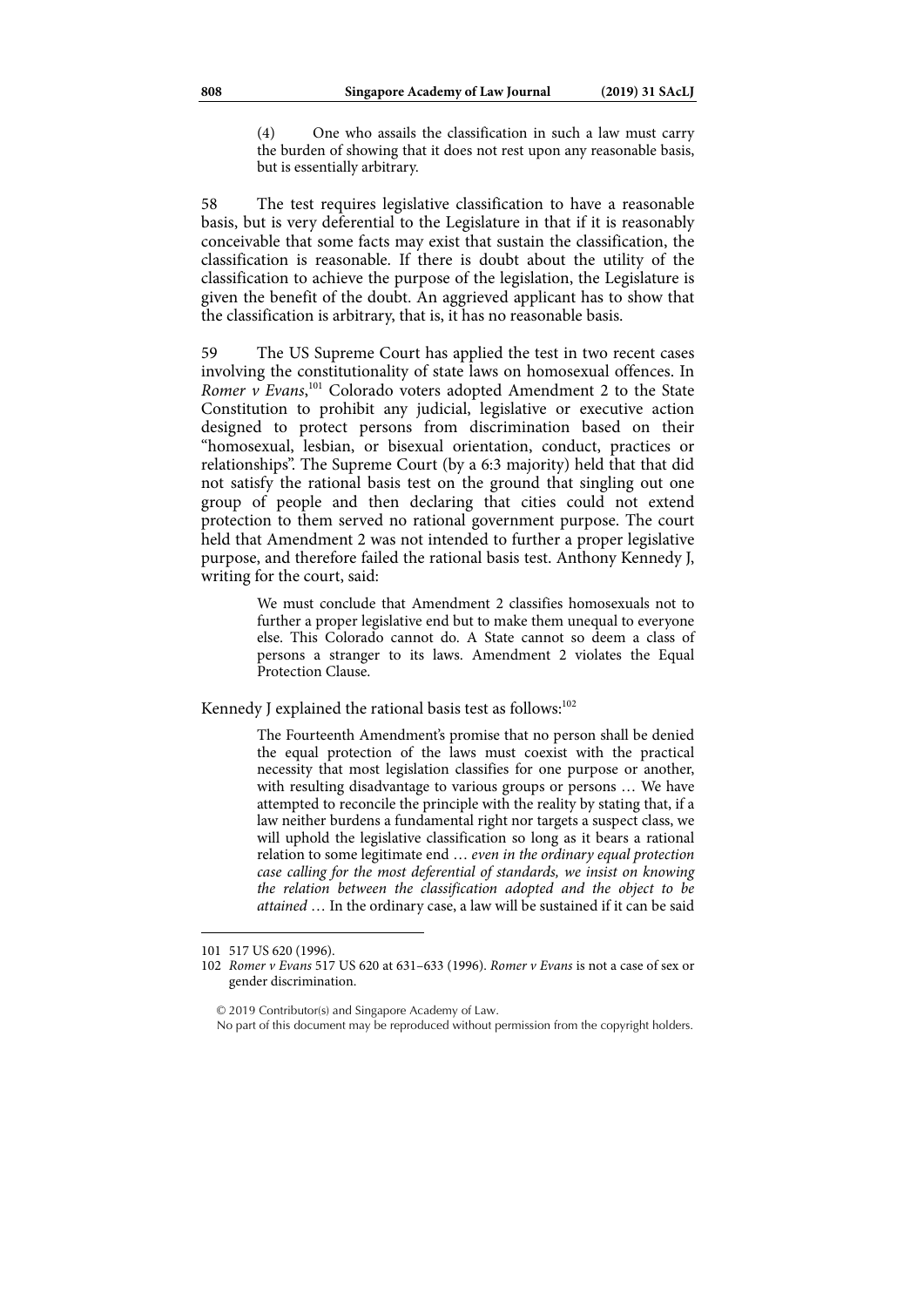to advance a legitimate government interest, even if the law seems unwise or works to the disadvantage of a particular group, or if the rationale for it seems tenuous  $\ldots$  By requiring that the classification bear a rational relationship to an independent and legitimate legislative end, we ensure that classifications are not drawn for the purpose of disadvantaging the group burdened by the law. [emphasis added]

60 In *Lawrence* v Texas,<sup>103</sup> the issue was whether  $\S 21.06(a)$  of the Texas Penal Code, which criminalised consensual deviant sex by same-sex couples, but not opposite-sex couples, violated the Due Process Clause and/or the Equal Protection Clause. The Supreme Court (by a 6:3 majority) held that the law violated the Due Process Clause, but went on to state that the alternative argument that the section violated the Equal Protection Clause was "tenable"; nevertheless, it decided to base its decision on the Due Process Clause.

61 O'Connor J joined in the majority judgment only on the alternative ground that § 21.06(a) violated the Equal Protection Clause for the following reasons:

> (a) "The Texas statute makes homosexuals unequal in the eyes of the law by making particular conduct – and only that conduct – subject to criminal sanction."104

> (b) Moral disapproval is not a legitimate state interest to justify by itself a statute that bans homosexual sodomy, but not heterosexual sodomy.

> (c) "The State cannot single out one identifiable class of citizens for punishment that does not apply to everyone else, with moral disapproval as the only asserted state interest for the law. The Texas sodomy statute subjects homosexuals to 'a lifelong penalty and stigma. A legislative classification that threatens the creation of an underclass … cannot be reconciled with' the Equal Protection Clause."<sup>105</sup>

> (d) "A law branding one class of persons as criminal based solely on the State's moral disapproval of that class and the conduct associated with that class runs contrary to the values of the Constitution and the Equal Protection Clause, under any standard of review. I therefore concur in the Court's judgment that Texas' sodomy law banning 'deviate sexual intercourse' between consenting adults of the same sex, but not between

 $\overline{a}$ 

© 2019 Contributor(s) and Singapore Academy of Law.

No part of this document may be reproduced without permission from the copyright holders.

<sup>103 539</sup> US 558 (2003). Lawrence v Texas is also not a case of sex discrimination.

<sup>104</sup> Lawrence v Texas 539 US 558 at 581 (2003).

<sup>105</sup> Lawrence v Texas 539 US 558 at 584 (2003).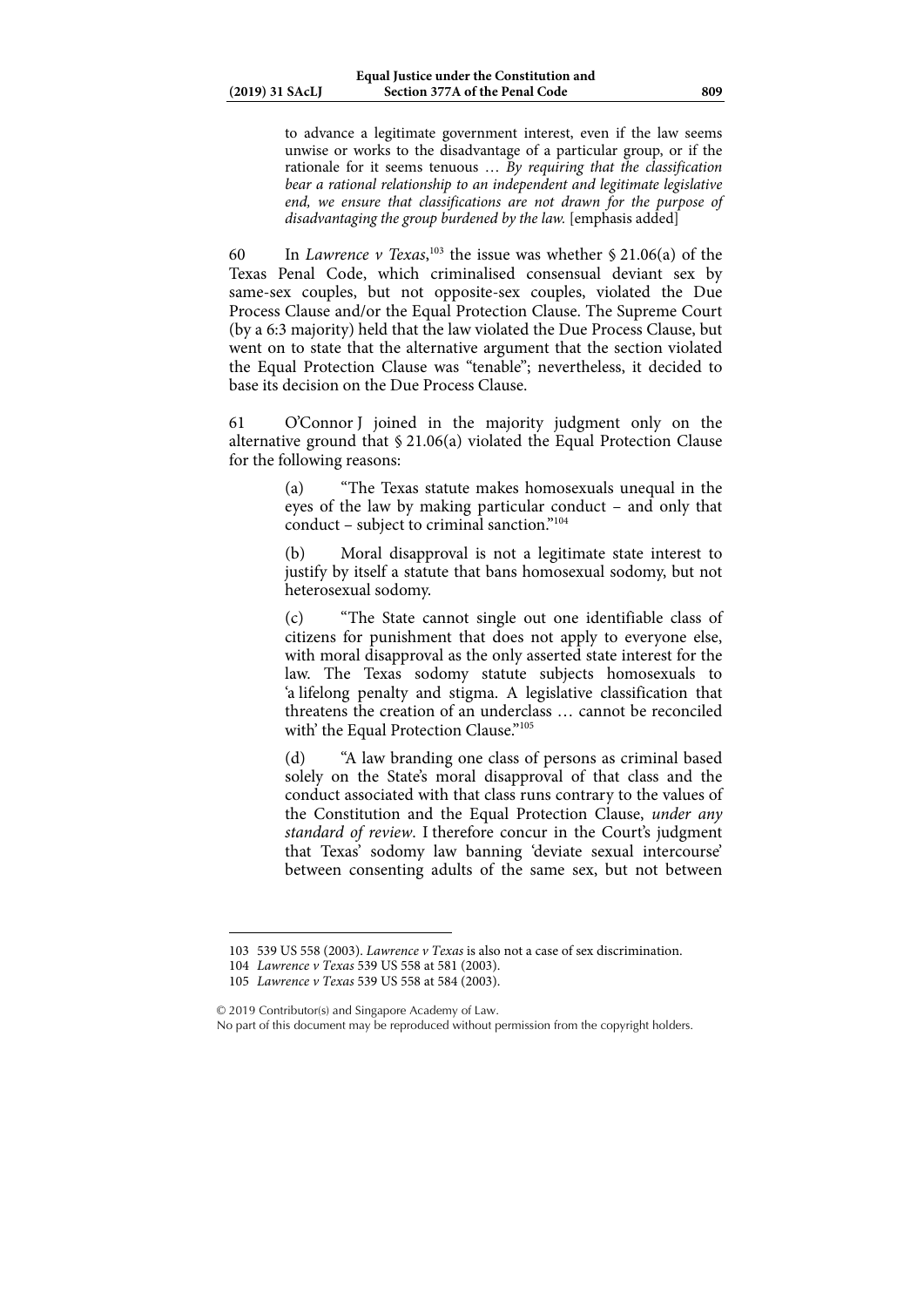consenting adults of different sexes, is unconstitutional."106 [emphasis added]

62 Scalia J disagreed that § 21.06(a) violated the Equal Protection Clause for the following reasons: $107$ 

> (a) The promotion of majoritarian sexual morality is a legitimate state interest.

> (b) "On its face § 21.06(a) applies equally to all persons. Men and women, heterosexuals and homosexuals, are all subject to its prohibition of deviate sexual intercourse with someone of the same sex. … But this cannot itself be a denial of equal protection, since it is precisely the same distinction regarding partner that is drawn in state laws prohibiting marriage with someone of the same sex while permitting marriage with someone of the opposite sex."<sup>108</sup>

> (c) "Even if the Texas law does deny equal protection to 'homosexuals as a class', that denial still does not need to be justified by anything more than a rational basis, which our cases show is satisfied by the enforcement of traditional notions of sexual morality.<sup>"109</sup> [emphasis in original omitted]

> (d) "If moral disapprobation of homosexual conduct is 'no legitimate state interest' for purposes of proscribing that conduct, ante, at 578; and if, as the Court coos (casting aside all pretense of neutrality), '[w]hen sexuality finds overt expression in intimate conduct with another person, the conduct can be but one element in a personal bond that is more enduring,' ante, at 567; what justification could there possibly be for denying the benefits of marriage to homosexual couples exercising '[t]he liberty protected by the Constitution', *ibid*? $\frac{3}{10}$ <sup>5</sup><sup>110</sup>

<sup>106</sup> Lawrence v Texas 539 US 558 at 585 (2003).

<sup>107</sup> He also held that the section did not violate the Due Process Clause.

<sup>108</sup> Lawrence v Texas 539 US 558 at 599–600 (2003).

<sup>109</sup> Lawrence v Texas 539 US 558 at 601 (2003).

<sup>110</sup> Lawrence v Texas 539 US 558 at 604–605 (2003). It should be noted that Scalia J's dissent was founded on his concern that the majority's judgment was on a slippery slope to the recognition of same-sex marriage. This came to pass on 26 June 2015 when the Supreme Court ruled (five to four) in Obergefell v Hodges 135 S Ct 2584 (2015) that state bans on same-sex marriage and state recognition of same-sex marriages duly performed in other jurisdictions were unconstitutional under the Due Process Clause and Equal Protection Clause.

It is necessary to point out that any "slippery slope" concern about same-sex marriage being legalised in Singapore, should Parliament decriminalise male homosexual acts committed in private between consenting males, is misplaced. Marriage in Singapore is a statutory right and not a constitutional right. The (cont'd on the next page)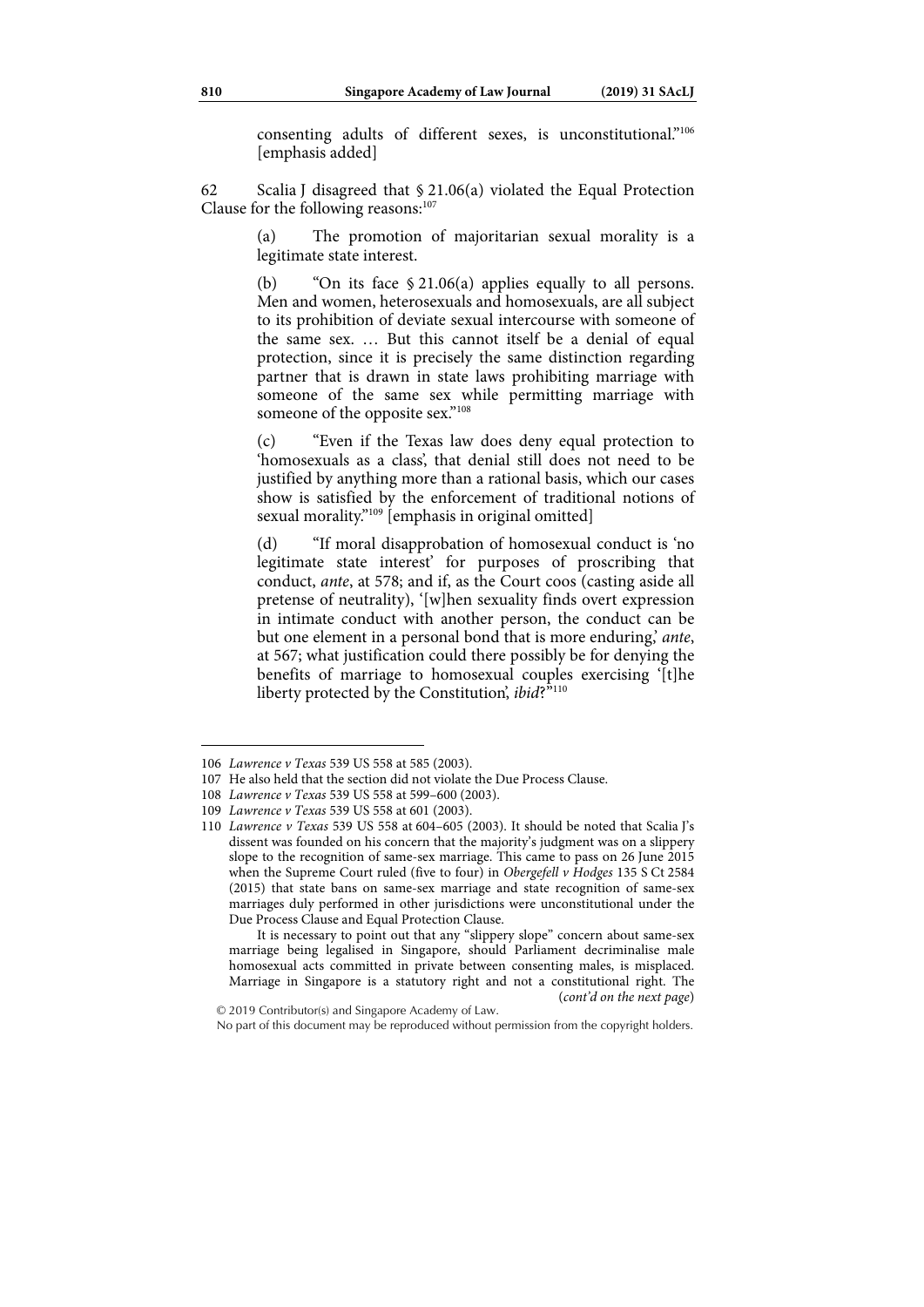(e) "Texas's prohibition of sodomy neither infringes a 'fundamental right' (which the Court does not dispute), nor is unsupported by a rational relation to what the Constitution considers a legitimate state interest, nor denies the equal protection of the laws."111

63 The US Supreme Court has developed two other tests to determine whether a state law violates the Equal Protection Clause. Chronologically, the first is the strict scrutiny test, so called because it applies a much higher standard of review than the rational basis test. The second is the intermediate scrutiny test, so called because it applies a standard of review of strict scrutiny in between the first and second tests.

### *B. Strict scrunity test*

64 In 1938, the US Supreme Court suggested in a footnote in its judgment in United States v Carolene Products<sup>112</sup> that the rational basis test should not apply to any classification that implicates a constitutional prohibition.113 Subsequently, the US courts began to apply the strict scrutiny test to any law that burdens a constitutional right or targets a suspected class.<sup>114</sup> The scrutiny is strict because the differentiating law is required to be "narrowly tailored to achieve a compelling government interest".<sup>115</sup>

 $\overline{a}$ 

It is the most famous footnote in US constitutional history.

legalisation of same-sex marriage is entirely a matter for Parliament to decide. It will not be legalised if the majority of the MPs disapprove of it.

<sup>111</sup> Lawrence v Texas 539 US 558 at 605 (2003).

<sup>112 304</sup> US 144 (1938).

<sup>113</sup> United States v Carolene Products 304 US 144 at 152, fn 4 (1938) reads:

There may be narrower scope for operation of the presumption of constitutionality when legislation appears on its face to be within a specific prohibition of the Constitution, such as those of the first ten amendments, which are deemed equally specific when held to be embraced within the Fourteenth. …

<sup>114</sup> See the words of Kennedy J at para 59 above.

<sup>115</sup> The statements in this passage are adapted from Mariam Morshedi, "Levels of Scrutiny" Subscript Law (6 March 2018). In Skinner v Oklahoma 316 US 535 (1942) the Supreme Court applied the strict scrutiny test to invalidate a eugenics law enacted by the Oklahoma legislature to legalise sterilisation of any person convicted three or more times of a "felony of moral turpitude". The court said that the law, which was intended to deprive an individual of one of the most basic liberties – "a right which is basic to the perpetuation of a race" – deserved "strict scrutiny".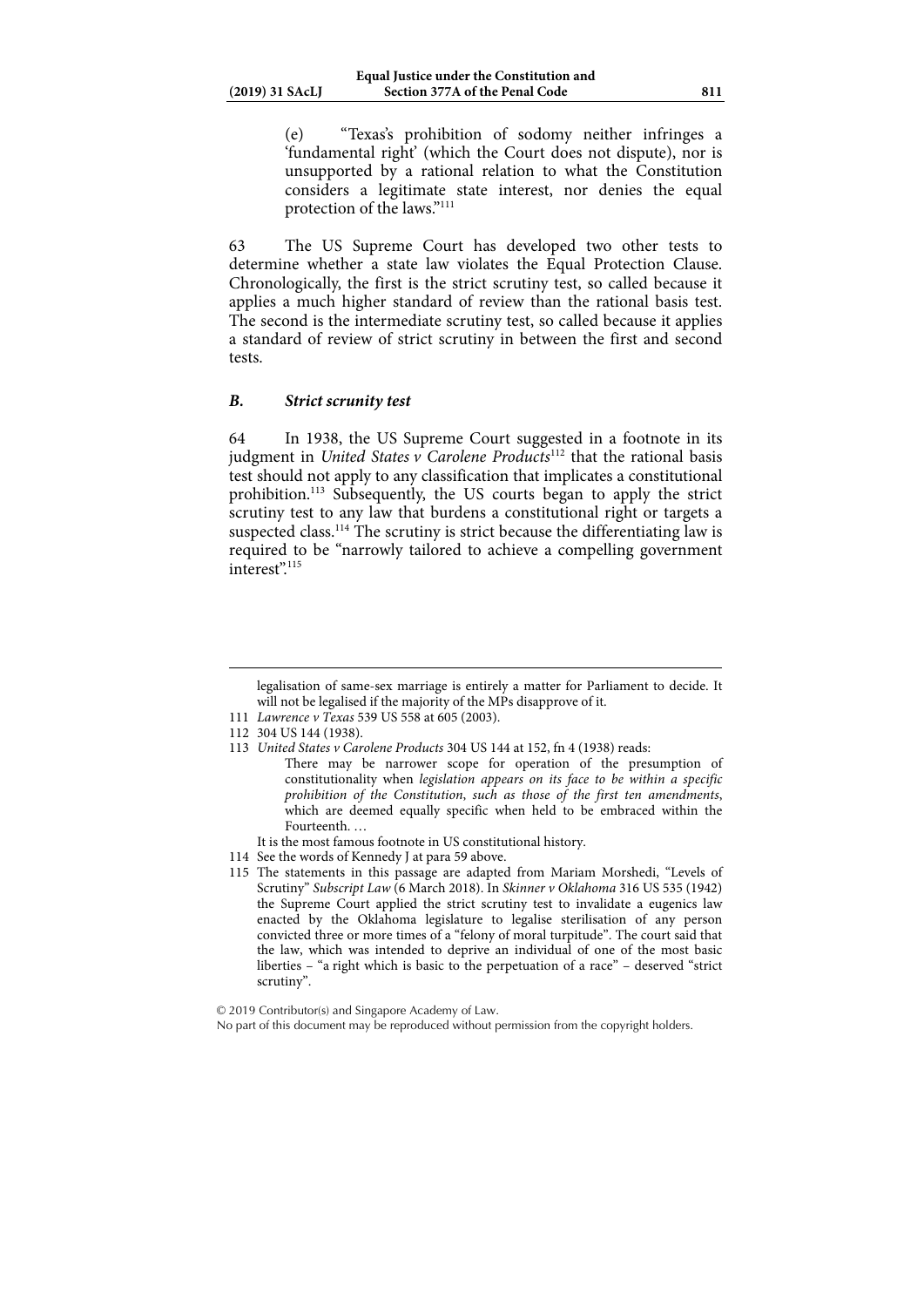### *C. Intermediate scrutiny test –* **Craig v Boren**<sup>116</sup>

65 In 1976, the US Supreme Court applied an intermediate scrutiny test to discriminatory laws based on sex or gender. In Craig  $\nu$ Boren, the Oklahoma legislature passed a law that beer with an alcohol level of 3.2% could be purchased by women at age 18 and men at age 21, based on a 19th-century law on the age of majority of men and women. Craig challenged the validity of the law on the ground that it violated the Equal Protection Clause. The State argued that far more young men were arrested for drunk driving than women, and far more young men were injured or killed in car accidents related to drinking. The State produced statistical evidence to support its case. However, the Supreme Court interpreted the evidence against the State. The court held that the fact that 2% of the men and just under 1% of the women between 18 and 21 had been arrested for alcohol-linked driving violations was not a sufficient ground for different treatment. The court held that the additional 1% could not justify the punishment of the remaining 98% who had never been arrested. The court rejected the rational basis test, and applied a higher test, that "classifications by gender must serve important governmental objectives and must be substantially related to achievement of those objectives"117 [emphasis added].

66 The difference between the intermediate scrutiny test and the rational basis test is best appreciated in the decision in Orr  $v$  Orr,  $^{118}$ where the Supreme Court struck down an Alabama law exempting women from the obligation to pay alimony (in order not to impose financial burdens on poor women) on the ground that, while the governmental objective was legitimate – providing financial relief to the poor – it was not reasonable or fair to assume that salary differentials between spouses always corresponded with gender. The law might have unfairly punished poor men and advantaged wealthy women.<sup>119</sup>

1

 Also in 1981, the US Supreme Court held in Rostker v Goldberg 453 US 57 (1981) that federal laws excluding women from the military draft were not unconstitutional as the use of a gender classification was "substantially related" to the achievement of an "important governmental objective". Since the primary purpose of the draft was to identify a pool of combat-capable persons, and since (cont'd on the next page)

<sup>116 429</sup> US 190 (1976).

<sup>117</sup> Craig v Boren 429 US 190 at 197 (1976).

<sup>118 440</sup> US 268 (1979).

<sup>119</sup> In Michael M v Superior Court of Sonoma County 450 US 464 (1981), the US Supreme Court held that a California law that forbade men, but not women, over 18 from having sex with non-spousal partners under 18, was valid for the reason that the governmental objective was important – preventing teen pregnancy – and the different treatments accorded to men and women were "substantially related" to the achievement of that objective. Since men could not get pregnant (even men under 18) the law need not protect young men in the same way that it could protect young women.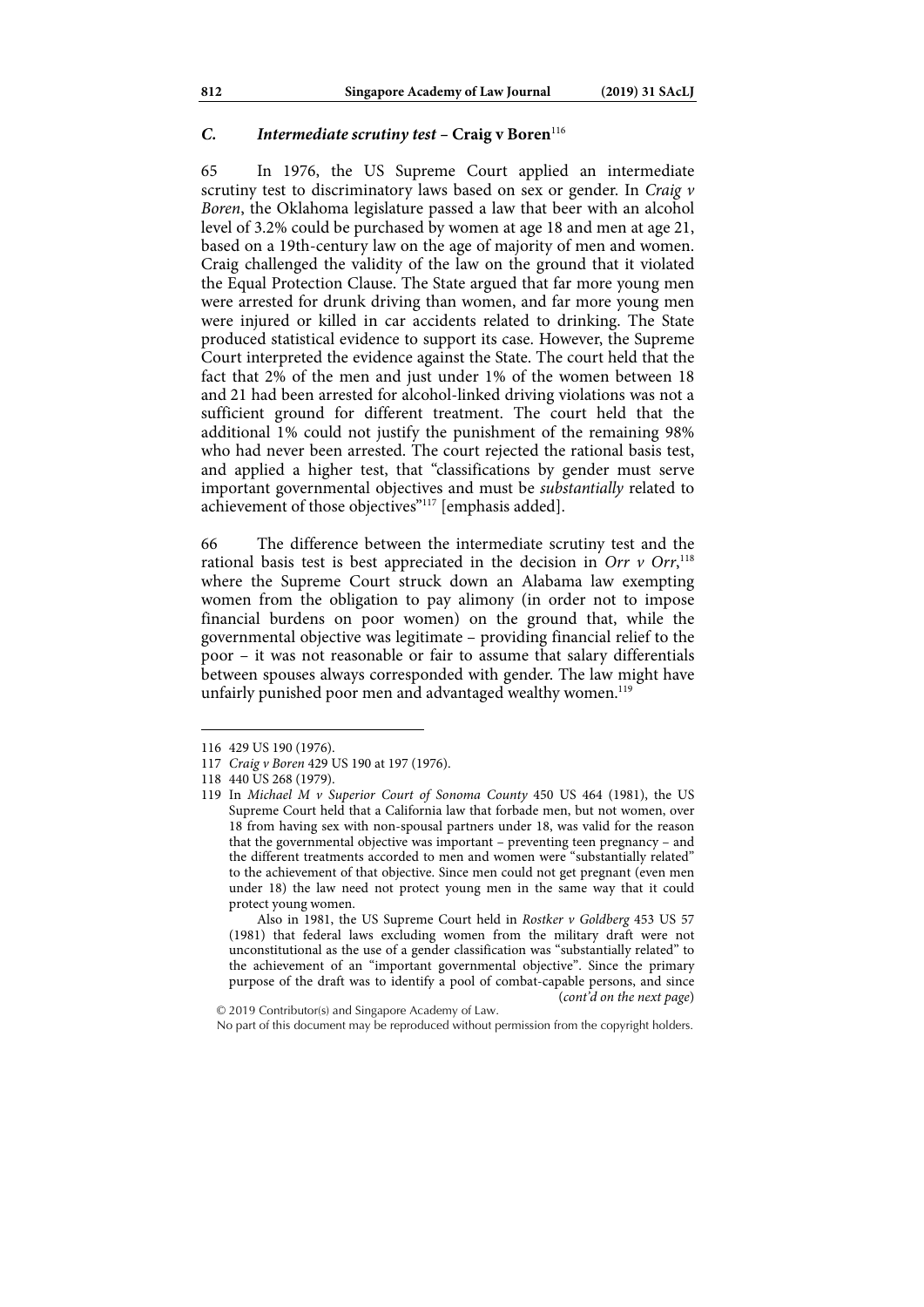### *D. Difference between the three levels of scrutiny under the Equal Protection Clause*

67 The differences between the three tests in terms of the level of scrutiny are:

> (a) The rational basis test only requires the Government to show that the impugned classification is rationally related to serving a legitimate state interest.

> (b) The intermediate scrutiny test requires the Government to show that the impugned classification serves an important state interest and that the classification is at least substantially related to serving that interest.

> (c) The strict scrutiny test requires the Government to show that the impugned classification serves a compelling state interest and that the classification is necessary to serve that interest.

# *E. Reasonable classification test in India and Malaysia*

(1) India

68 The rational basis test is known as the reasonable classification test in Indian constitutional law. It is applied to determine the constitutionality of impugned legislative or executive action under Art 14 of the Indian Constitution. In Ajay Hasia v Khalid Mujib S*ehravardi*,<sup>120</sup> Bhagwati SCJ said:<sup>121</sup>

> … the content and reach of Article 14 must not be confused with the doctrine of classification. Unfortunately, in the early stages of the evolution of our constitutional law, Article 14 came to be identified with the doctrine of classification because the view taken was that Article forbids discrimination and there would be no discrimination where the classification making the differentia fulfils two conditions, namely, (i) that the classification is founded on an intelligible differentia which distinguishes persons or things that are grouped together from others left out of the group; and (ii) that differentia has a rational relation to the object sought to be achieved by the impugned legislative or executive action. It was for the first time in E.P Royappa v State of Tamil Nadu<sup>[122]</sup> that this Court ... that that article embodies a guarantee against arbitrariness<sup>[123]</sup> ...

 $\overline{a}$ 

women were excluded by the military from combat, the unequal treatment of men and women was defensible.

<sup>120</sup> AIR 1981 SC 487.

<sup>121</sup> Ajay Hasia v Khalid Mujib Sehravardi AIR 1981 SC 487 at [16].

<sup>122 1974 4</sup> SCC 3 at 38.

<sup>123</sup> The meaning of "arbitrary" is refined by the Indian Supreme Court in Shayara Bano v Union of India as follows: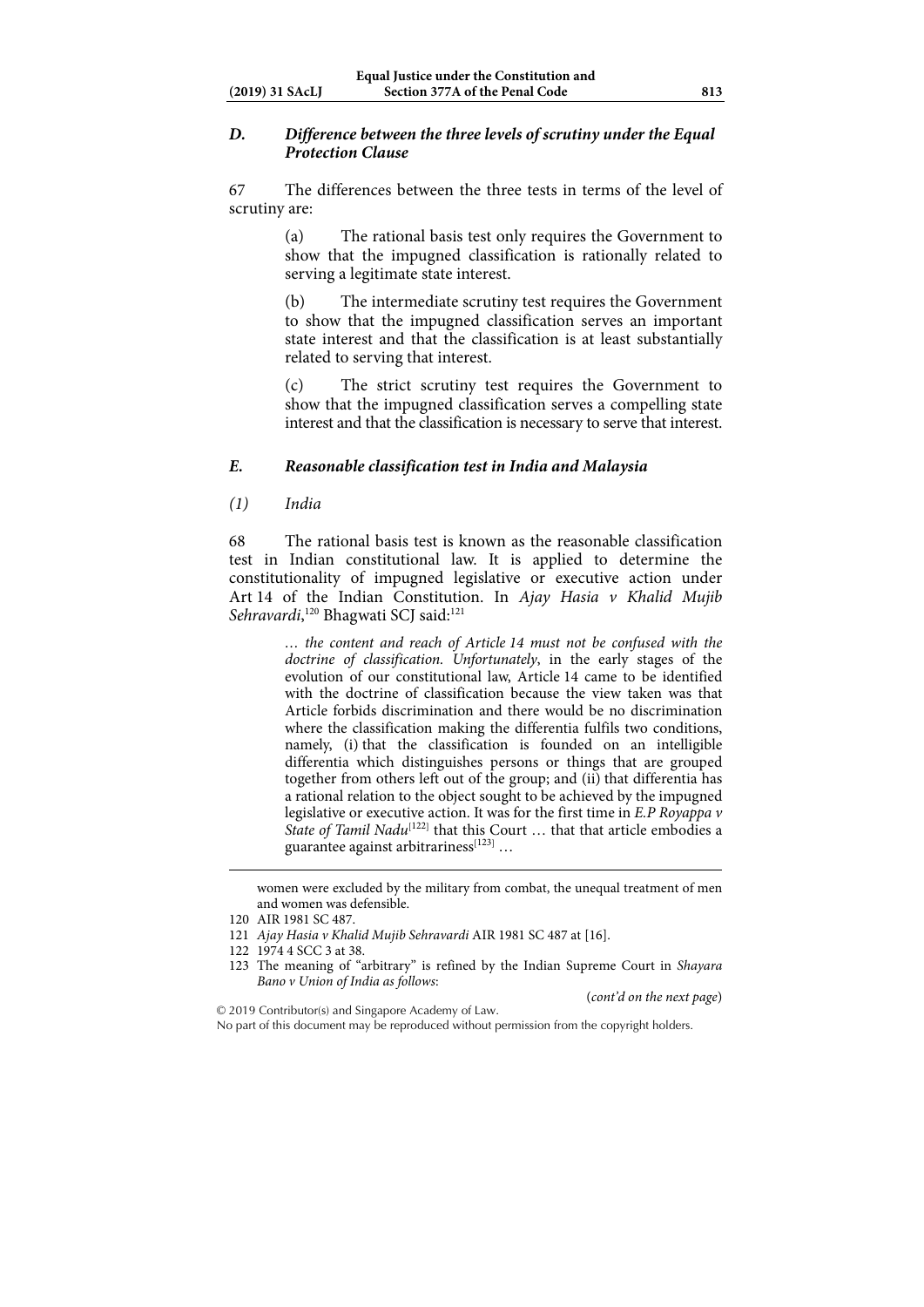It must therefore be now be taken to be well settled that what Article 14 strikes at is arbitrariness because any action that is arbitrary, must necessarily involve negation of equality. The doctrine of classification which is evolved by the courts is not a paraphrase of Article 14 nor is it the objective end of that article. It is merely a judicial formula for determining whether the legislative or executive action in question is arbitrary and therefore constituting a denial of equality. If the classification is not reasonable and does not satisfy the two conditions referred to above, the impugned legislative or executive action would plainly be arbitrary and the guarantee of equality under Article 14 is breached … In fact, the concept of reasonable and non-arbitrariness pervades the entire constitutional scheme and is the golden thread which runs through the fabric of the Constitution …

[emphasis added]

69 In 2018, the Indian Supreme Court (per Dipak Mistri CJ) held in Navtej Singh Johar v Union of India<sup>124</sup> that s 377 of the IPC violates Art 14 of the Indian Constitution in criminalising carnal intercourse among consenting adults, whether homosexual or heterosexual, on the ground that the classification in s 377 of the IPC had no reasonable nexus with its object as other penal provisions such as s 375 of the IPC and the Protection of Children from Sexual Offences Act 2012 already penalised non-consensual carnal intercourse. Per contra, s 377 "subjects the LGBT community to societal pariah and dereliction and is, therefore, manifestly arbitrary, for it has become an odious weapon for the harassment of the LGBT community by subjecting them to discrimination and unequal treatment". The Chief Justice also held that the criminalising of penetrative sex between consenting adults in private violates the parties' fundamental right to privacy and also dignity under Art 21 of the Indian Constitution.

70 In the same case, Dr Dhananjaya Y Chandrachud J also said:125

26 A litany of our decisions – to refer to them individually would be a parade of the familiar – indicates that to be a reasonable classification under Article 14 of the Constitution, two criteria must be met: (i) the classification must be founded on an intelligible differentia; and (ii) the differentia must have a rational nexus to the objective sought to be achieved by the legislation. There must, in other words, be a causal connection between the basis of classification and

The expression 'arbitrarily' means: in an unreasonable manner, as fixed or done capriciously or at pleasure, without adequate determining principle, not founded in the nature of things, non-rational, not done or acting according to reason or judgment, depending on the will alone.

<sup>124</sup> Writ Petition (Criminal) No 76 of 2016 (India: Supreme Court, 6 September 2018). 125 Ajay Hasia v Khalid Mujib Sehravardi AIR 1981 SC 487 at [26]–[27].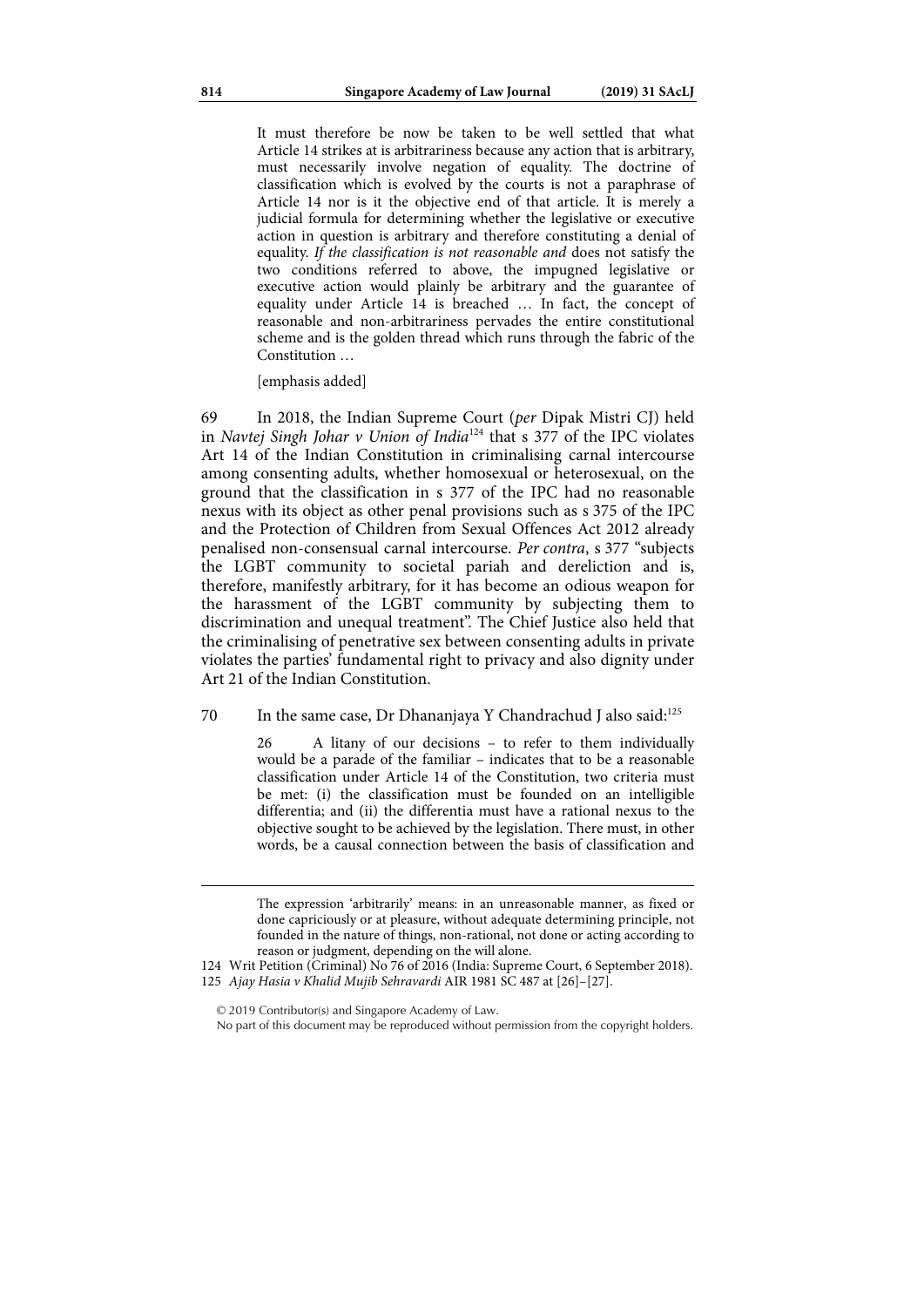the object of the statute. If the object of the classification is illogical, unfair and unjust, the classification will be unreasonable.

27 Equating the content of equality with the reasonableness of a classification on which a law is based advances the cause of legal formalism. The problem with the classification test is that what constitutes a reasonable classification is reduced to a mere formula: the quest for an intelligible differentia and the rational nexus to the object sought to be achieved. In doing so, the test of classification risks elevating form over substance. The danger inherent in legal formalism lies in its inability to lay threadbare the values which guide the process of judging constitutional rights. …

[emphasis added]

(2) Malaysia

71 Malaysia has adopted the Indian formulation of the reasonable classification test in toto (see the well-known speech of Salleh Abas SCJ in Malaysian Bar which was cited with approval by the Court of Appeal in Public Prosecutor v Taw Cheng Kong<sup>126</sup> ("Taw Cheng Kong  $CA$ ")). However, somewhat surprisingly, in Malaysian Bar, the Federal Court of Malaysia applied not only the reasonable classification test but also the strict scrutiny test to determine the constitutionality of  $s$  46A(1)(a) of the Legal Profession Act 1976.<sup>127</sup> This section provides that any advocate and solicitor of less than seven years' standing is disqualified from standing for election to the Malaysian Bar Council and the Bar Committees of each of the Malaysian states. The court held (by a 2:1 majority) that the provision did not violate Art 8 of the Malaysian Constitution. Azmi SCJ (for the majority) said:<sup>128</sup>

> The durational classification based on professional experience is clearly founded on an intelligible differentia. The question is, in what way can such differentia be argued as having no rational relation or nexus with the legislative policy or object? Surely, it is in the public interest or to use the American parlance 'in the legitimate or compelling state or governmental interest' that the Malaysian Bar should be independent and managed by experienced lawyers, for such a Bar ensures an experienced and independent judiciary … There is therefore a strong nexus between the durational experience classification and the legislative policy or object of the impugned legislation. [emphasis added]

72 Azmi SCJ expressed the view that the strict scrutiny test was not substantially different from the rational basis test:<sup>129</sup>

1

© 2019 Contributor(s) and Singapore Academy of Law.

<sup>126 [1998] 2</sup> SLR(R) 489 at [57].

<sup>127</sup> No 166 of 1976; 2001 Reprint.

<sup>128</sup> Malaysian Bar v Government of Malaysia [1987] 2 MLJ 165.

<sup>129</sup> Malaysian Bar v Government of Malaysia [1987] 2 MLJ 165.

No part of this document may be reproduced without permission from the copyright holders.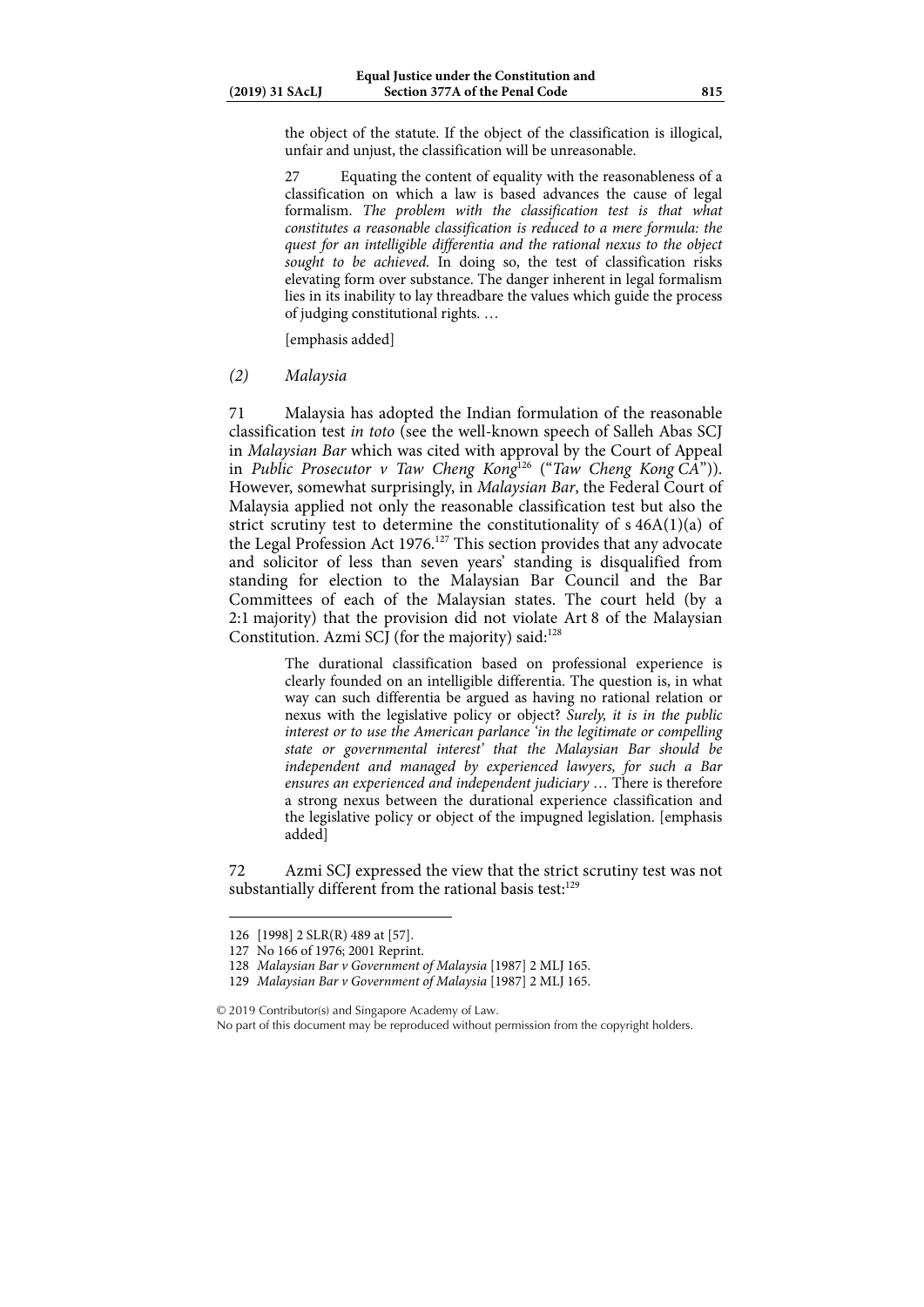[T]here is no question of discarding the traditional or simple approach in favour of the suspect classification, for in reality both are primarily concerned with the question of whether or not there is a reasonable or permissible basis for the classification, and that for such determination the court must review the real object of the legislation. However, as stated earlier, the United States Supreme Court has used a stricter standard of review in the area of fundamental rights or suspect classifications than in other areas, in that a compelling governmental or state interest must be shown in the classification or burden imposed on a particular group of individuals. [emphasis added]

Similarly, Salleh Abas LP (who held that s 46A(1)(a) did not satisfy the reasonable classification test) said:130

> In reality the treatment of suspect classification does not differ much from the traditional test as both are primarily concerned with the question of whether or not there is a reasonable basis for the classification.

The curious result of the judgments in Malaysian Bar is that the majority of the court held that the purpose of  $s$  46A(1)(a) satisfied the strict scrutiny test, but that in the opinion of the minority the provision did not even satisfy the reasonable classification test. The majority and minority judgments in this case show that the reasonable classification test is an unstable test as the outcome can be easily determined on the basis of a subjective or even idiosyncratic view of the purpose of the law and whether the differentia has a rational relationship to it.

### *F. Reasonable classification test as applied in*  **Lim Meng Suang HC**

73 In Lim Meng Suang HC, the Judge applied the reasonable classification test stated in Tan Eng Hong ("Tan Eng Hong test") as follows:131

> [W]here the impugned legislation has a differentiating measure, that legislation will only be consistent with Art 12(1) if:

> > (a) the classification prescribed by the legislation is founded on an intelligible differentia …; and

1

No part of this document may be reproduced without permission from the copyright holders.

<sup>130</sup> Malaysian Bar v Government of Malaysia [1987] 2 MLJ 165.

<sup>131</sup> Lim Meng Suang v Attorney-General [2013] 3 SLR 118 at [45]. The Judge declined to apply the test applied in *Public Prosecutor v Taw Cheng Kong* [1998] 2 SLR(R) 489 which states as follows:

Discriminatory law is good law if it is based on 'reasonable' … classification, provided that

<sup>(</sup>i) the classification is founded on an intelligible differentia; and

<sup>(</sup>ii) the differentia has a rational relation to the object sought to be achieved by the law in question.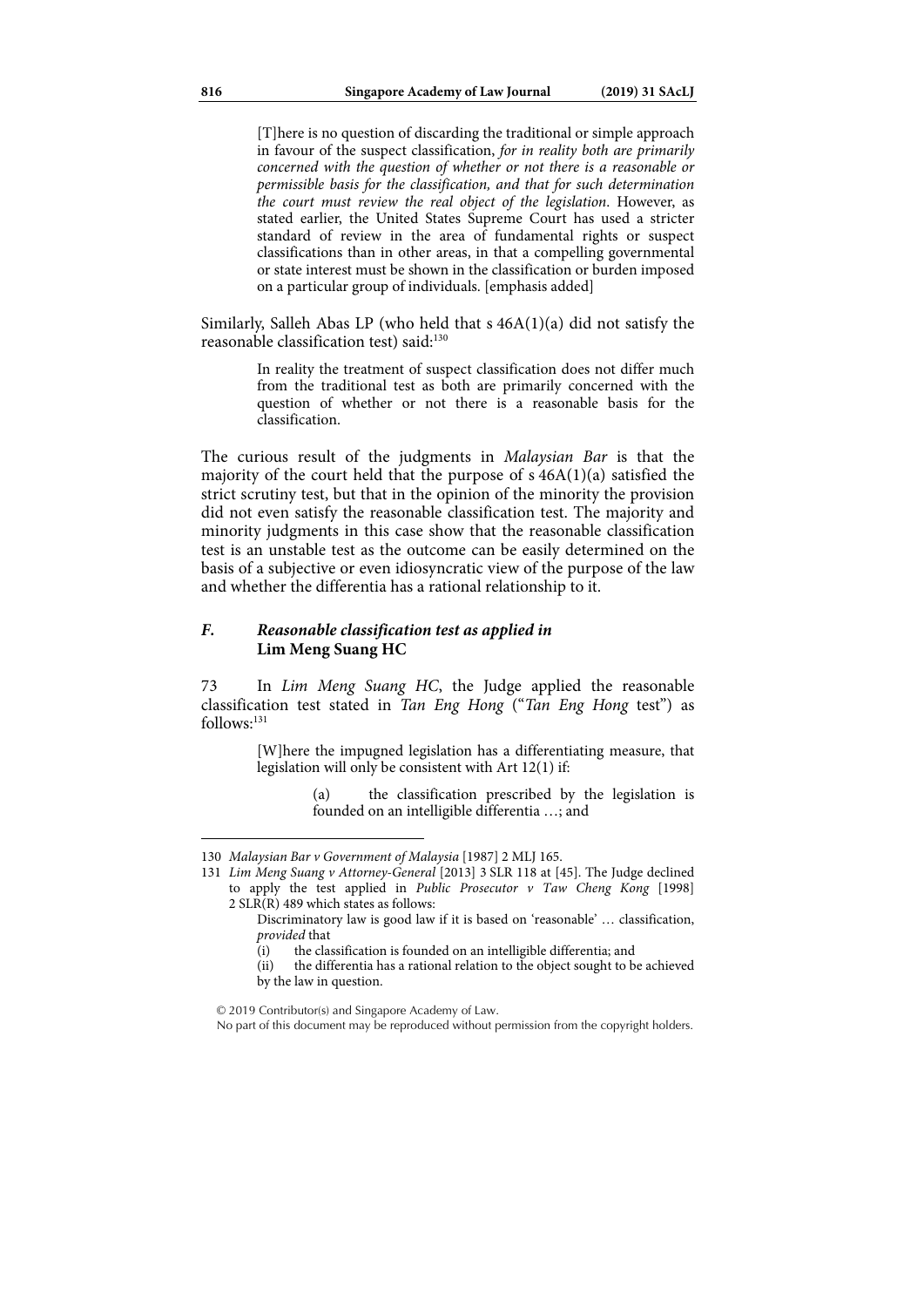(b) the differentia bears a rational relation to the object sought to be achieved by the legislation …

74 The Judge applied the Tan Eng Hong test to s 377A (which is a differentiating measure) and held that the differentia is intelligible and that it has a rational relation to the purpose of s 377A:<sup>132</sup>

> [T]he purpose of s 377A is to criminalise male homosexual conduct. The differentia ... is that of male homosexual conduct. Therefore, there is a complete coincidence between the differentia underlying the classification prescribed by the legislation and the class defined by the object of that legislation. … In these circumstances, the relationship between the differentia underlying the classification prescribed by s 377A and the object of s 377A (or the mischief which it is designed to deter) clearly satisfies the 'rational relation' test.

75 It may be noted that the finding that the purpose of s 377A is to criminalise male homosexual conduct is stated in the present tense, presumably because the Judge has earlier found that it remained the same in 2007 because Parliament did not repeal it.

# *G. Comments on the Judge's findings*

76 The Judge's findings on the nature and substance of the reasonable classification test invite the following comments.

> (a) If the purpose of s 377A is to criminalise male homosexual conduct, and if the differentia (or the basis of the classification) is male homosexual conduct (as it "excludes malefemale acts and female-female acts"), it follows that the differentia and the purpose must coincide. They must coincide because the legislative classification is the same as the purpose of s 377A.

> (b) Framing the purpose of s 377A as the criminalisation of male homosexual conduct does not tell us what its goal is, but only what s 377A does. The act of criminalisation in itself says nothing about the object it seeks to achieve. The criminalisation itself becomes its own goal. It does not answer the question: why did s 377A criminalise such conduct? The law is a means to achieve an end. What is it in the case of s 377A?

> (c) Framing the purpose of s 377A as the criminalisation of male homosexual conduct renders the reasonable classification test redundant. If the purpose of the law is to create the differentia, then they will always coincide, and the reasonable

© 2019 Contributor(s) and Singapore Academy of Law.

<sup>132</sup> Lim Meng Suang v Attorney-General [2013] 3 SLR 118 at [100].

No part of this document may be reproduced without permission from the copyright holders.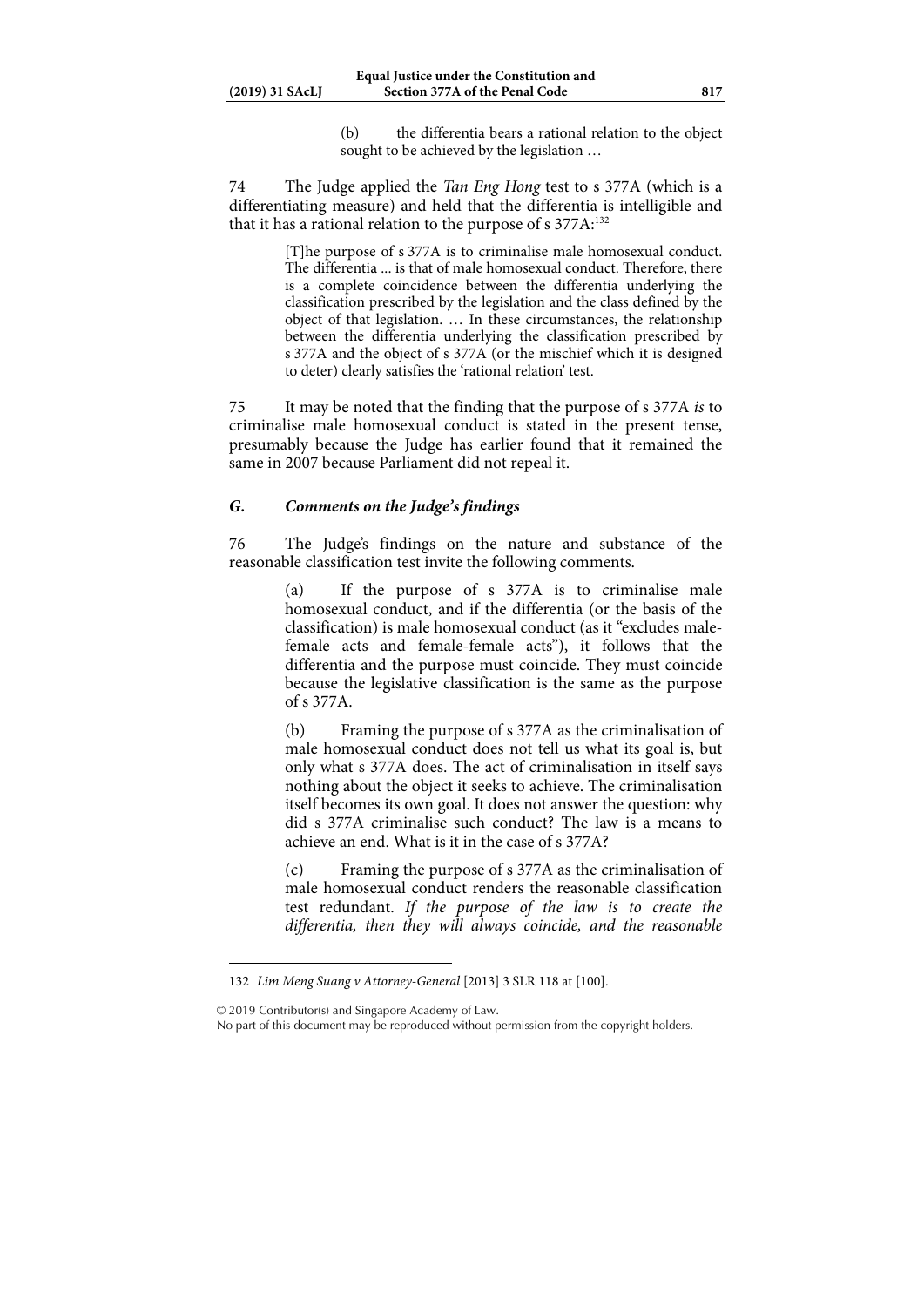classification test can never be unsatisfied. This argument may be illustrated by the following hypotheticals. Suppose the word "male" in s 377A is replaced with the word "female". The differentia and the purpose will coincide, but female homosexuals would be discriminated against. Similarly, suppose that the words "whoever", "a person" or "any person" in any of the offence-creating provisions of the Penal Code were replaced with the word "female". Coincidence will occur in every case, the reasonable classification test would also be satisfied, but half the population of Singapore would be discriminated against. Article 12(1) would not be violated because all persons in like situations, that is, within the classification, are treated alike. This formulation of the purpose of a discriminatory law will result in legal formalism trumping constitutional rights and protections.

(d) The Judge was aware that his formulation of the purpose of s 377A was problematic because he conceded:<sup>133</sup>

> [I]t is possible to conceive of cases where the object of the legislation is illegitimate.<sup>[134]</sup> The fact that such cases may be very far and few between does not preclude the possibility that they can occur. The need for legitimacy of purpose is heightened because whether the differentia underlying the prescribed classification is found to be rationally related to the purpose of the legislation depends on how broadly or narrowly the purpose of the legislation is framed. If the legislation in question is truly discriminating arbitrarily and without a legitimate purpose, the court cannot stand by the side lines and do nothing. Parliament cannot introduce arbitrary and unjustified discrimination by simply hiding behind the curtain of words and language used in impugned legislation, or behind statements in Parliamentary debates which will yield an apparent purpose of the legislation concerned that invariably relates rationally to the differentia underlying the

<sup>133</sup> Lim Meng Suang v Attorney-General [2013] 3 SLR 118 at [114].

<sup>134</sup> Quentin Loh J referred to the decision of the US Supreme Court in Takahashi  $v$ Fish and Game Commissioner 334 US 410 (1948) ("Takahashi") as an example where the law satisfied the traditional reasonable classification test but was held unconstitutional because its object was illegitimate. A careful reading of the judgment in Takahashi shows that the law concerned (which discriminated against Japanese fisherman because of their race) was illegal because it was inconsistent with a federal law, and was therefore void: see  $Triax v$  Raich 239 US 33 (1915). The Supreme Court said at 416:

Had the Truax decision said nothing further than what is quoted above, its reasoning, if followed, would seem to require invalidation of this California code provision barring aliens from the occupation of fishing as inconsistent with federal law, which is constitutionally declared to be 'the Supreme Law of the Land.' Const art 6, cl 2.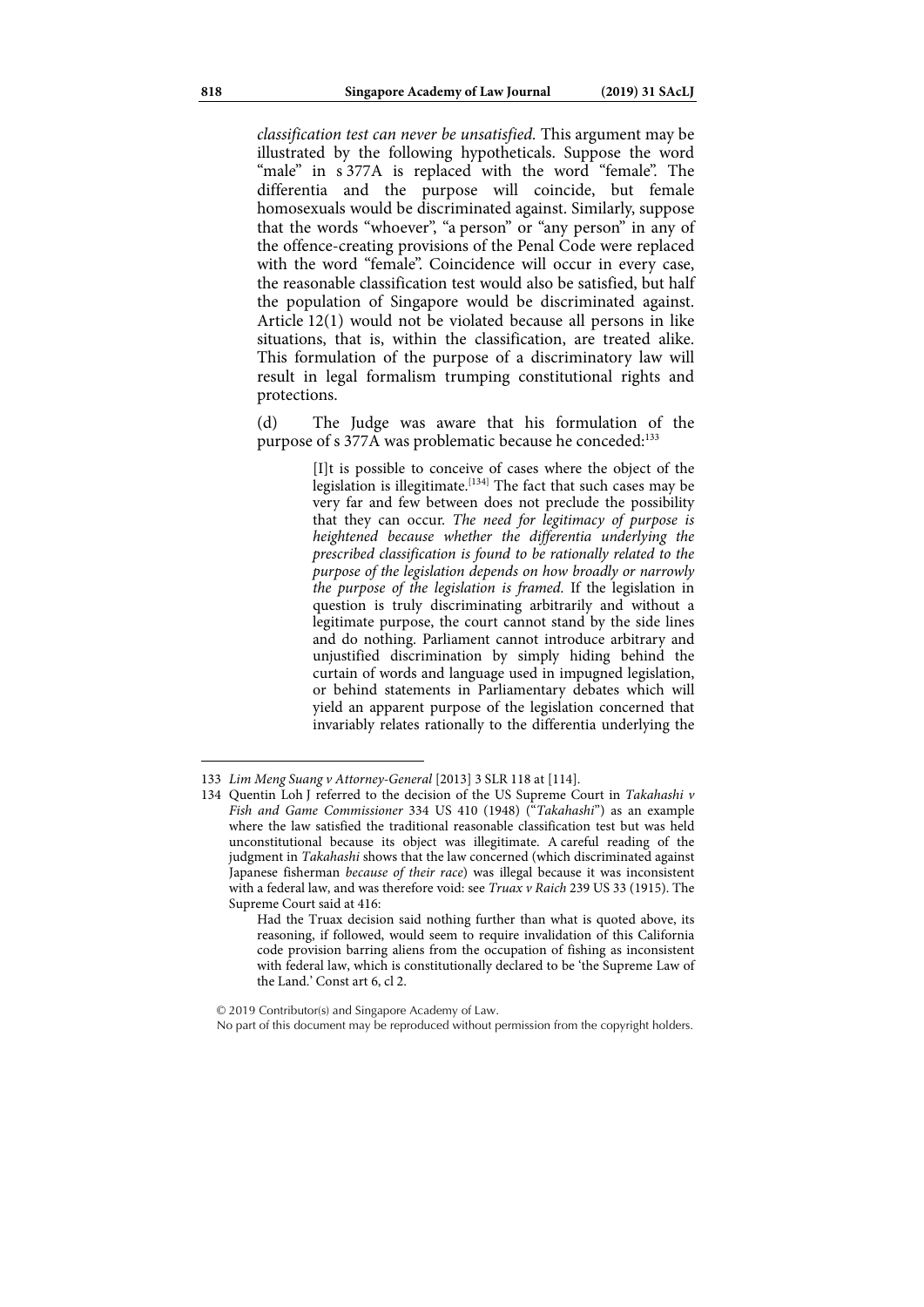1

classification prescribed by that legislation, thereby satisfying the 'reasonable classification' test. The courts can, and will, critically examine and test such legislation where necessary and appropriate. [emphasis added]

It is suggested that the Judge's concern is self-inflicted. His formulation of the purpose of s 377A left no room for the requirement of reasonableness of the classification or whether it serves or advances a legitimate state interest. If the purpose of s 377A was to eliminate "this evil" identified in the Crime Reports, it could be said the classification is reasonable, and that would have a rational relation to the purpose in 1938. However, it is submitted that the purpose is not necessarily reasonable if it is only to give expression to the disapproval of the majority of society, or only to meet their moral sensibilities (see the divergence of views on this issue between O'Connor and Scalia JJ in Lawrence v Texas). The reasonable classification test, as its very name suggests, requires that the classification be reasonable. Whether or not it is so depends on whether there is a legitimate state interest in discriminating against male homosexual conduct as against heterosexual or female homosexual conduct of the same nature, that is, acts of gross indecency in the social milieu of Singapore in 2007 or 2013.<sup>135</sup>

(e) The Judge's finding of purpose omits the criminalisation of abetments and procurements by males, but not females. Since abetments, procurements and attempted procurements, per se, do not constitute male homosexual conduct, the classification might arguably be under-inclusive.

<sup>135</sup> Ultimately, Quentin Loh J was not prepared to hold that the purpose of s 377A of the Penal Code (Cap 224, 2008 Rev Ed) was illegitimate because "the common law tradition has never criminalised female homosexual conduct": Lim Meng Suang v Attorney-General [2013] 3 SLR 118 at [119]–[129]. With respect, it is difficult to see the logic in the reasoning. The judge seems to be saying that the inequality of between males and females before the law does not violate Art 12(1) because the common law has always treated males unequally by not criminalising female homosexual conduct.

The issue is not what the common law tradition is but whether constitutional right to equality before the law has been violated by s 377A. In any case, whatever might have been the common law's toleration of female homosexual conduct in England, the legal position in Singapore is that cunnilingus is punishable under s 294(a) of the Penal Code (as obscene conduct) or s 23 of the Minor Offences Ordinance 1906 (Ordinance 13 of 1906) (now re-enacted in ss 19 and 20 of the Miscellaneous Offences (Public Order and Nuisance) Act (Cap 184, 1997 Rev Ed)) as indecent behaviour, if committed in public. Furthermore, under the repealed s 377, a woman who consented to anal sex with a man also committed the offence under s 377 as a joint offender or as an abettor.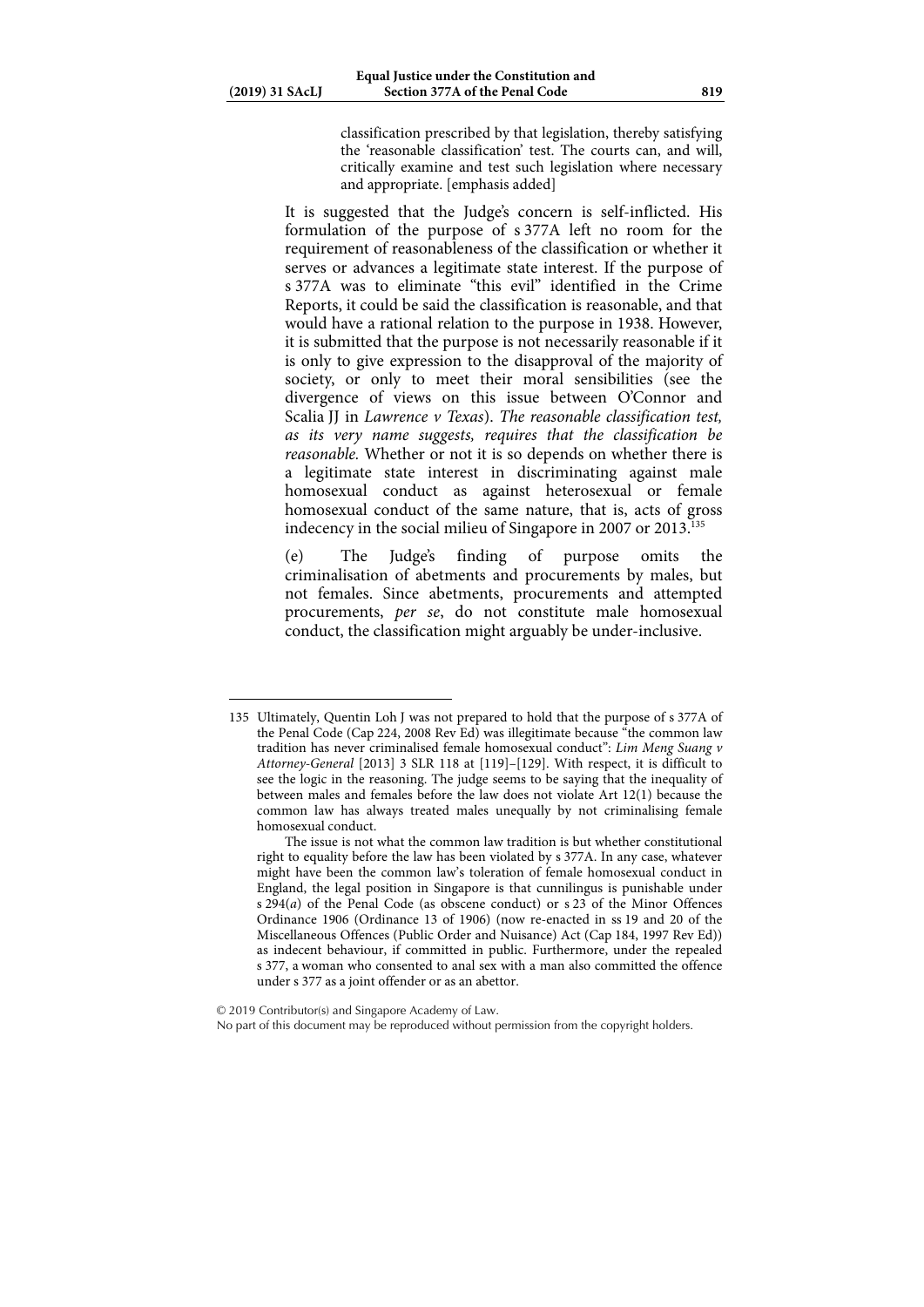### *H. Reasonable classification test as applied in*  **Lim Meng Suang CA**

77 The Court of Appeal affirmed that the established test in Singapore for determining the constitutionality of a statute under Art 12(1) is the reasonable classification test. The court held that "[s]trictly speaking, however, the 'reasonable classification' test … comprises only two closely-related stages",<sup>136</sup> as stated in Tan Eng Hong.

78 The court agreed with the Judge that s 377A satisfies limb (a) of the test, and that limb (b) is also satisfied because "there is, in fact, a complete coincidence in the relation between that differentia and that purpose and object" [emphasis in original] (as found by the court).<sup>137</sup> It has been earlier observed that the court's finding of the purpose of s 377A lacks clarity. It may be noted that the court did not address some of the issues raised in connection with the Judge's formulation of the purpose of s 377A.138

79 As mentioned earlier above,<sup>139</sup> the court did not consider the issue whether, if the purpose of s 377A in 1938 had ceased to exist or be relevant in 2013, s 377A would still satisfy the reasonable classification test. It is suggested that if the 1938 purpose of s 377A were no longer relevant in 2013, in that if the social conditions that caused its enactment in 1938 no longer subsisted in 2013, s 377A would not be able to satisfy the reasonable classification test, because there would no longer exist a purpose that could have a rational relation to the differential. It is arguable that court's omission to deal with this issue undermines the underlying basis of its decision that s 377A does not violate Art 12(1).

80 The court also expressed the view that there is no separate or independent test of illegitimacy beyond the reasonable classification test. The court said:<sup>140</sup>

> … this element of illegitimacy is *not* an additional test over and above the 'reasonable classification' test; it is, instead, no more than an application of the 'reasonable classification' test. The only legal test for the purposes of Art 12(1) is the 'reasonable classification' test, and … that in applying this test, the court would be applying a *legal* test that is not based on extra-legal considerations, but rather, one that is clearly within its remit as a court of law (as opposed to acting as if it were a 'mini-legislature'). [emphasis in original]

<sup>136</sup> Lim Meng Suang v Attorney-General [2015] 1 SLR 26 at [57].

<sup>137</sup> Lim Meng Suang v Attorney-General [2015] 1 SLR 26 at [111] and [153].

<sup>138</sup> As set out at paras 76(a)–76(c) above.

<sup>139</sup> See para 55(d) above.

<sup>140</sup> Lim Meng Suang v Attorney-General [2015] 1 SLR 26 at [84].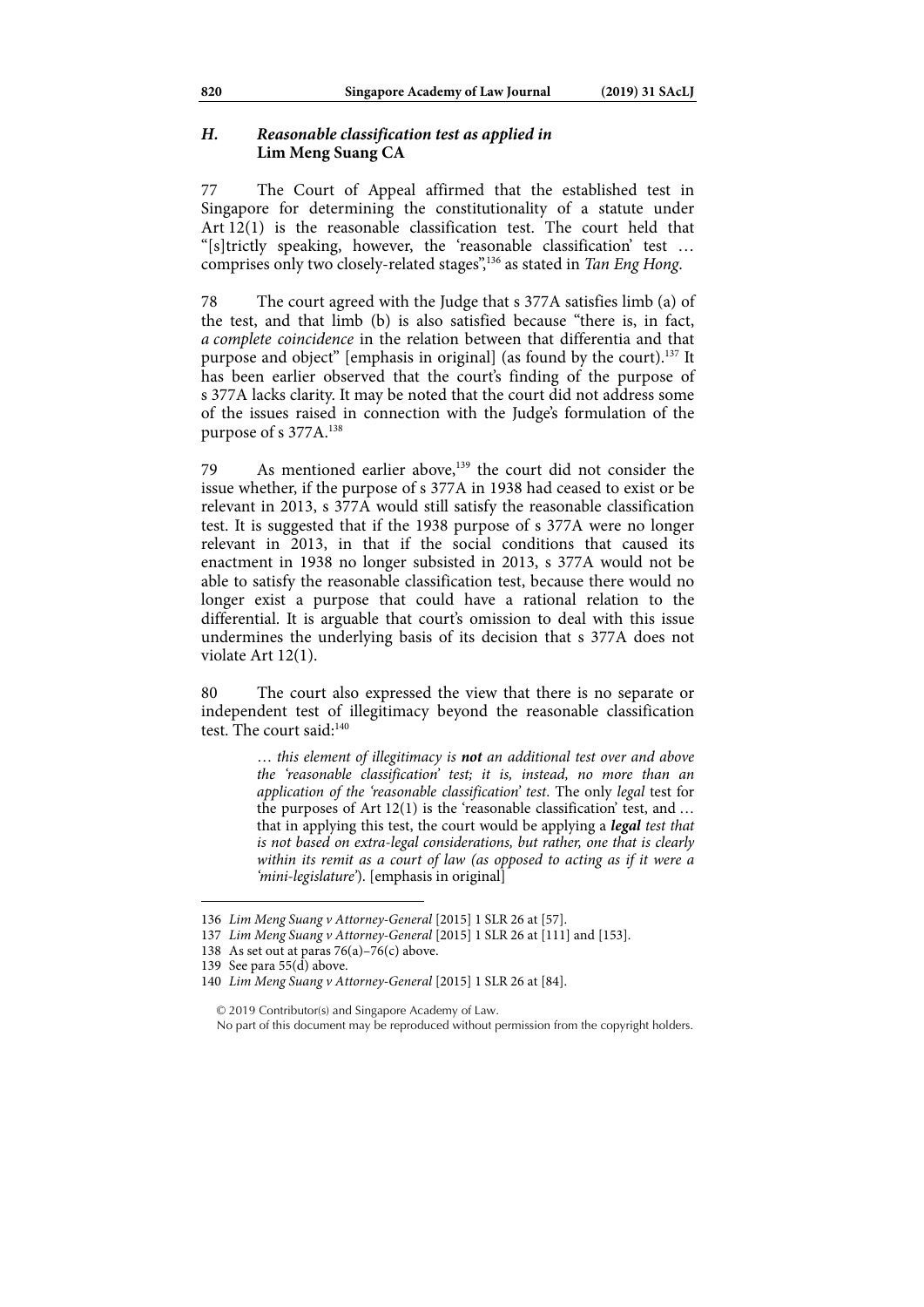This article respectfully agrees with this view. As earlier argued, in relation to the reasonable classification test, the purpose of the law is illegitimate if it is irrational or arbitrary, and that question may be tested by determining whether it serves or advances a legitimate state interest. If, as the court says, the element of illegitimacy is no more than an application of the reasonable classification test, it follows that the legislative classification and/or the legislative object may be illegitimate. Therefore, it also follows that the legitimacy of the purpose of the impugned law is an integral part of the reasonable classification test. In the present cases, it is arguable that the purpose of s 377A as determined by the Judge is illegitimate because it is not clear how the state interest is served or advanced by discriminating class (a) males against class (b) males and class (c) females for engaging in similar acts of gross indecency.

# *I. Criminal and civil laws in the context of Article 12(1)*

81 The written laws of Singapore may be divided into two broad categories: criminal and civil. Their societal roles are fundamentally different in the administration of the State.

82 The primary role of the criminal law is to maintain social order, and protect life, liberty, security and property by criminalising harmful conduct and punishing offenders.<sup>141</sup> To carry out their societal roles, criminal laws invariably curtail the fundamental liberties, statutory rights and common law freedoms. Everyone, regardless of their sex or gender, is subject to the criminal law, save for those lacking the requisite legal capacity to commit any offence.

83 Article 12(1) declares that all persons, that is, men and women, are equal before the law. But if they are equal before the law, they are also equal to each other before the law (or, as Chakravartti J said in Anwar Ali Sarkar v State of West Bengal<sup>142</sup> ("Anwar Ali"), "equality before the law' is also equality of equals"). Men and women are equals in terms of legal capacity to commit, or not to commit, offences. Therefore, they are equal to each other in respect of criminal liability. Criminal legislation does not prescribe different legal capacities to commit crime based on sex or gender, but only on the basis of age, maturity of mind and knowledge or understanding of the criminal act. There is no objective difference between males and females in the context of the

<sup>141</sup> Society will be in a state of chaos if there are no laws to restrain the "natural condition of mankind" and to punish wrongdoers. The strong will do what they can and the weak will suffer what they must, and life would be "nasty, brutish and short": Thomas Hobbes, Leviathan (1651).

<sup>142</sup> AIR 1952 Cal 150 at [98].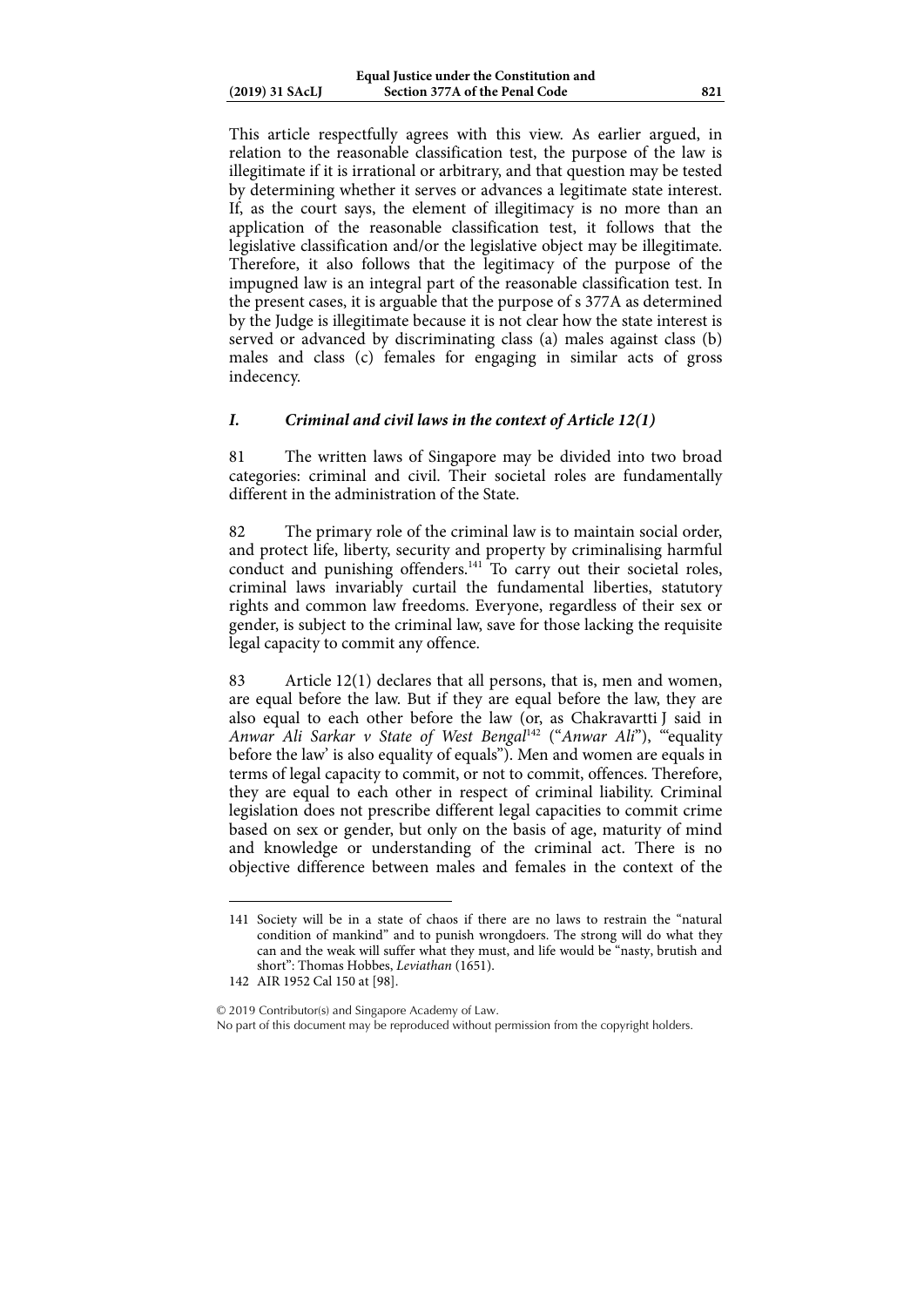criminal law. It follows that a criminal law that discriminates against a class of persons on the basis of sex or gender does not conform to the fundamental right of equality before the law.

84 If equality before the law is not absolute, a differentiating law based on sex or gender must have a rational basis for the classification. It is suggested that the basis should be whether it advances or serves a legitimate state interest that justifies curtailing the fundamental right of equality before the law. Suppose Parliament enacts a law that makes it an offence for women to smoke cigars in public or in private. Such a law would violate women's right to equality with men before the law, that is, their equal freedom to smoke cigars. Women may have no constitutional right to smoke cigars (or to smoke anything, for that matter), but at common law every person is free to smoke unless he or she is prohibited from doing so. If Parliament bans women, but not men, from smoking cigars, equality of all persons under Art 12(1) requires the State to justify the reasonableness of the ban. The Government may try to justify it on health grounds that women are more prone to cancer than men, or die earlier than men. If medical research shows that women are ten times more likely to contract lung cancer from smoking cigars than men, that would be a good reason for the ban, as there is a legitimate state interest in safeguarding their health, and also in reducing the economic cost of having to treat them. But, if the reason for banning women from smoking cigars is that Parliament considers it unseemly or undignified for women to smoke cigars, the court will have to consider whether Parliament's disapproval is a legitimate ground on the basis of whether it advances or serves any state interest. The case of Craig v Boren illustrates this point nicely.<sup>143</sup>

85 All human acts are gender neutral in that they can be done or performed by males or females alike, except for acts due to biological differences, for example, menstruation. Homicide can be committed by males and females alike. An act is gender specific if it can be performed by persons of a specific gender. Bearing a child is a good example. A law that bans women from bearing children for whatever reason will not violate equality before the law between men and women, as men cannot bear children.<sup>144</sup> But it may violate the equal right of women at common law to bear children unless the legislative purpose of the ban advances or serves a legitimate state interest.

86 However, an offence is gender specific only because the law defines it as such. The offence of rape is a notable example of a genderspecific offence. Section 375 of the Penal Code defines "rape" such that

<sup>143</sup> See para 65 above.

<sup>144</sup> See n 119 above.

<sup>© 2019</sup> Contributor(s) and Singapore Academy of Law. No part of this document may be reproduced without permission from the copyright holders.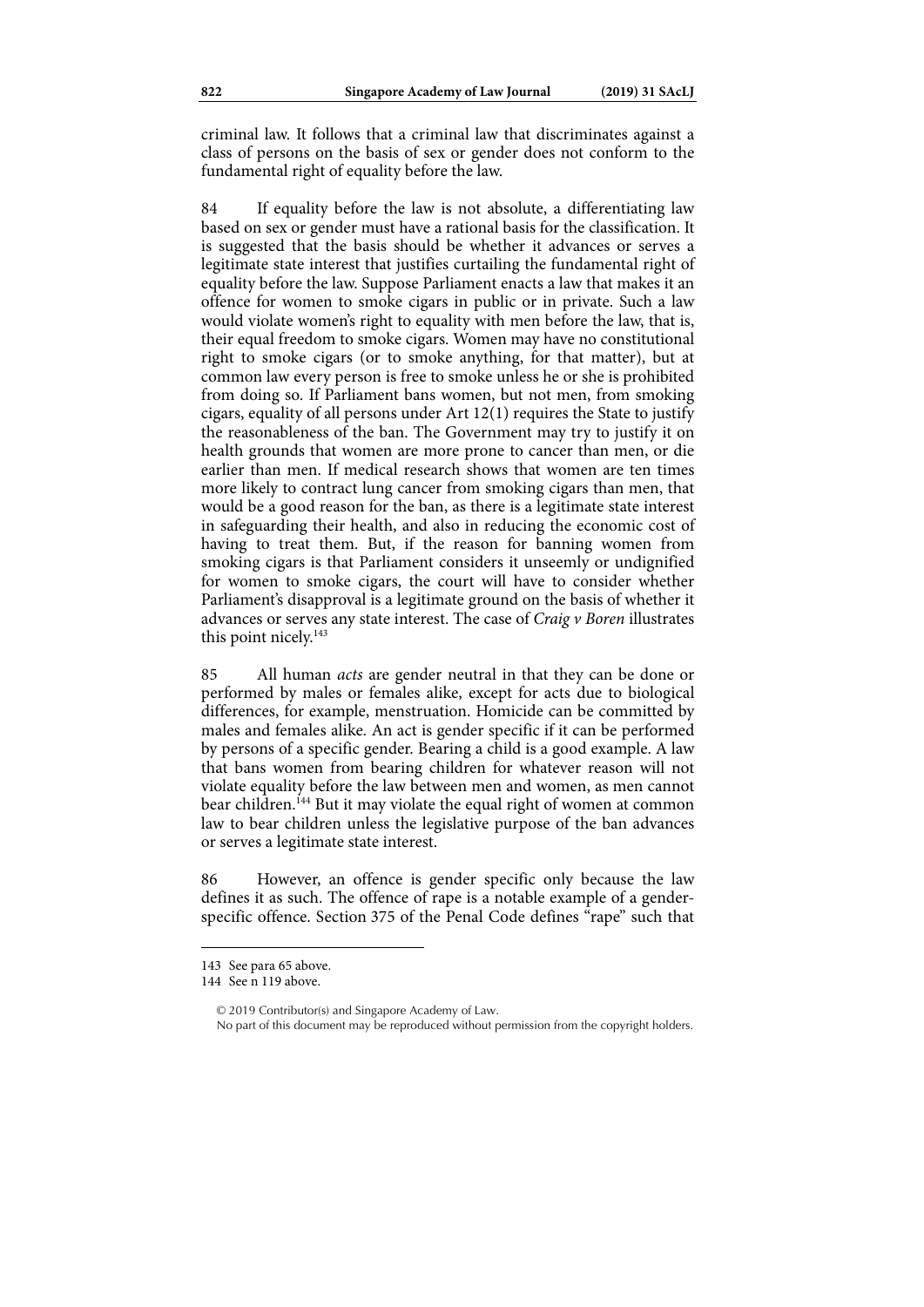only a male can commit the offence. However, if "rape" is defined as a kind of sexual assault, then it becomes a gender-neutral offence because it would then be possible for a female to assault a male sexually. Some offences in the Penal Code are expressed as gender specific, but in substance or functionally they are not. For example, infanticide is defined to mean a homicide by a woman of her child under 12 months old. But any person can kill an infant. If the killer is not the mother, he or she may be guilty of murder, which is punishable by death. If the killer is the mother, however, she is spared the death penalty because the law recognises that the homicide may be due to post-partum (or postnatal) depression. The offence is homicide in essence. It is no different from homicide caused by diminished responsibility. Another example is incest under s 376G(1). It is committed by "[a]ny man of or above the age of 16 years". However, s 376G(2) makes "[a]ny woman of or above the age of 16 years who, with consent", participates knowingly in the proscribed act, liable for incest.

87 This article argues that in the context of equality before the law, a law that criminalises a gender-neutral act as a gender-specific offence, and thereby discriminates against the class of specified offenders by sex or gender, makes that class unequal to persons (males and females) not falling within the class. Therefore, the classification violates equality of all persons before the law, and also equal protection of the law, unless the classification is reasonable, that is, it serves or advances a state interest under the reasonable classification test (or the intermediate review test, or the scrutiny test, if either is applicable).

88 In contrast, the role of the civil law in its regulatory function is to provide the social, economic and other needs of society. Laws enacted for social development and public welfare may apply differently to different classes of persons because of their different circumstances. Inequality will occur because such classifications. The Government is better placed than the courts to determine the efficiency and efficacy of its policies and programmes to achieve these objectives. It is for this reason that the courts defer to Parliament on such matters. This is the source and basis of the so-called presumption of constitutionality.<sup>145</sup>

89 Where civil rights are granted by the law, the equal protection of the law requires that persons who are equal should be treated equally, but not that unequal persons must be treated equally. The rational basis test was formulated by the US courts to safeguard the right to equality against any unequal legislative or executive action that violates equal protection of the law, and not equality before the law. It is suggested that judicial deference to the Legislature is only relevant to equal protection

<sup>145</sup> See para 108 below.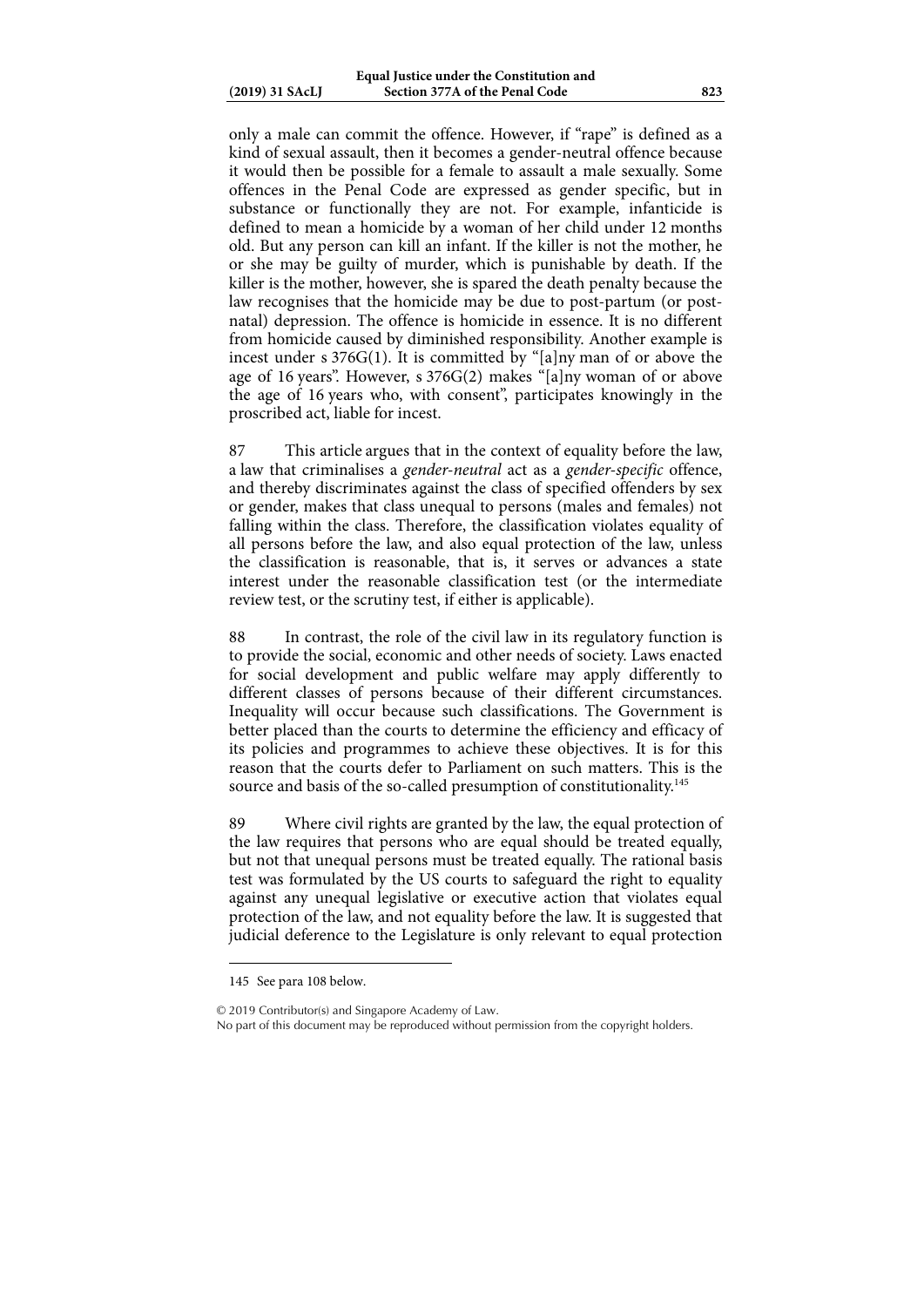of the law, but not equality before the law. It is also suggested that in the case of discriminatory criminal or civil legislation based on sex or gender, judicial deference is not appropriate, because the equality of men and women is a first-order constitutional right.

# *J. Higher standard of review of laws that curtail fundamental liberties*

90 The rational basis test has been applied to both civil and criminal laws in US, India, Malaysia and Singapore. Only the US Supreme Court applies a higher standard of review of differentiating laws that burdens fundamental rights. The Indian Supreme Court has not done so. Save for one instance, the Federal Court of Malaysia has also not done so. Neither has the Singapore Court of Appeal, because up to now the established test is the reasonable classification test. This article argues that, as a general principle, where discriminatory civil or criminal legislation curtails fundamental liberties, the courts should subject it to a higher standard of review for unconstitutionality. The principle is sound because fundamental liberties are granted by the Constitution and not by ordinary laws, and the courts should be vigilant in protecting such liberties.<sup>146</sup> There is no reason to believe that fundamental rights under the Constitution are of less value to Singaporeans and are given less protection than fundamental rights in the US Constitution.

<sup>146</sup> In Lim Meng Suang v Attorney General [2013] 3 SLR 118 at [113], the Judge rejected the strict scrutiny test in response to counsel's argument that the court should adopt it. The Judge said:

I do not advocate moving to the 'strict scrutiny' test of 'a more searching judicial inquiry' applied by the US courts when it comes to disadvantaged groups, suspect classification or impinging on fundamental rights (see Korematsu ([99] supra) and United States v Carolene Products Co 304 US 144 (1938) at 152 n 4). However, I would say it is only natural for our courts to scrutinise very carefully a piece of legislation and the relation between its purpose and the differentia underlying the classification prescribed therein if the court finds not only that the differentia in question appears arbitrary, but that it also appears to be discriminatorily based on factors like race or religion and concerns the fundamental liberties set out in Pt IV of the Constitution. [emphasis added]

With respect, the fact our courts will scrutinise such legislation very carefully in applying the reasonable classification does not provide the same degree of protection as the strict scrutiny test, as it is a deferential test and is easy to satisfy. As s 377A of the Penal Code (Cap 224, 2008 Rev Ed) curtails Lim's fundamental right of equality, it is not unreasonable to subject s 377A to a higher standard of review to determine whether there is a substantial state interest (under the intermediate scrutiny test) or a compelling state interest (under the strict scrutiny test), in differentiating between class (a) males and class (b) males or class (c) females under s 377A.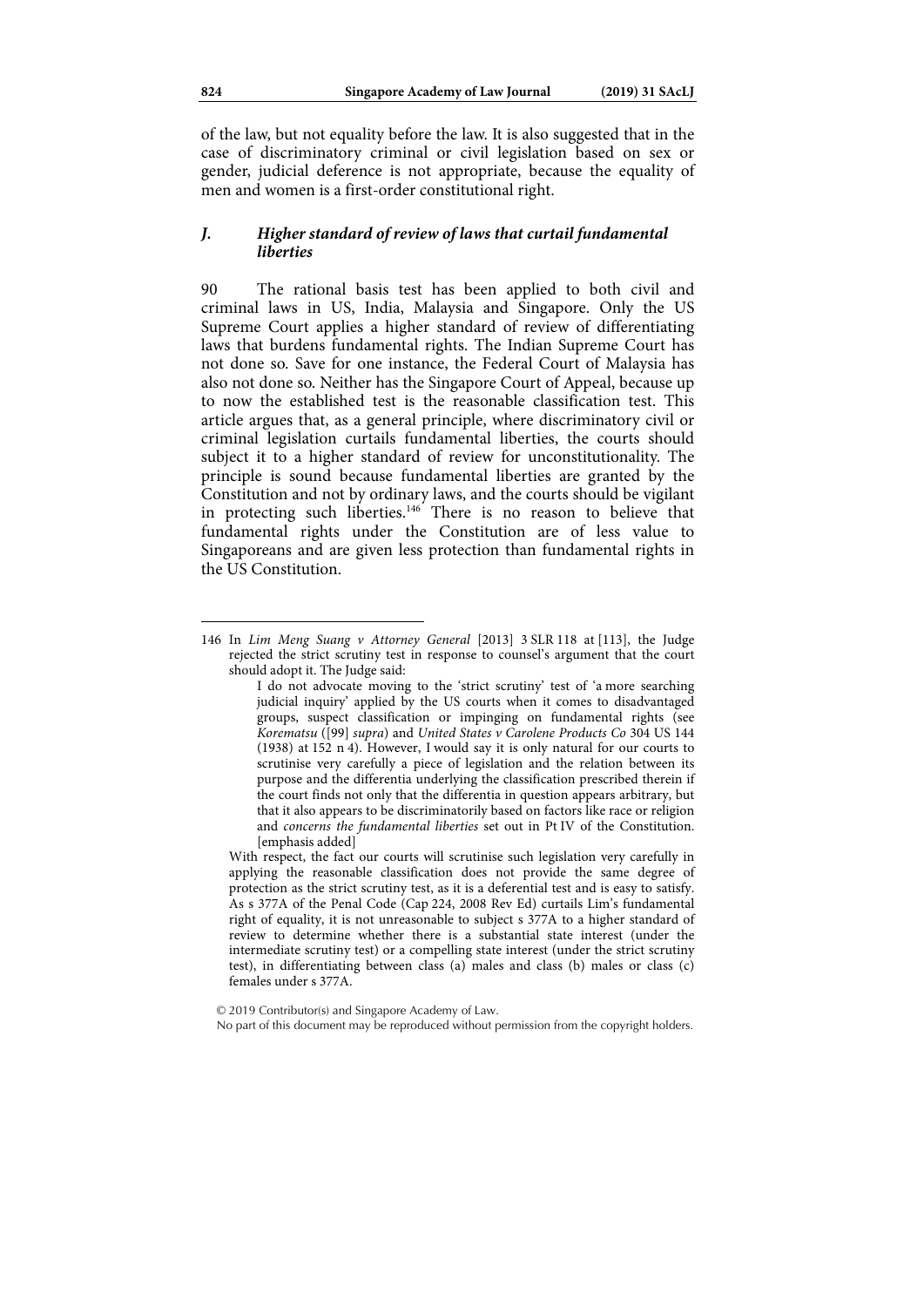# *K. Section 377A is an outlier in the criminal law regime*

91 Section 377A has been since 1938, and still is, an outlier in our criminal law regime. It was enacted to eliminate the mischief of male homosexual conduct involved in or associated with male prostitution. It was the product of a particular set of social conditions that existed at a particular point of time in Singapore's history. Such conditions ceased to exist in Singapore a long time ago. It is the only genuine gender-specific offence in our criminal laws.

92 This article has argued that s 377A does not criminalise penetrative sex. Leaving aside s  $376(1)(a)$ , non-consensual penetrative sex between same-sex (male) couples and opposite-sex couples, the question that needs to be resolved by the courts is whether the "private" element of s 377A is still relevant in Singapore society today, (a) assuming that it covers penetrative sex, but especially (b) if it covers only non-penetrative sex.

# **VII. ARTICLE 12(1)**

1

# *A. Equality before the law and equal protection of the law*

93 Article 12(1) declares that "All persons are equal before the law and entitled to the equal protection of the law". It is derived from Art  $8(1)$  of the Malaysian Constitution.<sup>147</sup> The concept of equality before the law originates from English common law and means that the law of the land shall apply equally to all. No one is above the law, and everyone is equal under the law. Hence, the law shall not discriminate against any person (or any citizen) on the basis of birth (descent), gender, race, religion, position or other personal attributes.

94 The concept of equal protection of the law comes from the Fourteenth Amendment in the US Constitution ("Equal Protection Clause") which provides: "… nor shall any State deny to any person within its jurisdiction the equal protection of the laws". The Equal Protection Clause does not grant rights. It requires US states not to deny persons within their jurisdiction the same rights, privileges, and protection to all persons in any law enacted by the state legislatures.

© 2019 Contributor(s) and Singapore Academy of Law. No part of this document may be reproduced without permission from the copyright holders.

<sup>147</sup> Both Art 12(1) of the Constitution of the Republic of Singapore (1999 Reprint) and Art 8(1) of the Malaysian Constitution of the are worded in substantially the same language as Art 7 of the Universal Declaration of Human Rights (10 December 1948) which states: "All are equal before the law and are entitled without any discrimination to equal protection of the law."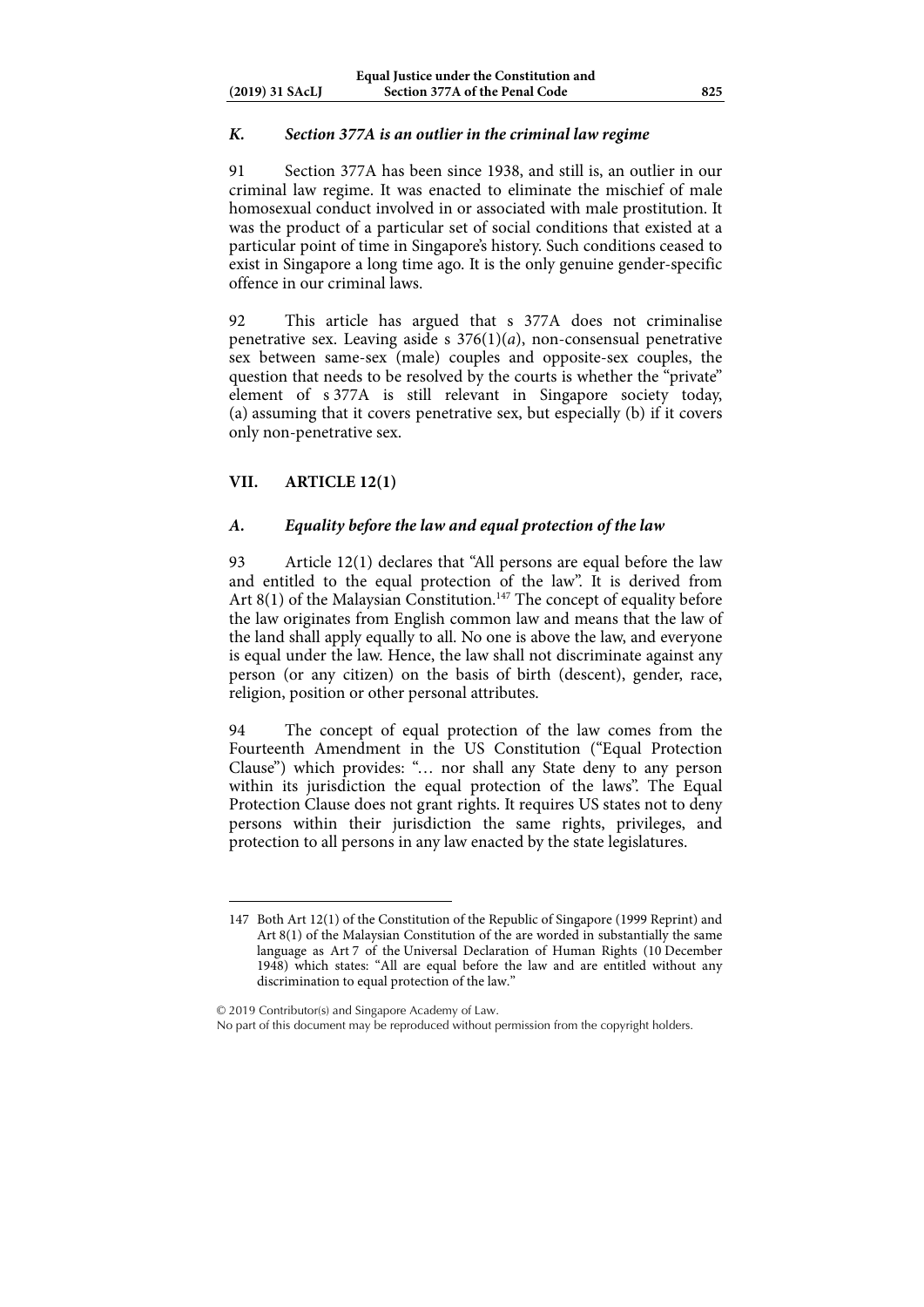95 Article 14 of the Indian Constitution is expressed in the same way as the Equal Protection Clause. It does not grant any rights, like the Malaysian or Singapore Constitution. It commands that: "The State shall not deny to any person equality before the law or the equal protection of the laws within the territory of India."

## *B. Equality before the law and equal protection of the law distinguished*

96 There may be an important, but so far unrecognised, difference in the nature of these fundamental rights granted by the four Constitutions. Articles 12(1) and 8(1) respectively of the Singapore and Malaysian Constitutions grant to all persons the right to equality before the law and equal protection of the law as positive rights. Equality of all persons before the law is a discrete right granted by the Constitution, separate and distinct from the entitlement to equal protection of the law. Equality before the law exists as a constitutional right, without any legislative or executive action. It is a first-order right because it is granted by the Constitution.

97 In contrast, equal protection of the law is an entitlement to equal laws, and is contingent upon laws being enacted which grant statutory rights to the people. Equal protection is engaged when rights and liabilities are granted or imposed by unequal laws enacted by Parliament. It is only then that equal protection of the law plays its constitutional role. The constitutional entitlement to equal protection is meaningless if there are no unequal laws. The declaration that all persons are entitled to equal protection of the law is a constitutional command that when Parliament makes laws, for example, to promote economic and social development or the public welfare, such laws must treat all persons equally and accord them the same rights, privileges, and protections, unless a state interest is served or advanced in treating them unequally.

98 Statutory rights are second-order rights since they are granted by legislation. Statutory rights, along with statutory burdens, are granted or imposed by law invariably in the context of social legislation of a regulatory nature to promote economic and social development to further public welfare and advance the public good. It is accepted by the courts that there is a need to qualify rights and burdens in such kinds of legislation. Such limitation of equality to equals is essential for effective and good government. In such kinds of legislation, the Legislature is assumed to know the needs of the people, and for this reason, the courts defer to the judgment of the Legislature on such policy issues. This deference is the basis of the so-called presumption of constitutionality in the context of such kinds of legislation.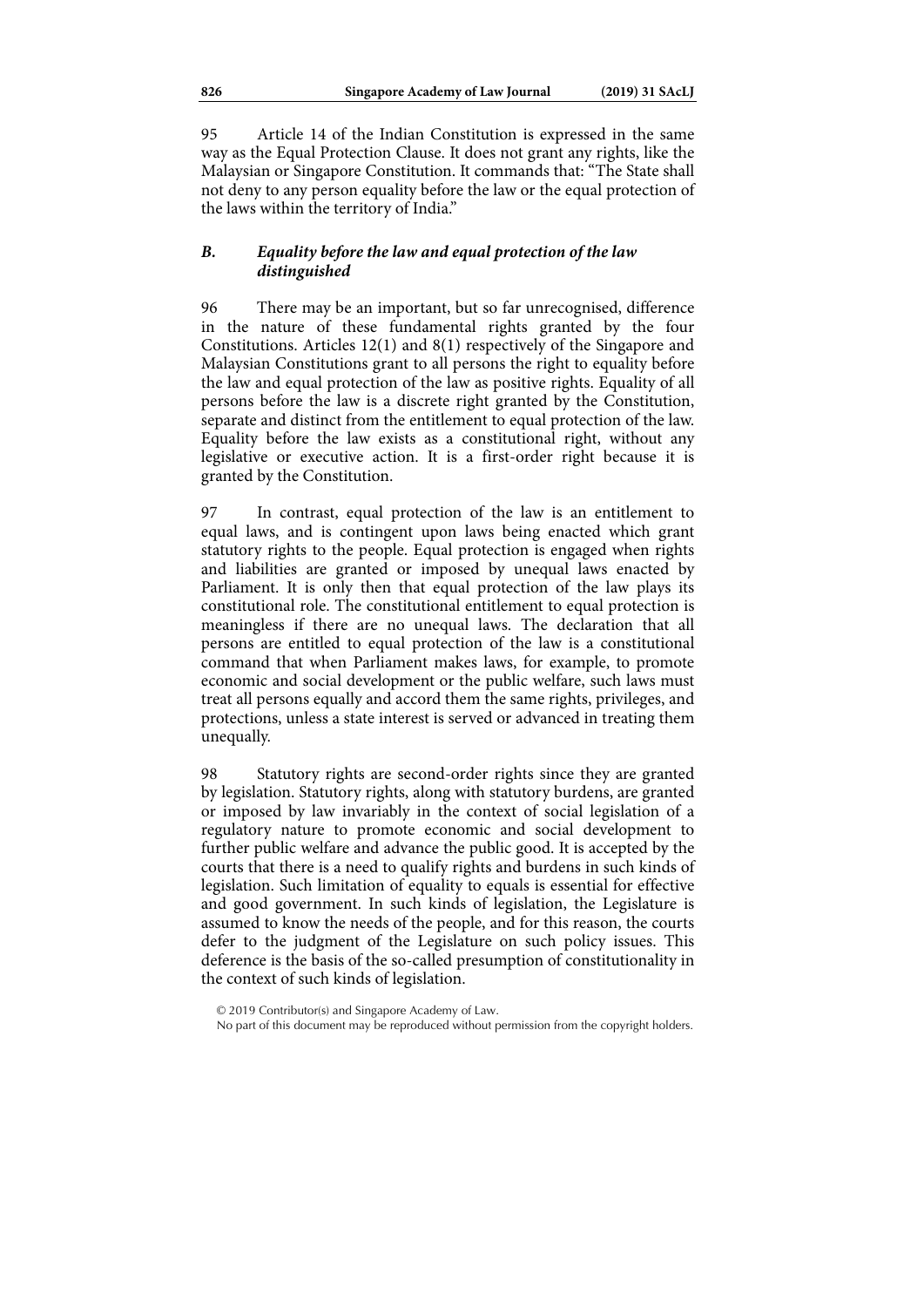99 This article argues that our courts should make a distinction between first-order rights and second-order rights, particularly in the field of criminal legislation which, by its nature, curtails or limits constitutional or statutory rights, in contrast with legislation of a regulatory nature which, by its purpose, creates such rights and grants them to one class of persons but not to another class of persons. In the succinct formulation of Tom Bingham, "[t]he law should apply equally to all, save to the extent that objective differences justify their differentiation"<sup>148</sup>

100 The Fourteenth Amendment and Art 14 of the Indian Constitution do not grant equality before the law but prohibit the State from denying to persons within its jurisdiction equal treatment in state laws, unlike Art 12(1) which grants equality before the law. Equal protection of the law under the US and Indian Constitutions entitles the people to equal treatment under laws enacted by the State, similar to equal protection under Art 12(1) of the Constitution, except where unequal treatment serves or advances a legitimate state interest.

101 This distinction may explain why the Indian courts have applied only the reasonable classification test, and no other test, to determine whether a differentiating law violates Art 14. It may also explain why the Indian courts see no difference between equality before the law and equal protection of the law as constitutional rights. In Anwar Ali Chakravartti J said:<sup>149</sup>

> I may add, however, that besides the guarantee of 'equal protection of the laws', drawn from the American Constitution, Article 14 contains another guarantee which is of 'equality before the law' and which appears to have been drawn from the common law of England. But it does not appear that for practical purposes, the additional phrase adds anything to the guarantee contained in the other expression. One guarantees equality of status before the law, while the other guarantees equal security under it and both are aimed at attaining the common object that all shall stand before the law on equal terms. But 'equality before the law' is also equality of equals: Article 14 does not declare that persons not in fact equal shall nevertheless be treated as equal in law or that circumstances not in fact the same shall nevertheless be regarded by law as so.

On appeal to the Supreme Court, Das J said:<sup>150</sup>

Article 14 of our Constitution, it is well known, corresponds to the last portion of section 1 of the Fourteenth Amendment to the American Constitution except that our article 14 has also adopted the English

© 2019 Contributor(s) and Singapore Academy of Law.

 $\overline{a}$ 

<sup>148</sup> Tom Bingham, The Rule of Law (Allen Lane, 2010) at p 55.

<sup>149</sup> Anwar Ali Sarkar v State of West Bengal AIR 1952 Cal 150 at [98].

<sup>150</sup> State of West Bengal v Anwar Ali Sarkar AIR 1952 SC 75.

No part of this document may be reproduced without permission from the copyright holders.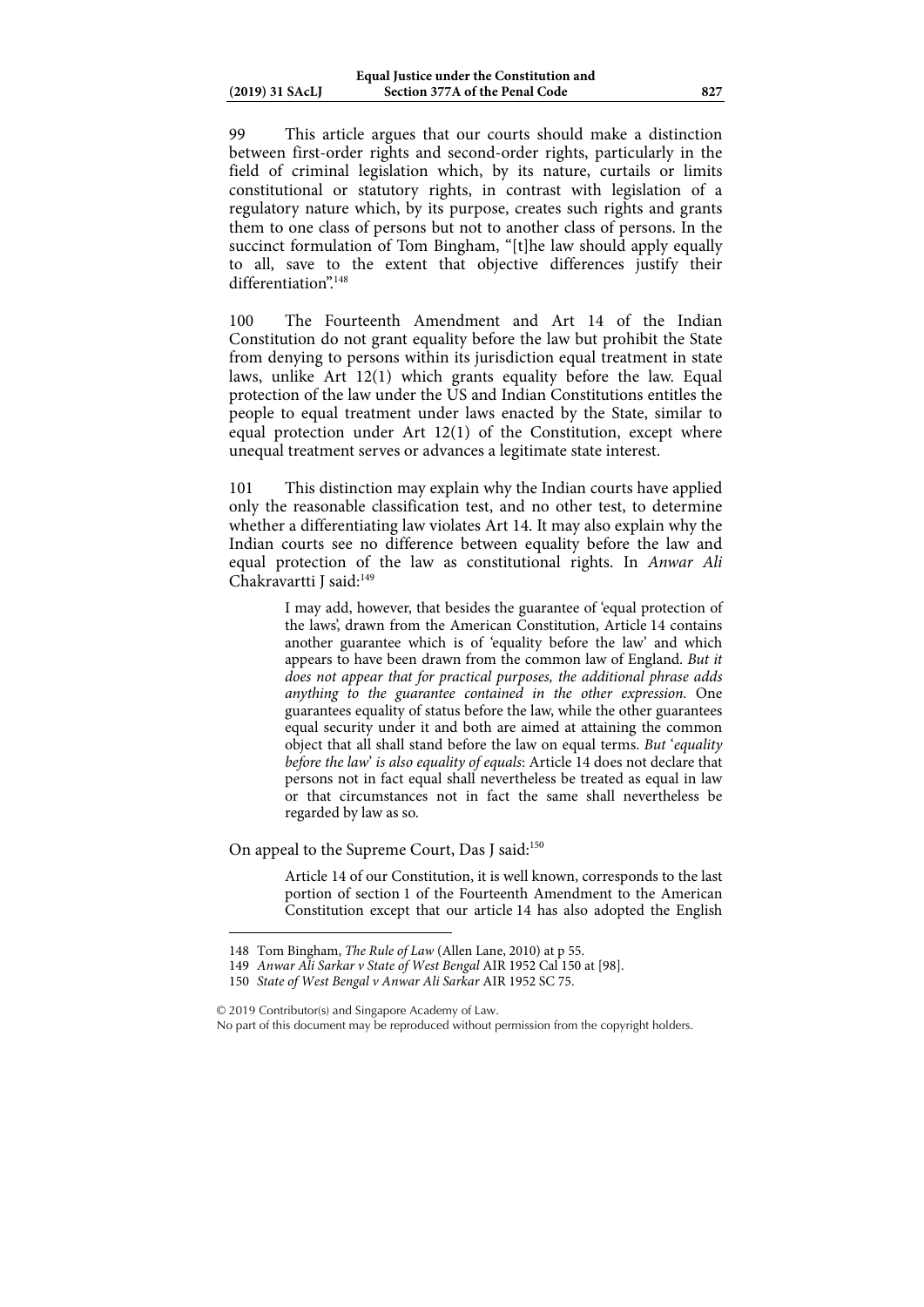doctrine of rule of law by the addition of the words 'equality before the law'. It has not, however, been urged before us that the addition of these extra words has made any substantial difference in its practical application. [emphasis added]

102 The Malaysian courts have followed the Indian decisions under Art 14 without considering whether the equality before the law clause is the same in both Constitutions. It is not. In *Public Prosecutor*  $v$  *Su Liang* Yu,<sup>151</sup> Hashim Yeop A Sani J referred to State of West Bengal v Anwar Ali Sarkar<sup>152</sup> and said:<sup>153</sup>

> … Although the Fourteenth Amendment does not contain the phrase 'equality before the law' as in the Indian Constitution there is in fact no significant difference as a result. As tautological as both the Indian and the Pakistan provisions our Merdeka Constitution also emerged with the provision of Article 8(1) which provision was carried in toto into the Malaysian Constitution today.

> The dominant idea in both the expressions 'equal before the law' and 'equal protection of the law' is that of equal justice. The meaning of these two expressions have been decided in a number of decisions of the US Supreme Courts and also the Indian Supreme Courts and certain principles have been settled and accepted …

> … Clause (1) of our Article 8 does not proclaim that all persons must be treated alike but only that persons in like circumstances must be treated alike

103 Our courts have also not considered the structural difference between Art 12(1) of the Constitution and Art 14 of the Indian Constitution, and also of the Equal Protection Clause. In Lim Meng Suang HC the Judge said: $154$ 

> It is now settled law that equality before the law and equal protection of the law under Art 12(1) does not mean that all persons are to be treated equally, but that all persons in like situations are to be treated alike: see, eg, Taw Cheng Kong (CA) and Ong Ah Chuan. [emphasis added]

In this passage, the Judge treats the first-order right of equality before the law granted by the Constitution as a second-order right to equal treatment under statutory laws. Equality before the law is a positive right that implies entitlement to equal protection of the law. The Judge's formulation echoes the words of O'Connor J in Lawrence v Texas:155

<sup>151 [1976] 2</sup> MLJ 128.

<sup>152</sup> AIR 1952 SC 75; 1952 SCR 284.

<sup>153</sup> Public Prosecutor v Su Liang Yu [1976] 2 MLJ 128.

<sup>154</sup> Lim Meng Suang v Attorney-General [2013] 3 SLR 118 at [44].

<sup>155 539</sup> US 558 at 579 (2003).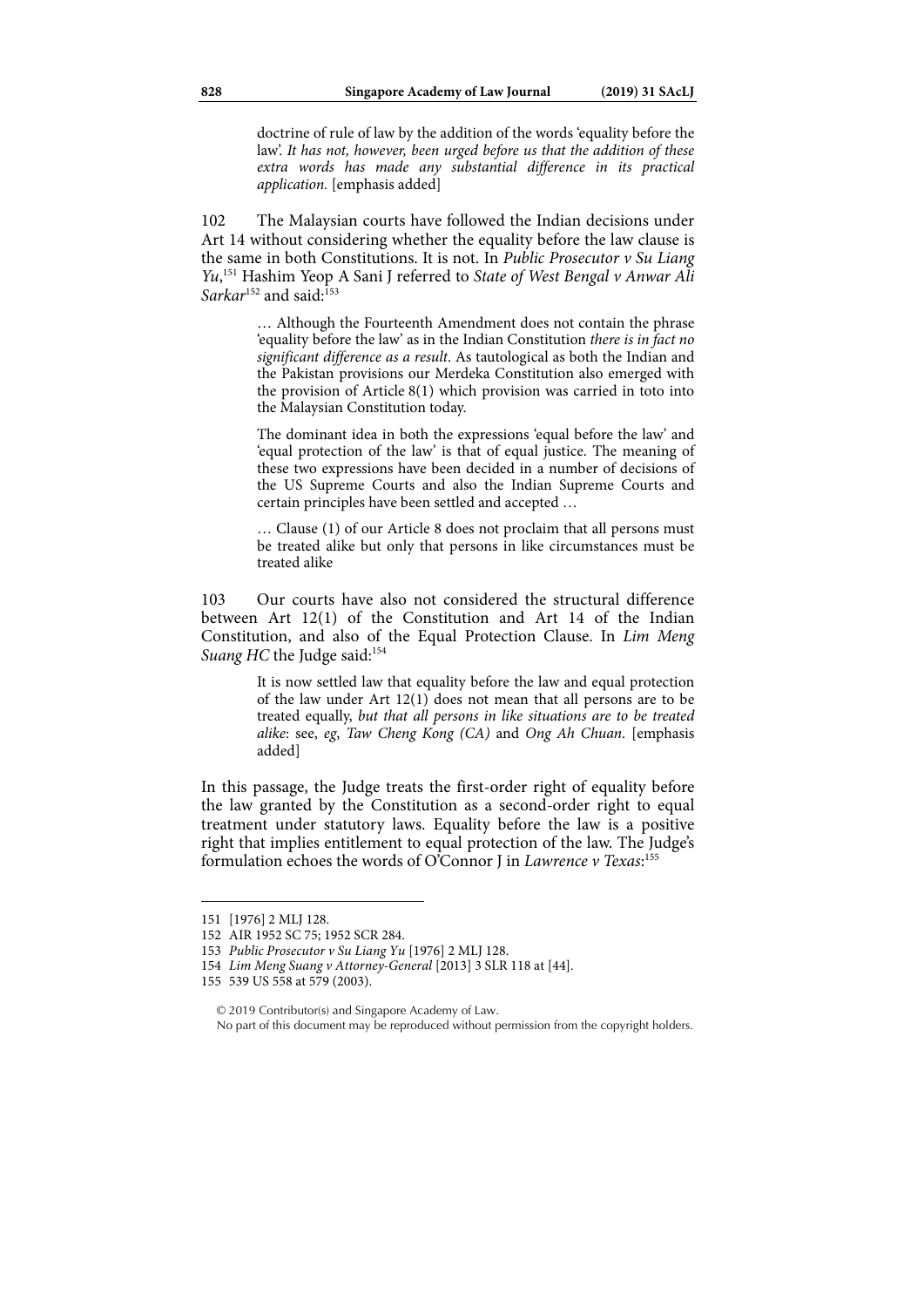The Equal Protection Clause … 'is essentially a direction that all persons similarly situated should be treated alike.'

104 In Lim Meng Suang CA, the Court of Appeal also makes no distinction between equality before the law and entitlement to equal protection of the law in its analysis of equality before the law in Art  $12(1)$  in this passage:<sup>156</sup>

> … Art 12(1) comprises two main limbs. The first states that '[a]ll persons are equal before the law' ... what does the phrase 'the law' in this ... limb … mean? Does it refer to the law in general? If so, then this … limb is no more than a declaratory statement that is … self-evident. … In the context of the present appeals, 'the law' would then refer to s 377A. But, even if that be the case, … on what legal basis and on what legal criterion (or criteria) can the court find that a particular person or group of persons has not been accorded equality of treatment in relation to s 377A? Presumably, all those who fall within the scope of s 377A would be considered to be 'equal' before that particular provision, but that would hardly be an argument which the Appellants would want to rely upon. If the Appellants seek to argue that they are not being accorded equal treatment because s 377A applies only to them (ie, Lim, Chee and Tan) and no other male homosexuals, that would be an entirely separate and distinct argument which would require a separate criterion (or set of criteria) for determining whether the Appellants' Art 12(1) rights have indeed been violated. [emphasis in original]

105 Article 12(1) is self-evident in granting equality before the law as a constitutional right to all persons, that is, males and females. It is suggested that if males and females are equal before the law, and equal to one another under the law, then s 377A in criminalising only male homosexual conduct violates the right to equality of class (a) males as they fall within the class of "all persons" but not class (b) males or class (c) females. It is also suggested that the appellants' complaint is not that they have not been accorded unequal treatment because s 377A applies only to them and no other male homosexuals. Their complaint is that s 377A does not apply, as it should, to class (b) males and class (c) females, in respect of acts of gross indecency, which all of them can commit. Their complaint is that s 377A treats them unequally since they, but not class (b) males or class (c) females, are punishable for committing acts of gross indecency.

106 Both declarations in Art 12(1) recognise the central idea of equal justice for all persons. Equal justice is not achieved merely because a legislative classification applies to all persons within the class. That would be like saying the law applies equally to all to whom it applies,

© 2019 Contributor(s) and Singapore Academy of Law.

1

No part of this document may be reproduced without permission from the copyright holders.

<sup>156</sup> Lim Meng Suang v Attorney-General [2015] 1 SLR 26 at [73].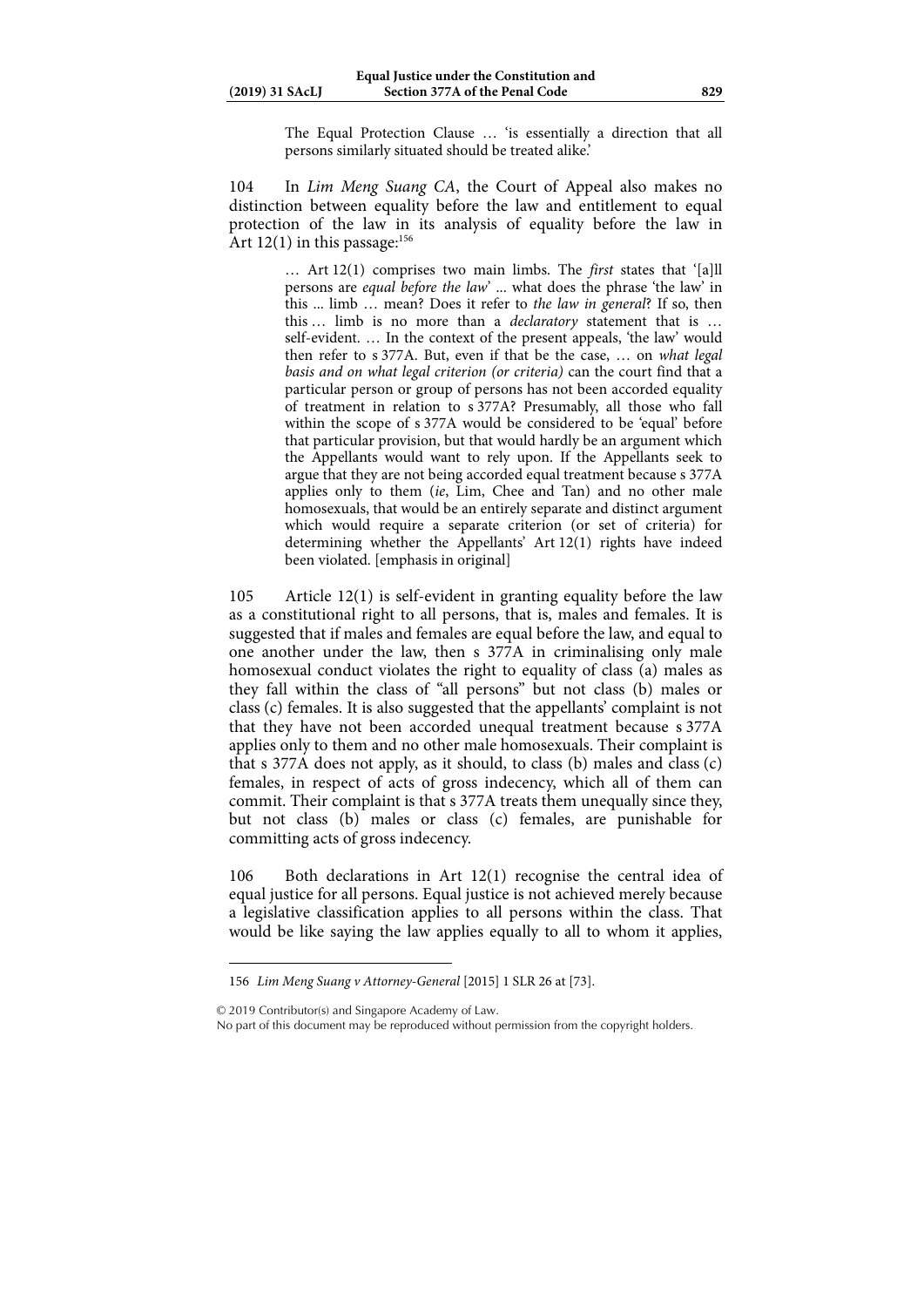which is clearly a circularity. The issue is whether Art 12(1) allows the State to enact a differentiating law that targets a specific class of males, viz, male homosexuals, with respect to acts of gross indecency, but not other classes of males or females in respect of similar acts of gross indecency.

107 The Court of Appeal also said:<sup>157</sup>

… Art 12(1) … is clearly declaratory and aspirational in nature … does not really set out any concrete legal principles which can guide the courts, such as the 'reasonable classification' test. Indeed, the 'reasonable classification' test itself was formulated by the courts, and it does … furnish the courts with particular legal principles that give effect (albeit not fully) to the concept of equality embodied in Art 12(1). [emphasis in original]

While it is true that Art 12(1) is declaratory in form, it is not aspirational in the sense that it grants a right to all persons before the law – the right to be treated as equals. The court must give effect to it as a substantive right, and not as an aspirational ideal. Article 12(1) is not a preamble or a constitutional directive, but a substantive constitutional provision. While the first declaration may seem open-ended (whereas the second declaration has been thoroughly analysed in US, Indian, Malaysian and Singapore cases), the absence of concrete legal principles only means that the constitution-makers have left it to the courts to formulate the principles. Indeed, it is their duty to do so to give effect to that right against any legislative or executive encroachment. If, as the court said, the reasonable classification does not furnish the courts with particular legal principles to give full effect to the right of equality of all persons before the law, then the courts must either modify or revise the test (which is only a judicial test) or adopt another more appropriate test to give full effect to such right. In any case, as pointed out earlier, the reasonable classification was not formulated for the right of equality before the law, but for entitlement to equal protection. The difference between the two declarations in Art 12(1) requires a more intensive examination than is possible in this article.

#### **VIII. Presumption of constitutionality**

#### *A. Role of the presumption in constitutional adjudication*

108 In Lim Meng Suang HC, the Judge referred to Middleton v Texas Power and Light  $Co<sup>158</sup>$  ("Middleton") as the source of the presumption of

158 249 US 152 (1919).

1

© 2019 Contributor(s) and Singapore Academy of Law.

No part of this document may be reproduced without permission from the copyright holders.

<sup>157</sup> Lim Meng Suang v Attorney-General [2015] 1 SLR 26 at [88].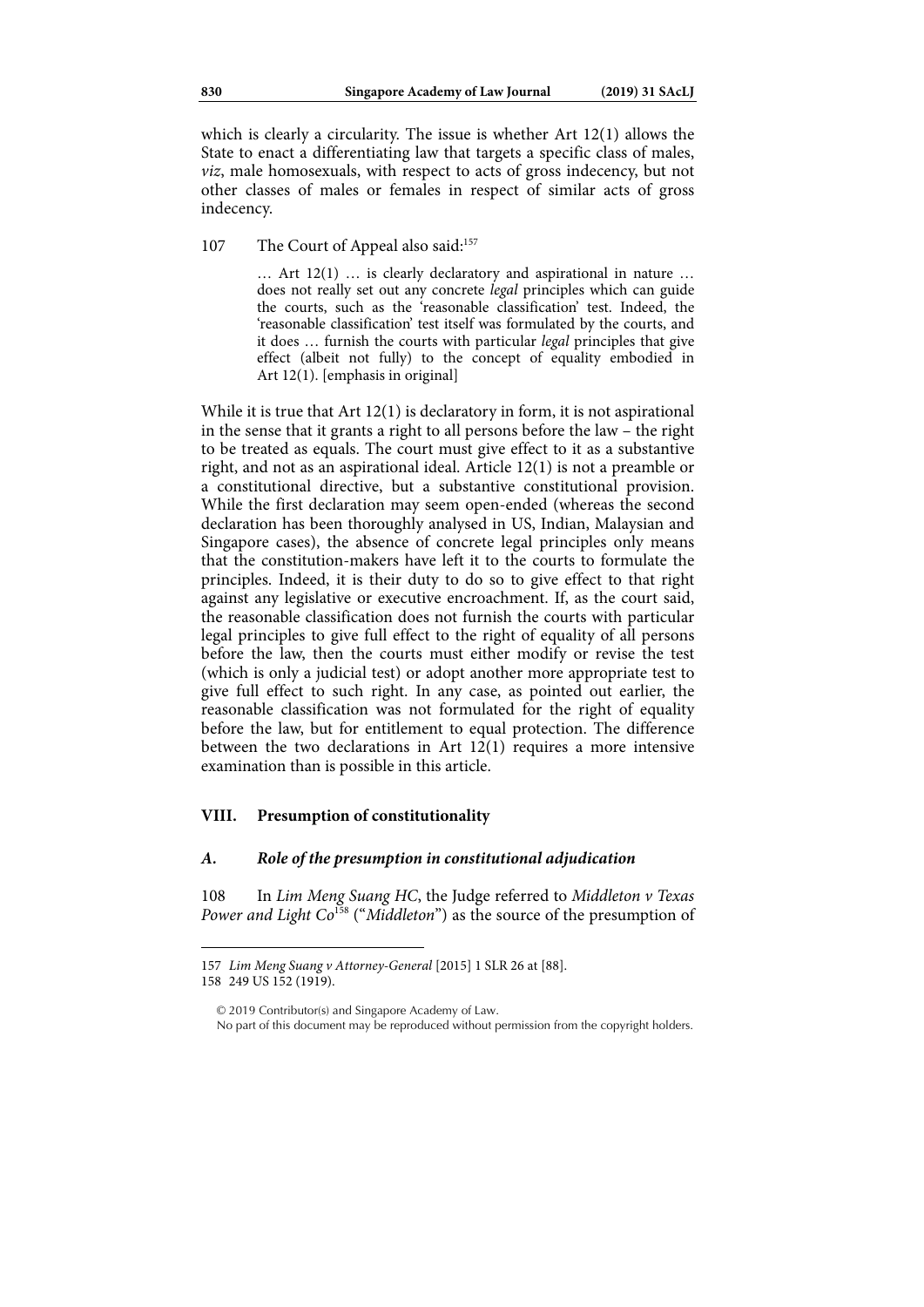constitutionality. Middleton was approved and applied in Chiranjit Lal Chowdhuri v The Union of India,  $159$  Public Prosecutor v Su Liang Yu,  $160$ Malaysian Bar,<sup>161</sup> Lee Keng Guan v Public Prosecutor<sup>162</sup> and Taw Cheng Kong (CA).<sup>163</sup> The Judge's findings are summarised below:<sup>164</sup>

> (a) There is a strong presumption that an impugned law is constitutional. The presumption stems from the wide power of classification which the Legislature has in making laws operating differently as regards different groups of persons to give effect to its policies.

> (b) The court prima facie leans in favour of constitutionality and supports the impugned legislation if it is reasonable to do so.

> (c) The party challenging the validity of legislation has to discharge the burden of rebutting the presumption by providing some material or factual evidence to show that it was enacted arbitrarily or had operated arbitrarily.<sup>165</sup>

# *B. There should be no presumption of constitutionality in constitutional adjudication*

109 This article argues that the presumption of constitutionality has no role in constitutional adjudication, and the courts should cease to presume that differentiating laws, whether civil or criminal, that are impugned for violation of Art 12(1) are constitutional unless proven otherwise by the applicant.166 The reasons are discussed below.

# *C. Rationale of presumption – Legislature knows best*

110 In Middleton, the US Supreme Court held that the Texas Workmen's Compensation Act, which compelled employers of more than five employees to provide workmen's compensation insurance for

1

- 164 Lim Meng Suang and Kenneth Chee Mun-Leong v Attorney-General [2013] 3 SLR 118 at [103]–[104].
- 165 Public Prosecutor v Taw Cheng Kong [1998] 2 SLR(R) 489 at [80].
- 166 The reasons are discussed at paras 93–105 above.

© 2019 Contributor(s) and Singapore Academy of Law.

<sup>159</sup> In Chiranjit Lal Chowdhuri v Union of India 1950 SCR 869 at 913, Mukherjea SCJ said:

<sup>[</sup>I]t is not disputed also on behalf of the respondents that the presumption is always in favour of the constitutionality of an enactment and the burden is upon him who attacks it, to show that there has been transgression of constitutional principles.

<sup>160 [1976] 2</sup> MLJ 128.

<sup>161</sup> Malaysian Bar v Government of Malaysia [1987] 2 MLJ 165.

<sup>162 [1977–1978]</sup> SLR(R) 78.

<sup>163</sup> Public Prosecutor v Taw Cheng Kong [1998] 2 SLR(R) 489.

No part of this document may be reproduced without permission from the copyright holders.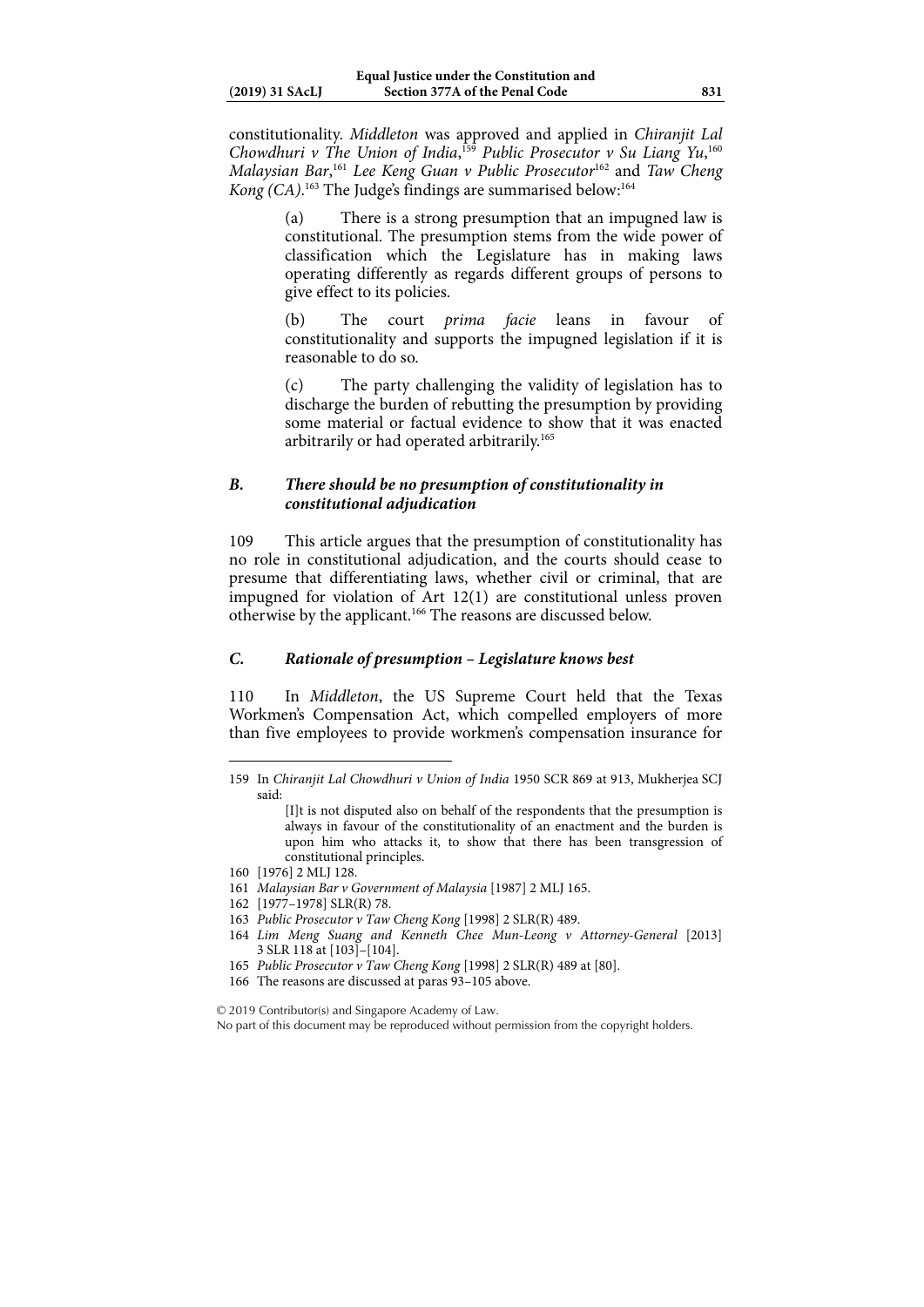them, but not domestic servants, farm labourers and other specified employees and other labourers, did not violate the Equal Protection Clause and that a party who challenged the constitutionality of such a law must show that the classification was unreasonable or arbitrary. The court explained the rationale of its decision:<sup>167</sup>

> It must be presumed that a Legislature understands and correctly appreciates the needs of its own people, that its laws are directed to problems made manifest by experience and that its discriminations are based upon adequate grounds.

This passage states the rationale on which the presumption is founded – that the Legislature understands and correctly appreciates the needs of its own people. That being the accepted wisdom, the courts should not question but defer to the judgment of the Legislature on the nitty gritty of such legislation that requires to be built into any classification. The court will presume that the law is not arbitrary in discriminating against classes of persons by classifying them for the purpose of the law. Hence, if any person challenges the constitutionality of the differentiating law, he must prove that it violates a constitutional right – in this case the entitlement of equal protection of law.

111 In Taw Cheng Kong CA, the Court of Appeal elaborates on the presumption as follows:<sup>168</sup>

> From the case above and applying the principles adopted, it seemed to us that, unless the law is plainly arbitrary on its face, postulating examples of arbitrariness would ordinarily not be helpful in rebutting the presumption of constitutionality. This is because another court or person can well postulate an equal number if not more examples to show that the law did not operate arbitrarily. If postulating examples of arbitrariness can always by themselves be sufficient for purposes of rebuttal, then it will hardly be giving effect to the presumption that Parliament knows best for its people, that its laws are directed at problems made manifest by experience, and hence its differentiation is based on adequate grounds. Therefore, to discharge the burden of rebutting the presumption, it will usually be necessary for the person challenging the law to adduce some material or factual evidence to show that it was enacted arbitrarily or had operated arbitrarily. Otherwise, there will be no practical difference between the presumption and the ordinary burden of proof on the person asserting unconstitutionality. In the present case, no such evidence was adduced by the respondent, and the learned judge simply postulated examples of arbitrariness in a vacuum. That, in our view, could not rebut the presumption. [emphasis added]

© 2019 Contributor(s) and Singapore Academy of Law. No part of this document may be reproduced without permission from the copyright holders.

<sup>167</sup> Middleton v Texas Power and Light Co 249 US 152 at 157 (1919).

<sup>168</sup> Public Prosecutor v Taw Cheng Kong [1998] 2 SLR(R) 489 at [80].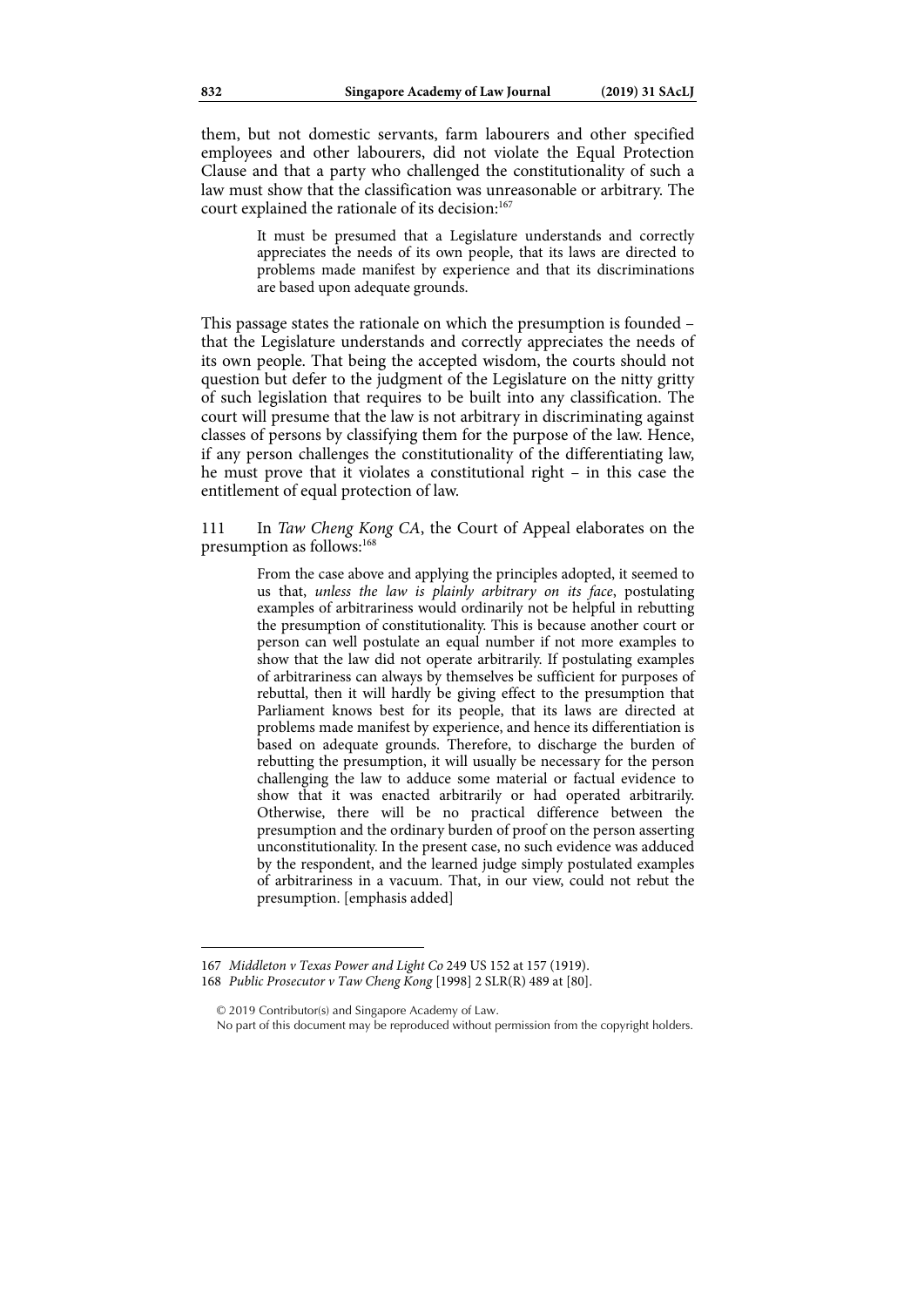This article takes the position that there is indeed no difference between the presumption and the ordinary burden of proof on the person asserting unconstitutionality. If the challenger has the burden of proving unconstitutionality, it is difficult to understand why it is necessary for the court to presume in favour of the Legislature that the impugned law is constitutional.

### *D. Application of presumption to pre-constitution and post-constitution laws*

112 In Lim Meng Suang HC, the Judge held that the presumption of constitutionality applied to s 377A without explaining why. The Court of Appeal in Lim Meng Suang CA also held that the presumption was applicable on the ground that pre-constitution laws are not "inferior" to post-constitution laws as they constitute part of the corpus of Singapore law, although they did not operate as strongly as compared to postconstitution laws which would have been promulgated in the context of an elected legislature. It is not clear what the qualification (of "not inferior") entails, but with respect, the reasoning puts the cart before the horse. A pre-constitution law constitutes part of the law of Singapore after the commencement of the Constitution only if it conforms to the Constitution as stipulated under Art 162. This is the very issue before the court, that is, whether s 377A conforms to the Constitution. If any pre-constitution law is presumed to be constitutional, Art 162 would serve no purpose. Furthermore, the presumption is premised on the fact that the Legislature understands the needs of the people in treating them differently. This premise is absent in the case of a pre-constitution statute.<sup>169</sup> It is submitted that the Courts erred in holding that the presumption of constitutionality applies to pre-constitution laws.

 $\overline{a}$ 

<sup>169</sup> See Navtej Singh Johar v Union of India Writ Petition (Criminal) No 76 of 2016 (India: Supreme Court, 6 September 2018), where Nariman SCJ explained why no such presumption applied to a pre-constitution statute (at [90] of his judgment):

The presumption of constitutionality of a statute is premised on the fact that Parliament understands the needs of the people and that, as per the separation of powers doctrine, Parliament is aware of its limitations in enacting laws … and cannot transgress the fundamental rights of the citizens and other constitutional provisions in doing so. Parliament is therefore deemed to be aware of the aforesaid constitutional limitations. Where, however, a preconstitution law is made by either a foreign legislature or body, none of these parameters obtain. It is therefore clear that no such presumption attaches to a pre-constitutional statute like the Indian Penal Code. In fact, in the majority judgment of B P Jeevan Reddy J in New Delhi Municipal Council v State of Punjab and Ors (1997) 7 SCC 339, the Punjab Municipal Act of 1911 was deemed to be a post-constitutional law inasmuch as it was extended to Delhi only in 1950, as a result of which the presumption of constitutionality was raised. Ahmadi CJ's dissenting opinion correctly states that if a pre- (cont'd on the next page)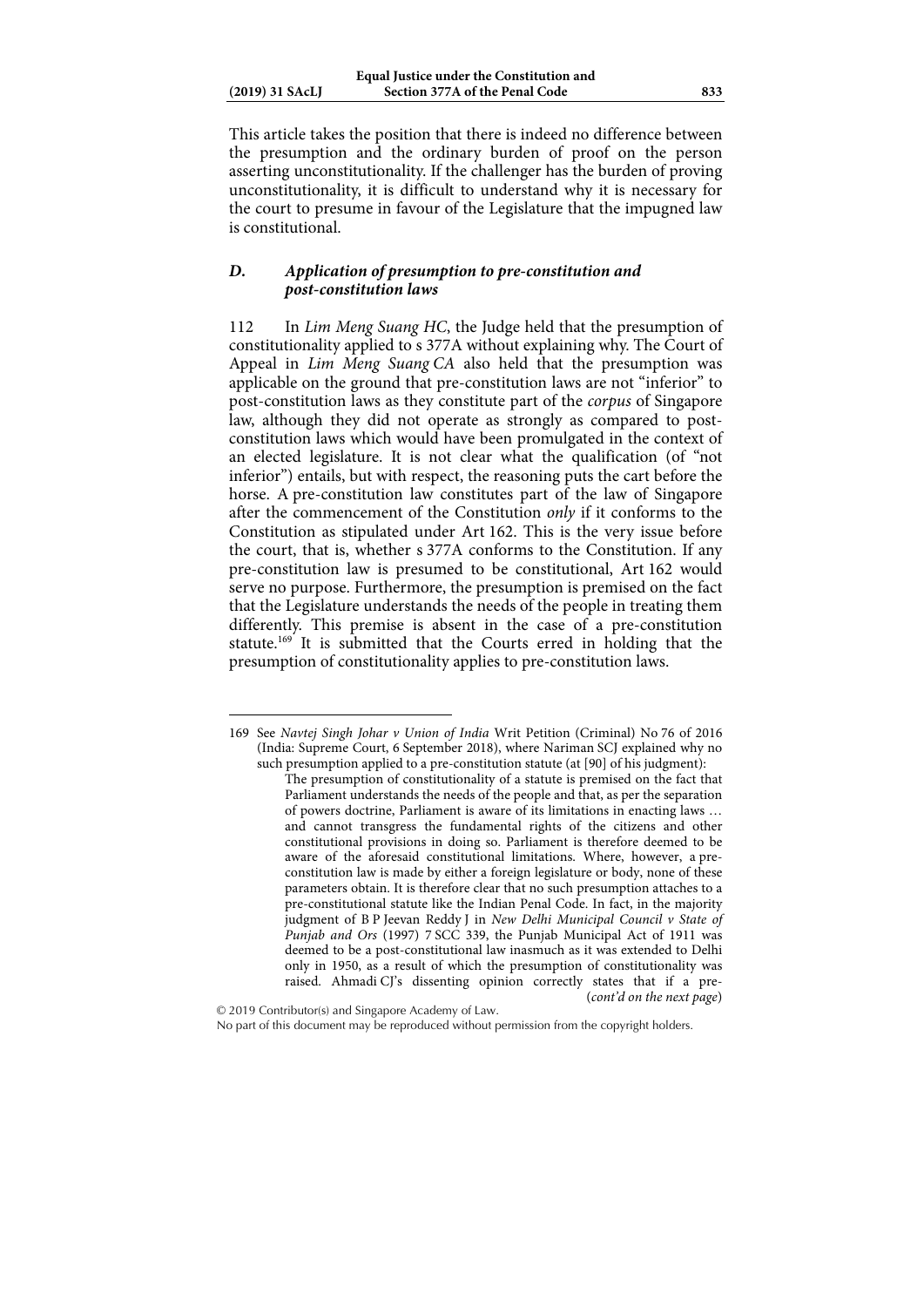## *E. The presumption and the fundamental principles of natural justice*

113 The legal system of Singapore incorporates the adversarial trial, under which a party who asserts a fact or a claim has the legal burden of proving it, whether in civil or criminal matters. However, there is also an evidential burden of proving a particular fact. The burden of proving a particular fact may shift to the opposite party in the course of the trial. These principles were developed in common law trials and are enacted in ss  $103-108$  of the Evidence Act.<sup>170</sup>

114 In this connection, it is necessary to recall what the Privy Council said in Ong Ah Chuan v Public Prosecutor<sup>171</sup> ("Ong Ah Chuan") on the meaning of the word "law" in Art  $9(1)$ :<sup>172</sup>

> 26 In a constitution founded on the Westminster model and particularly in that part of it that purports to assure to all individual citizens the continued enjoyment of fundamental liberties or rights, references to 'law' in such contexts as 'in accordance with law', 'equality before the law', 'protection of the law' and the like, in their Lordships' view, refer to a system of law which incorporates those fundamental rules of natural justice that had formed part and parcel of the common law of England that was in operation in Singapore at the commencement of the Constitution. It would have been taken for granted by the makers of the Constitution that the 'law' to which citizens could have recourse for the protection of fundamental liberties assured to them by the Constitution would be a system of law that did not flout those fundamental rules. If it were otherwise it would be misuse of language to speak of law as something which affords 'protection' for the individual in the enjoyment of his fundamental liberties, and the purported entrenchment (by Art 5) of Arts 9(1) and 12(1) would be little better than a mockery.

> 27 One of the fundamental rules of natural justice in the field of criminal law is that a person should not be punished for an offence unless it has been established to the satisfaction of an independent and unbiased tribunal that he committed it. This involves the tribunal's being satisfied that all the physical and mental elements of the offence with which he is charged, conduct and state of mind as well where that

 $\overline{a}$ 

© 2019 Contributor(s) and Singapore Academy of Law.

No part of this document may be reproduced without permission from the copyright holders.

constitutional law is challenged, the presumption of constitutional validity would not obtain.

In Norris v Attorney-General of Ireland [1984] IR 36, two Supreme Court judges held that the presumption did not apply to pre-constitution laws (O'Higgins J at 54, McCarthy J at 95).

<sup>170</sup> Cap 97, 1997 Rev Ed. The Evidence Act is a pre-constitution law that conforms to the Constitution.

<sup>171 [1979–1980]</sup> SLR(R) 710.

<sup>172</sup> Ong Ah Chuan v Public Prosecutor [1979–1980] SLR(R) 710 at [26] and [27], per Lord Diplock.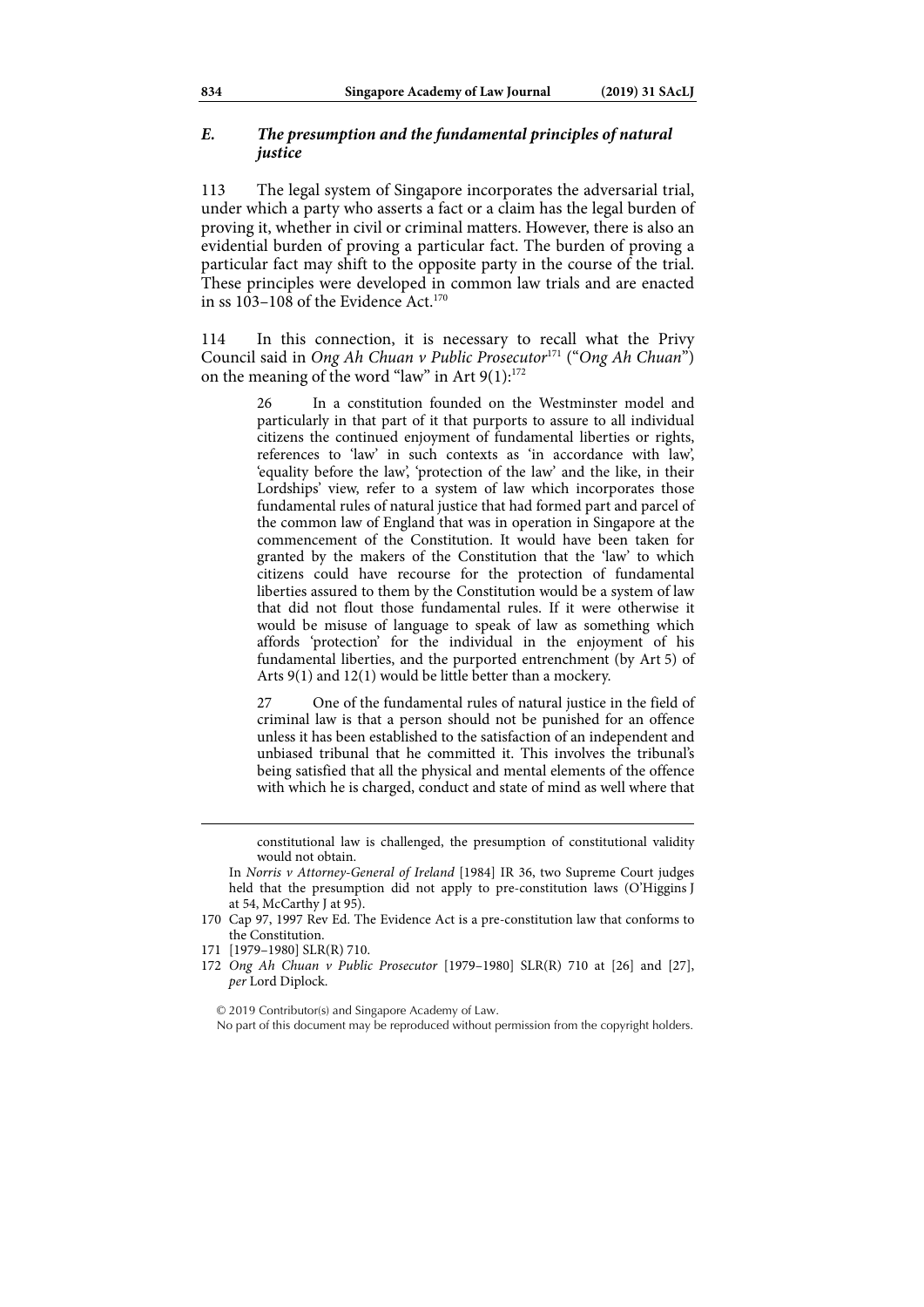is relevant, were present on the part of the accused. To describe this fundamental rule as the 'presumption of innocence' may, however, be misleading to those familiar only with English criminal procedure. Observance of the rule does not call for the perpetuation in Singapore of technical rules of evidence and permitted modes of proof of facts precisely as they stood at the date of the commencement of the Constitution. These are largely a legacy of the role played by juries in the administration of criminal justice in England as it developed over the centuries. Some of them may be inappropriate to the conduct of criminal trials in Singapore. What fundamental rules of natural justice do require is that there should be material before the court that is logically probative of facts sufficient to constitute the offence with which the accused is charged.

The above passages describe a criminal trial. The principles are the same in a civil trial, except that the standard of proof is lower. Constitutionalising the fundamental principles of natural justice gives effect to the concept of a fair trial. It may be asserted that Ong Ah Chuan has effectively decided that there is a constitutional right to a fair trial.

115 The presumption of constitutionality is neither a statutory nor a common law presumption. It is a judge-made presumption, like the reasonable classification test. It reflects judicial deference to the Legislature's better appreciation and knowledge of the needs of the people when enacting laws to promote the public good. However, where a law is impugned for violating the Constitution, it raises a legal issue that is within the exclusive domain of the courts. The role of the court is to apply the established principles of proof and not to presume the constitutional validity of the impugned law. The Privy Council held in Ong Ah Chuan that the established principles of proof are part of the fundamental rules of natural justice that were incorporated into our system of law that was in operation at the commencement of the Constitution. What are these principles of proof?

### *F. Principles of proof in judicial review proceedings*

116 All the decisions of the US Supreme Court and the Indian Supreme Court cited by the Judge in which the presumption was applied or referred to were made in judicial review proceedings, which are in the nature of civil proceedings.<sup>173</sup> The latest case of Navtej Singh Johar v Union of India before the Indian Supreme Court was a writ petition. In such proceedings, the petitioner or the applicant, as the case may be, has the burden of producing evidence to prove his allegations of fact on a

© 2019 Contributor(s) and Singapore Academy of Law.

 $\overline{a}$ 

<sup>173</sup> For example, Middleton v Texas Power and Light Co 249 US 152 (1919); Chiranjit Lal Chowdhuri v Union of India 1950 SCR 869; and Yick Wo v Hopkins 118 US 356 (1886).

No part of this document may be reproduced without permission from the copyright holders.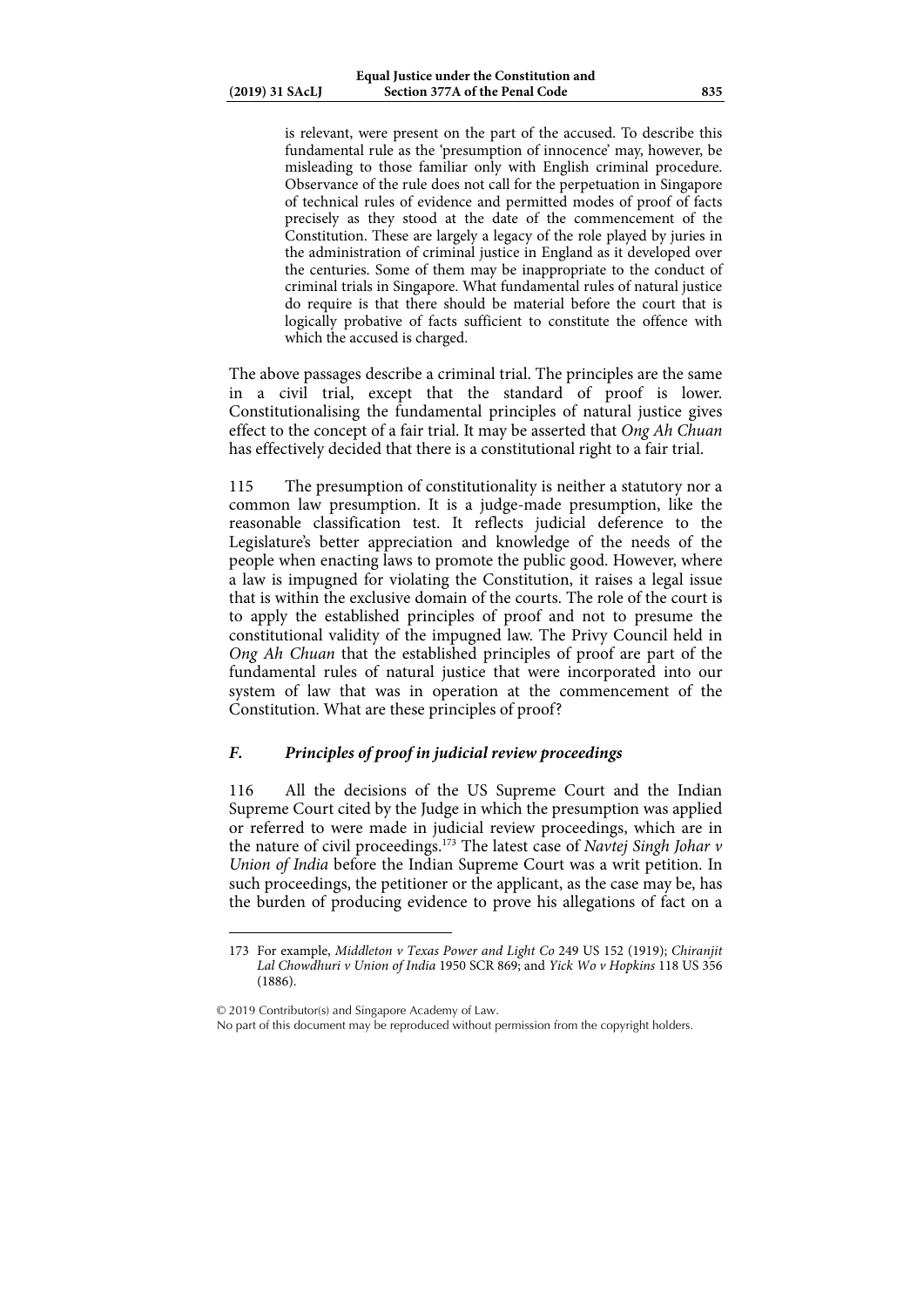balance of probabilities. However, in the course of the trial, the evidential burden of proving a particular fact may shift to the other party because only that party has knowledge of such fact. To illustrate these points, suppose Parliament enacts a law that disqualifies any woman aged 50 years or above from driving any motor vehicle. Such a law facially discriminates against women within that class, vis-à-vis women outside the class, and also all men. The law is plainly discriminatory. Any aggrieved applicant who challenges the validity of the law for violating her fundamental right of equality before the law under Art 12(1) can discharge the burden initially of showing prima facie unconstitutionality by referring to the terms of the law. There is no room for the presumption to apply since the law is discriminatory on its face.<sup>174</sup> The challenge will succeed if the Attorney-General does not bring evidence to rebut the facial discrimination. The evidential burden of producing rebuttal evidence shifts to the Attorney-General. He can discharge the burden by adducing evidence to show that the purpose of the law is to protect such class of women drivers, and also the public, from harm (in the form of physical injury to themselves and other road users and also economic loss to affected persons). Such law would advance or serve a legitimate state interest, and the purpose of the law would be reasonable.

117 What might the evidence be? It might be, for example, official data showing that women of that class have caused more than 50% of road accidents in the past five years. This is a reasonable principle in the law of evidence because the aggrieved applicant would not have any knowledge of why the law discriminates against women of her class. The reasons for enacting the law are not within her knowledge but within the special knowledge of the defendant. Section 108 of the Evidence Act provides that: "When any fact is especially within the knowledge of any person, the burden of proving that fact is upon him."175 If the Attorney-General brings no evidence to explain the purpose of the discriminatory law and that it serves a legitimate state interest, the court has no choice but to hold that the law violates the applicant's right to equality with other women and men under Art 12(1). Of course, the applicant may also respond to the rebuttal evidence that an outright ban is unreasonable if a large percentage of women drivers within the classification did not cause any traffic accidents, and that there is a better way to solve the problem. Craig  $\nu$  Boren also illustrates this point nicely.

<sup>174</sup> See Public Prosecutor v Taw Cheng Kong [1998] 2 SLR(R) 489 at [115] – "unless the law is plainly arbitrary on its face".

<sup>175</sup> In Craig v Boren 429 US 190 (1976), the US Supreme Court applied a higher standard of review to a case of gender classification by requiring the State to prove that the classification served a legitimate state purpose. The State failed to do so in that case (see para 65 above).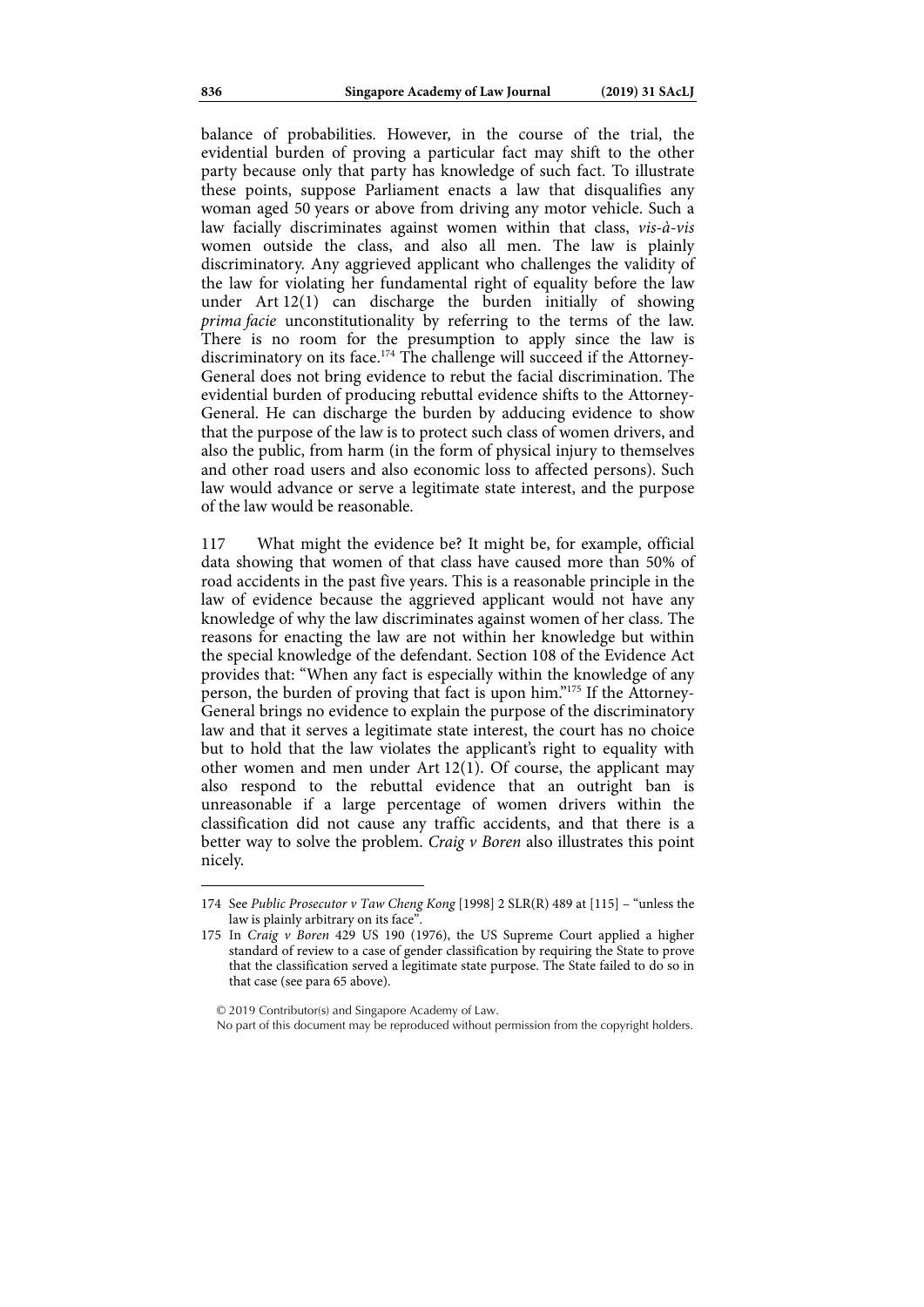118 But even if the applicant seeks to persuade the court that there is a better way to achieve that goal, for example, imposing stricter medical, psychological and operational tests on females within the classification, the court may very well defer to the judgment of Parliament on its choice of remedy. In so doing, the court is not presuming that the law is constitutional, but rather holding that it is not in a position to hold that Parliament is wrong in its choice of remedy. It is very much a fact-centric judgment.<sup>176</sup>

### *G. Principles of proof in criminal proceedings*

119 The burden of proof in criminal proceedings is even more onerous for the Public Prosecutor. Section 377A is a criminal law. If a person is charged with an offence under s 377A, the Public Prosecutor has the legal burden of proving the guilt of the defendant beyond a reasonable doubt. The legal burden does not shift to the defendant throughout the trial. Under the current Criminal Procedure Code,<sup>177</sup> the Prosecution has to prove a prima facie case that the defendant has a case to answer (under the test established in Haw Tua Tau v Public Prosecutor),<sup>178</sup> by adducing evidence which, if unrebutted, would prove the charge against the defendant. If his defence is called upon, the defendant may argue that the impugned law (say, s 377A) discriminates against him as a male vis-à-vis other males or females who can commit the same kinds of acts without committing an offence. Since the discrimination in s 377A is self-evident, and facially violates equality before the law under Art 12(1), the burden of producing evidence to show the purpose of the law to prove otherwise shifts to the Prosecution. The prosecutor has to produce evidence to show that the legislative classification is reasonable, that is, the purpose of s 377A is reasonable, that is, it serves a legitimate state purpose, that is, the classification has a rational relation to the purpose of s 377A. Upon the production of such evidence, it is then the function of the court to

 $\overline{a}$ 

© 2019 Contributor(s) and Singapore Academy of Law.

<sup>176</sup> In Ram Krishna Dalmia v Justice Tendolkar AIR 1958 SC 538 at 547, the Indian Supreme Court said (which statement was approved in Lee Keng Guan v Public Prosecutor [1977–1978] SLR(R) 78 at [19]):

<sup>(</sup>f) that while good faith and knowledge of the existing conditions on the part of a legislature are to be presumed, if there is nothing on the face of the law or the surrounding circumstances brought to the notice of the court on which the classification may reasonably be regarded as based, the presumption of constitutionality cannot be carried to the extent of always holding that there must be some undisclosed and unknown reasons for subjecting certain individuals or corporation to hostile or discriminating legislation. [emphasis added]

<sup>177</sup> Cap 68, 2012 Rev Ed.

<sup>178 [1979–1980]</sup> SLR(R) 266 (CCA); [1981–1982] SLR(R) 133 (PC).

No part of this document may be reproduced without permission from the copyright holders.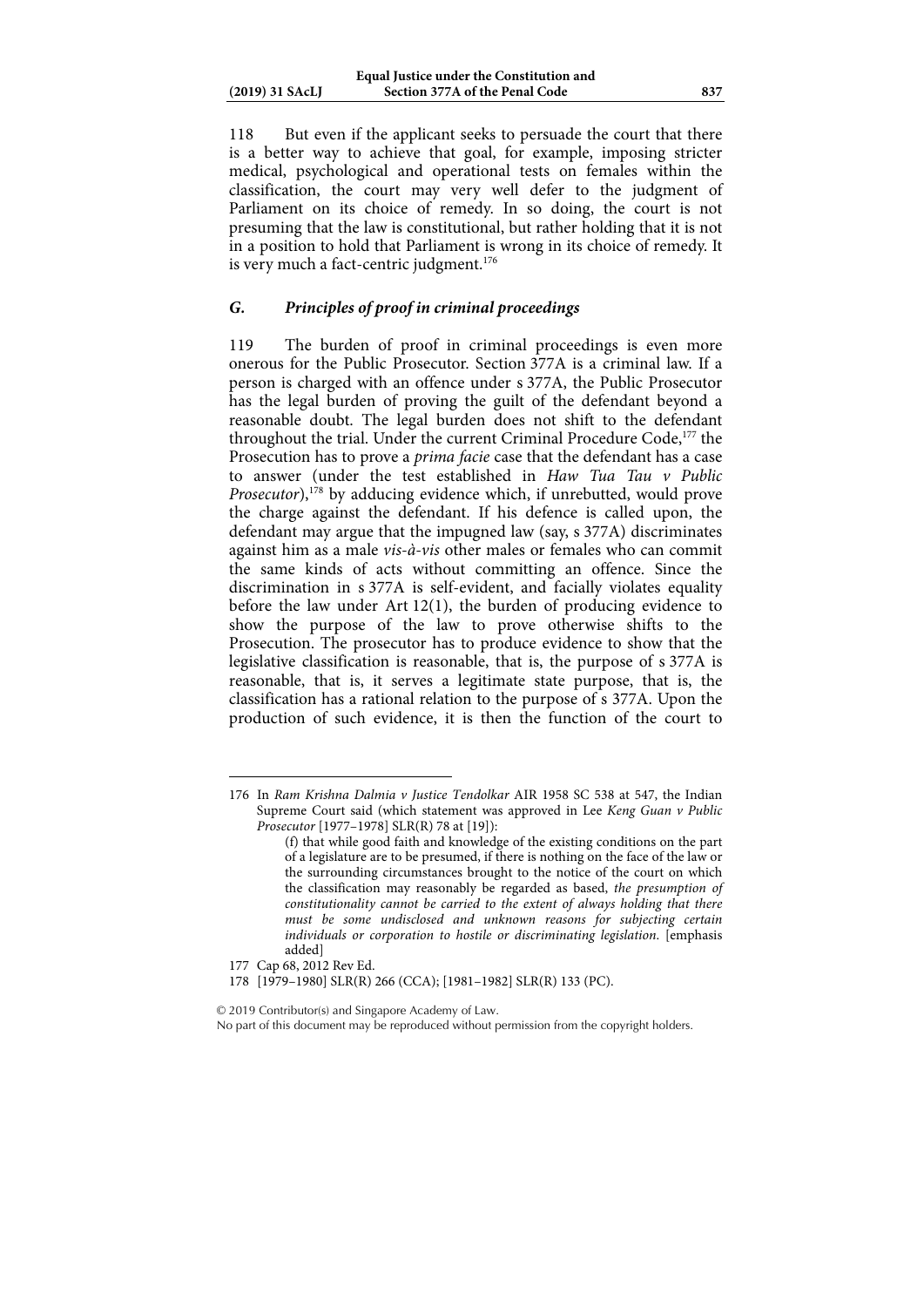decide whether, on the materials before the court, the impugned law satisfies the reasonable classification test.

120 In criminal proceedings, the Prosecution has to prove the guilt of the accused beyond a reasonable doubt, on the evidence and on the law. The accused is presumed to be innocent until proven guilty. This is better known as the presumption of innocence. In Singapore, the presumption of innocence or the criminal burden of proof is enacted in s 103 of the Evidence Act read with  $s \, 230(1)(d)$  of the Criminal Procedure Code. The legal burden of proof of guilt in criminal proceedings does not shift. For this reason, the presumption of constitutionality is incompatible with the presumption of innocence, and is displaced by it.

### *H.* **Lee Keng Guan v Public Prosecutor**

121 In Singapore, the courts have applied the presumption of constitutionality against the defendant in criminal proceedings. How did that happen? It is suggested that it happened because our courts did not draw a distinction between criminal proceedings and judicial review proceedings, which are civil proceedings. In the US, all challenges to the constitutionality of state and federal laws are by way of judicial review. Similarly, all the Indian decisions where the presumption was applied were also judicial review proceedings. In Singapore, the presumption was applied by the Court of Criminal Appeal in Lee Keng Guan v Public Prosecutor<sup>179</sup> ("Lee Keng Guan") as a matter of course. In that case, the appellants appealed against their conviction and death sentence under s 4 of the Arms Offences Act 1973<sup>180</sup> which was in terms of criminal liability similar to s 324 of the Penal Code,<sup>181</sup> which carried a non-capital sentence. The appellants argued that s 4 was unconstitutional as it enabled the Public Prosecutor to treat offenders unequally. The Court of Appeal accepted the principles stated in the Indian Supreme Court decision in Ram Krishna Dalmia v Justice Tendolkar<sup>182</sup> (which was a civil proceeding), and said:<sup>183</sup>

> We accept the principles contained in these passages and we now proceed to consider whether, in the light of these principles, s 4 of the Act ought to be struck down as violating Art 8(1) of the Constitution because it enables the executive to arbitrarily discriminate between persons similarly situate[d]. [emphasis added]

1

181 Cap 103, 1970 Rev Ed.

© 2019 Contributor(s) and Singapore Academy of Law. No part of this document may be reproduced without permission from the copyright holders.

<sup>179 [1977–1978]</sup> SLR(R) 78.

<sup>180</sup> Act 61 of 1973.

<sup>182</sup> AIR 1958 SC 538.

<sup>183</sup> Lee Keng Guan v Public Prosecutor [1977–1978] SLR(R) 78 at [20].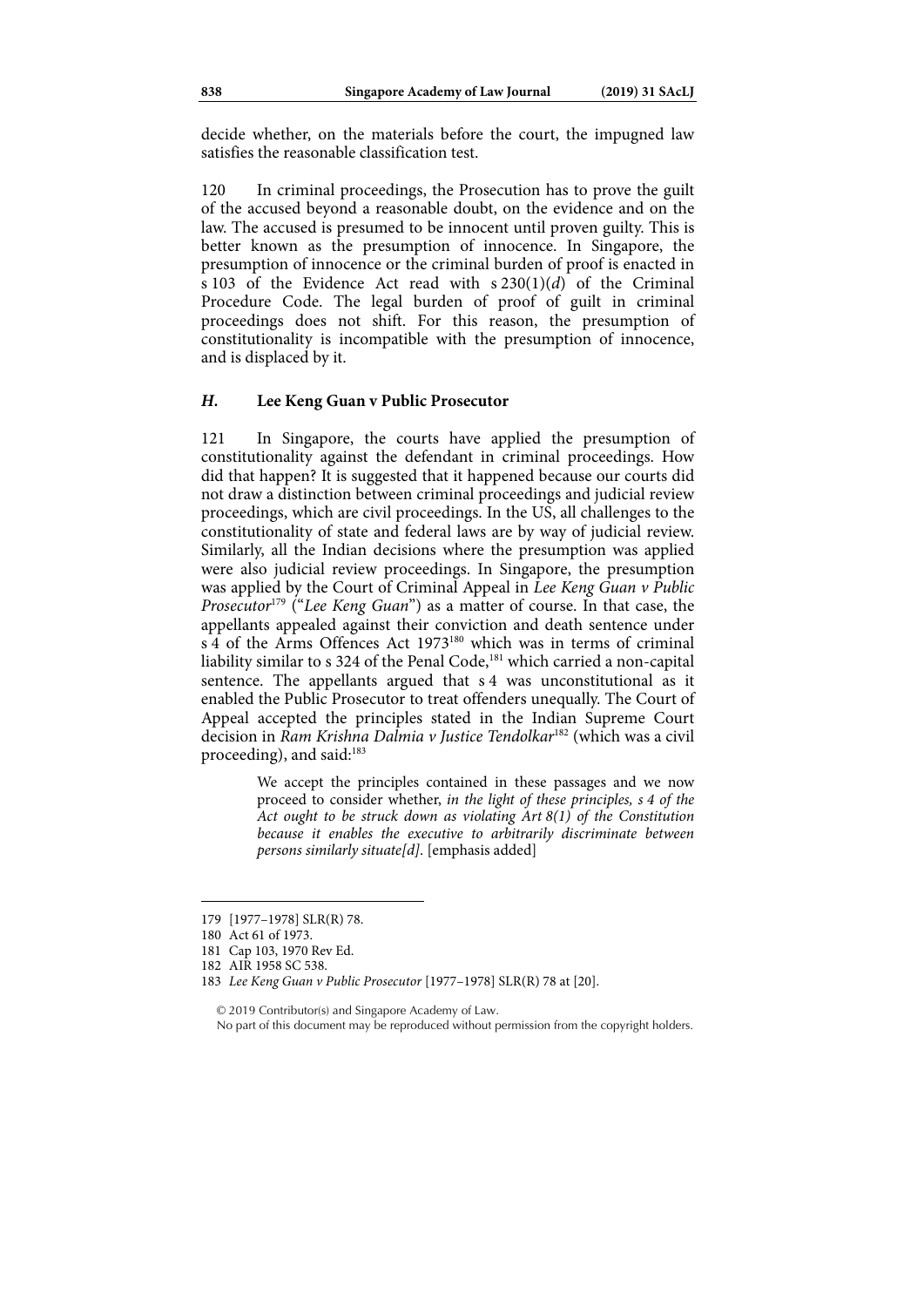### 122 After tracing the history of s 4, the Court of Appeal said:<sup>184</sup>

26 In our opinion, because of the history and prevailing circumstances from time to time which are matters of common knowledge and common report, successive Legislatures from 1947 have felt the need and have enacted legislation to deal exclusively with the unlawful possession, carrying and use of arms and to prescribe the appropriate punishment for these crimes.

27 Applying the principles, which we adopt and have earlier set out, laid down by the Supreme Court of India we are of the opinion that the presumption that s 4 of the Act is constitutional has not been rebutted merely by drawing our attention to a provision in the Penal Code (enacted over a century ago and was according to its long title, a codifying enactment 'to consolidate the law relating to criminal offences') under which a person who 'uses' or attempts to 'use' an arm can also be charged and on conviction be liable to less severe punishment than if charged under s 4 of the Act.

28 In our judgment, it is clear that the policy of the Legislature as enacted in the Arms Offences Act 1973 is that all persons who unlawfully possess, carry or use arms should be charged and on conviction punished under the Act and therefore there is no discrimination inherent in the Act itself. In our judgment s 4 of the Act does not violate the provisions of Art 8(1) of the Constitution.

[emphasis added]

1

123 The decision in Lee Keng Guan that the Act was not inherently discriminatory is undoubtedly correct because s 4 was gender neutral, and therefore applied to all persons. But that was not the substance of the appellants' argument. Their argument was that because the Public Prosecutor had an unfettered discretion to charge the appellants either under s 324 of the Penal Code or under s 4, the power would enable him to arbitrarily discriminate between persons similarly situated.<sup>185</sup> This was an issue of executive (prosecutorial) decision, and not a legislative action (s 4). The presumption of constitutionality of s 4 was not relevant in Lee Keng Guan. It was not necessary for the court to apply the presumption to hold s 4 constitutional. The court had unwittingly applied the presumption applicable in civil proceedings to criminal proceedings without being aware of their procedural differences. The Court of Appeal in Taw Cheng Kong CA also failed to note this distinction in Lee Keng Guan in holding that "[t]he correct application of the presumption was demonstrated by this court in Lee Keng Guan v PP".<sup>186</sup>

© 2019 Contributor(s) and Singapore Academy of Law. No part of this document may be reproduced without permission from the copyright holders.

<sup>184</sup> Lee Keng Guan v Public Prosecutor [1977–1978] SLR(R) 78 at [26]–[28].

<sup>185</sup> Similar arguments were raised and dismissed in Teh Cheng Poh v Public Prosecutor [1979] 1 MLJ 50 and Ramalingam Ravinthran v Attorney-General [2012] 2 SLR 49.

<sup>186</sup> Public Prosecutor v Taw Cheng Kong [1998] 2 SLR(R) 489 at [78].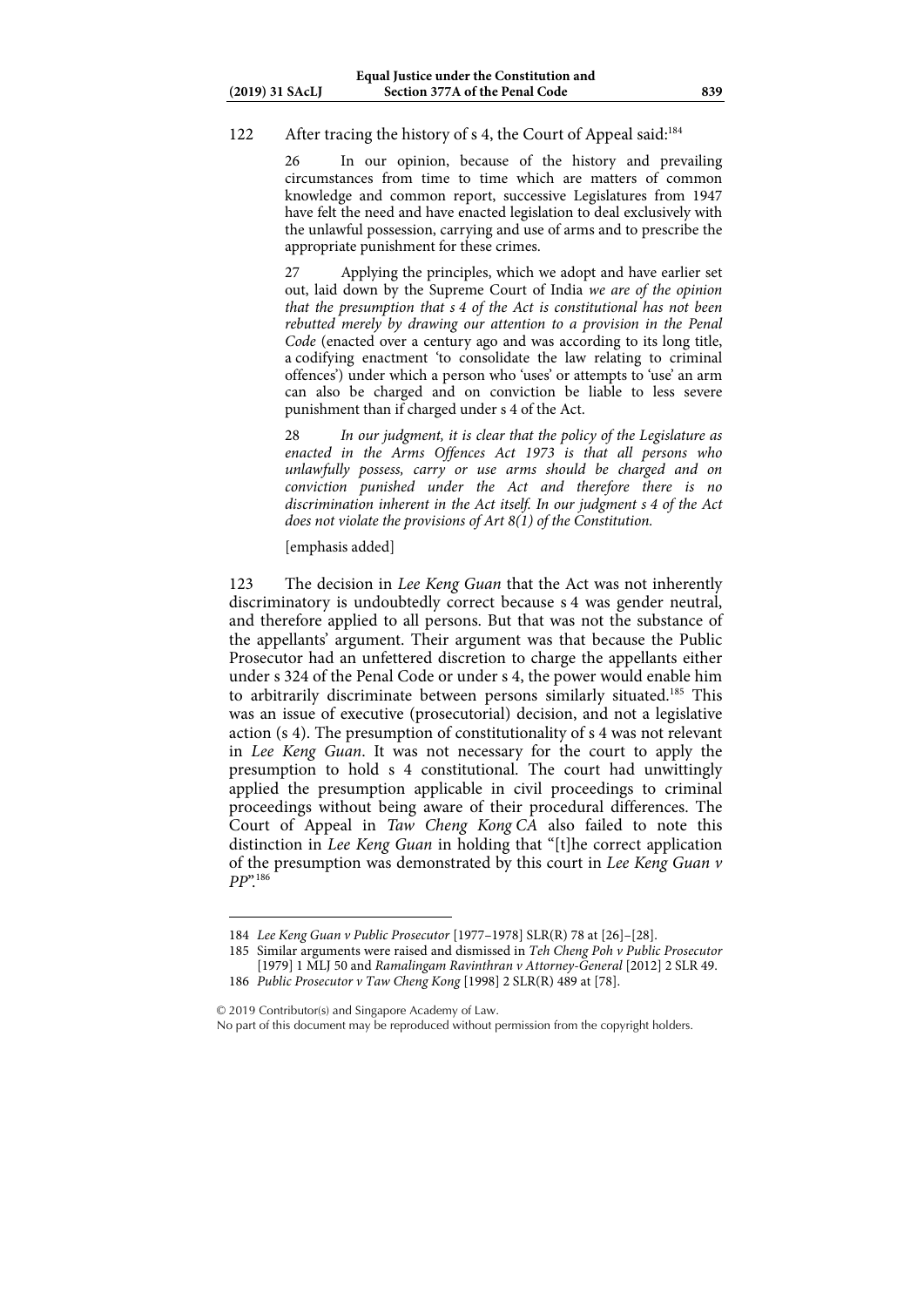## *I. Legislative validity and constitutional validity*

124 In Lim Meng Suang CA, the Court of Appeal expressed the view that the presumption of constitutionality is "logical as well as commonsensical" as Parliament "is presumed not to enact legislation which is inconsistent with the Singapore Constitution".<sup>187</sup> It is suggested, with respect, that this statement is overbroad. The rationale for the presumption is well known, and is generally understood to apply to economic or welfare legislation. In the US, the presumption does not apply to laws that burden fundamental rights. It also does not apply to laws that discriminate on the basis of gender. Its applicability or otherwise is not a matter of logic, but of judicial policy. Whether or not a written law or a provision thereof violates the Constitution is within the exclusive purview of the courts to decide under the separation of powers. If the presumption is treated as a substantive doctrine, it is not possible to reconcile it with the fundamental rules of natural justice that form part of the system of law under Art 9(1) of the Constitution, which requires an impartial tribunal to adjudicate any dispute before it. In ordinary administrative law adjudication, it is unlawful for the court to presume the very outcome which is its duty to determine. It is suggested that there is good reason to take another look at the presumption of constitutionality to see whether it serves a useful purpose in constitutional adjudication.

125 It is also suggested that the presumption of constitutionality does not fit well with the principles of proof in the civil or criminal process in Singapore. If applicable at all, it would be applicable only in the interstices of the judicial process; for example, a law passed by Parliament is presumed to be valid (but not necessarily constitutional) after it has complied with the requisite legislative procedures. The presumption should be used as a figure of speech, and is no different from the presumption of innocence (which merely means that the Prosecution has the burden of proving the defendant's guilt beyond a reasonable doubt). To avoid any confusion as to its effect on a law, the court should not apply the presumption of constitutionality in judicial review or criminal proceedings. Nothing is lost to the judicial process if the presumption is discarded in constitutional adjudication. This is borne out by the fact that there has yet to be reported a case where a court has dismissed a challenge to the constitutionality of any law, whether in civil or criminal proceedings, solely on the basis that the applicant or the defendant has not rebutted the presumption.

© 2019 Contributor(s) and Singapore Academy of Law. No part of this document may be reproduced without permission from the copyright holders.

<sup>187</sup> Lim Meng Suang v Attorney-General [2015] 1 SLR 26 at [4].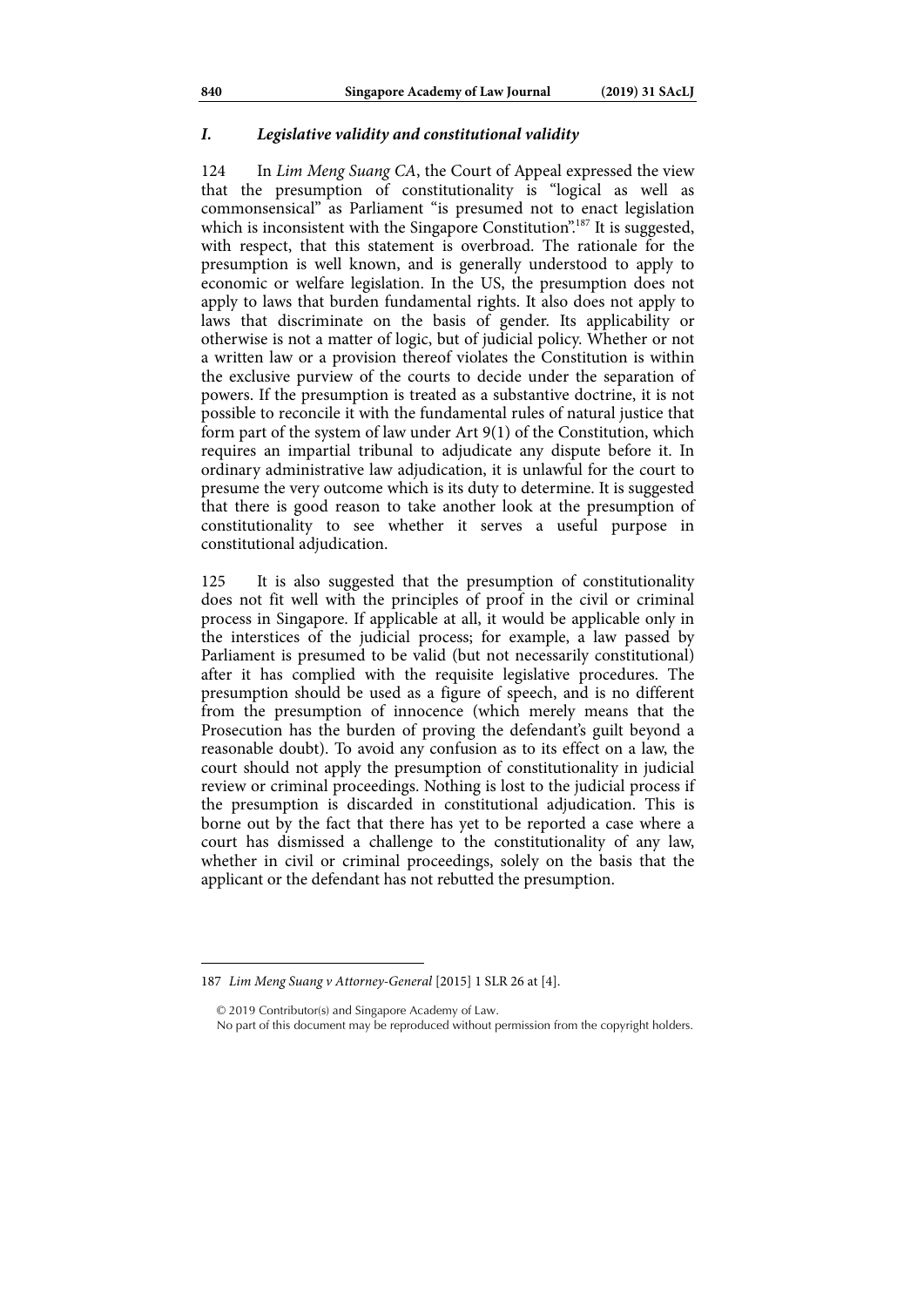$\overline{a}$ 

## **IX. Scope of Article 162**

126 In contrast to Art 4 which voids any post-constitution law if it is inconsistent with the Constitution, Art 162 preserves the validity of any pre-constitution law inconsistent with the Constitution by mandating the courts to construe it to conform to the Constitution. It would appear that the constitution-makers decided on this third or middle way as a compromise between voiding all existing laws which are inconsistent with the Constitution or retaining them as valid law in spite of such inconsistency. Article 162 provides:

> [A]ll existing laws shall continue in force on and after the commencement of this Constitution ... but all such laws shall, subject to this Article, be construed as from the commencement of this Constitution with such modifications, adaptations, qualifications and exceptions as may be necessary to bring them into conformity with this Constitution.

127 The operative word in Art 162 is "construed". To construe a statutory provision is to interpret written law to determine its meaning as intended by the Legislature, based on established rules of legal interpretation. The words "construe" and "interpret" are used interchangeably in statutory interpretation or construction. For this purpose, courts have employed various modalities or canons of construction such as literal or textual construction, the contextual construction and the purposive construction, or, in the case of a constitution, the living constitution construction.<sup>188</sup>

128 It should be noted that Art 162 requires existing laws to be construed with such modifications, adaptations, qualifications and exceptions as may be necessary to bring them into conformity with this Constitution. If the word "construe" means "interpret", how will the court go about interpreting an existing law with modifications, adaptations, qualifications and exception as may be necessary to bring them into conformity with this Constitution. It is submitted that because of the word "construed", the court cannot rewrite the text of the written law to modify, adapt, qualify, or create exceptions to it in order to make the law conform to the Constitution. It is submitted that what Art 162 does is to require the court to read the law or the words of the law in such a way that the law conforms to the Constitution. This may require the court to interpret the relevant law or the relevant words or clause to have a meaning that makes the law or provision conform to the **Constitution** 

© 2019 Contributor(s) and Singapore Academy of Law. No part of this document may be reproduced without permission from the copyright holders.

<sup>188</sup> The purposive interpretation is enacted in s 9A of the Interpretation Act (Cap 1, 2002 Rev Ed), which also applies to the interpretation of the Constitution of the Republic of Singapore (1999 Reprint) (see Art 2(9)).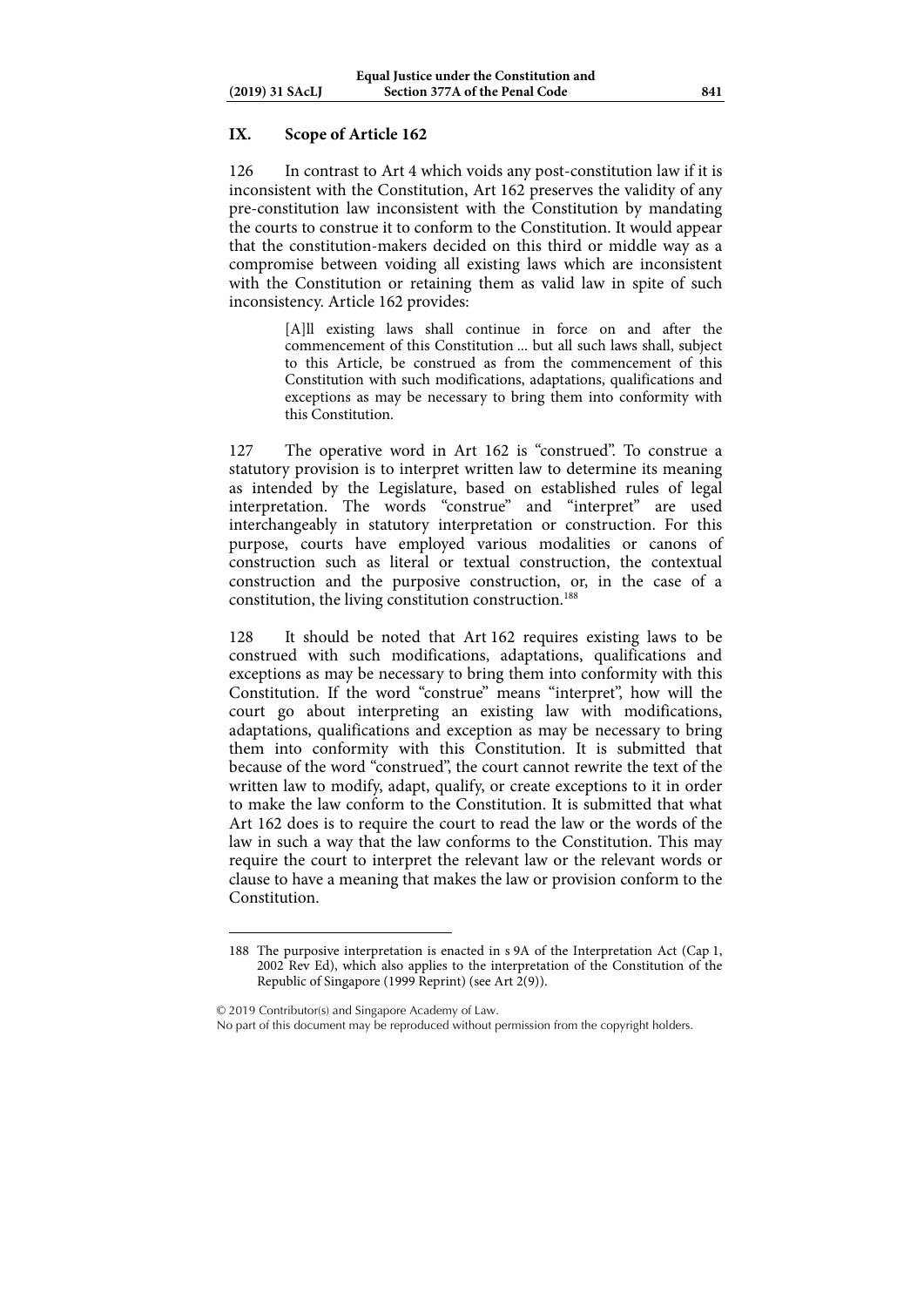129 In Lim Meng Suang CA, counsel for the appellants submitted that s 377A did not conform to trends in international jurisprudence, which militated against discrimination on the basis of sexual orientation, and that s 377A should be struck down entirely or, in the alternative, "should be read down by striking out the words "or private" therein". The court held:<sup>189</sup>

> Indeed, our Legislature can, apart from actually abolishing s 377A, also effect solutions which are clearly beyond the powers of the court. For example, Ms Barker strongly urged this court (as a possible alternative) to at least delete the words 'or private' in s 377A, hence 'reading down' s 377A to that extent (see the paragraphs of Lim and Chee's Appellants' Case which we referred to above at [19]). However, consistent with the analysis set out above, this proposed solution is clearly outside the powers of this court, although it is an approach which can be taken by our Parliament (if it is so persuaded).

130 The court did not refer to Art 162 in holding that the solution of reading down s 377A by striking out the words "in private" in s 377A is outside the powers of the court. It is clear that Art 162 does not allow words or clauses in existing laws to be struck out or rewritten because Art 162 requires such laws to be "construed". However, on the plain meaning of "construed", Art 162 permits the meaning or scope of s 377A to be modified by interpreting or reading it as if the words "in private" were not there. The words "in private" are not struck down or struck out. They will still be in s 377A but the section will be read as if those words are not there, if it is necessary to construe s 377A such as to make it conform to the Constitution. 190

131 It is submitted that Art 162 is clearly intended as a middle or third way of dealing with existing laws when the Constitution was enacted – by requiring the court to construe existing laws inconsistent with the Constitution to conform to the Constitution. That is what it plainly provides, and there should be no reason why those words should not be given their plain meaning.

132 In the case of s 377A, if the court holds that it does not violate Art 12(1), Art 162 will not be engaged. However, if 377A is held to violate Art 12(1), the court must construe s 377A by reading it down, or up, as the case may be, to make it conform to Art 12(1), in line with the

 $\overline{a}$ 

<sup>189</sup> Lim Meng Suang v Attorney-General [2015] 1 SLR 26 at [180].

<sup>190</sup> In the recent case of Navtej Singh Johar v Union of India Writ Petition (Criminal) No 76 of 2016 (India: Supreme Court, 6 September 2018) the Supreme Court of India read down s 377 of the Indian Penal Code of 1862 by interpreting it to exclude from its ambit anal and oral sex between consenting persons in private, instead of striking down s 377A for unconstitutionality, in order to keep alive the rest of the provision.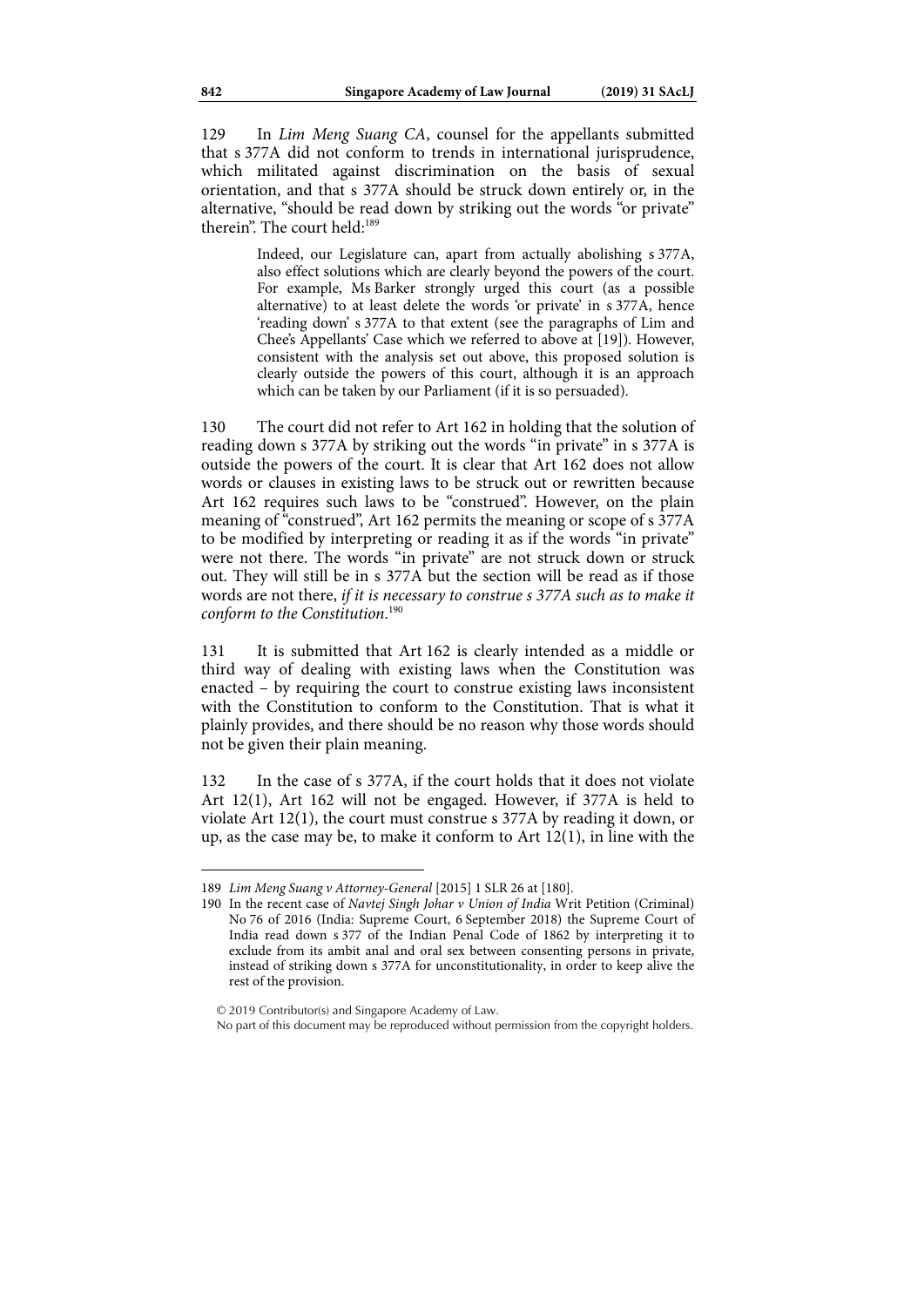reason why the court has held s 377A to be inconsistent with Art 12(1). If it is the words "in private" that render s 377A inconsistent with Art 12(1), then s 377A will be read down by treating those words as no longer existing in 377A. If the reason for the constitutional violation is that s 377A applies only to males, then the word "male" will be read as "person", and so on. However, if s 377A were held to be unconstitutional in 2013 for violation of Art 12(1) because its purpose in 1938, that is, the social conditions that caused its enactment, has ceased to exist, then s 377A, in covering only non-penetrative sex between males, may have to be read in such a way that it applies to all persons who commit acts of gross indecency in public. The preservation of public morality or decency would still be a valid purpose of s 377A in 2007, 2013 or today. The construction is achieved by modifying, adapting or qualifying the words or the text to conform to Art 12(1), as mandated by Art 162.

# **X. Summary of conclusions and submissions on s 377A**

133 The conclusions and submissions of this article on the decisions of the Courts on the constitutional validity of s 377A are as follows:

> (a) Section 377A was not intended by the Legislative Council to cover penetrative sex, that is, anal or oral sex, when it was enacted in 1938 as the same offences had already been covered by s 377 since 1872. Section 377A covers only nonpenetrative sex, such as masturbation and other kinds of sexual touching and "lewd" acts.

> (b) In so far as the Courts have decided that s 377A does not violate the fundamental rights of equality before the law and equal protection of the law on the basis that s 377A covers penetrative sex, the decisions are not binding on lower courts as being given per incuriam.

> (c) If so, it is open to an applicant or defendant in a new action or prosecution to contend that s 377A violates Art 12(1) on the ground that it unreasonably or arbitrarily discriminates against male homosexuals in respect of acts of gross indecency of a non-penetrative nature.

> (d) If s 377A had been enacted to criminalise penetrative sex covered under s 377, it would have the effect of impliedly repealing the same offences in s 377. If s 377A had impliedly repealed those offences in s 377 in 1938, those offences criminalised by s 377A would have been impliedly repealed by s  $376(1)(a)$  in 2007 to the extent of their inconsistency, that is, with respect to consensual penetrative sex between males.

© 2019 Contributor(s) and Singapore Academy of Law. (e) Under s  $376(1)(a)$ , consensual penetrative sex between males in private is no longer criminalised as an unnatural